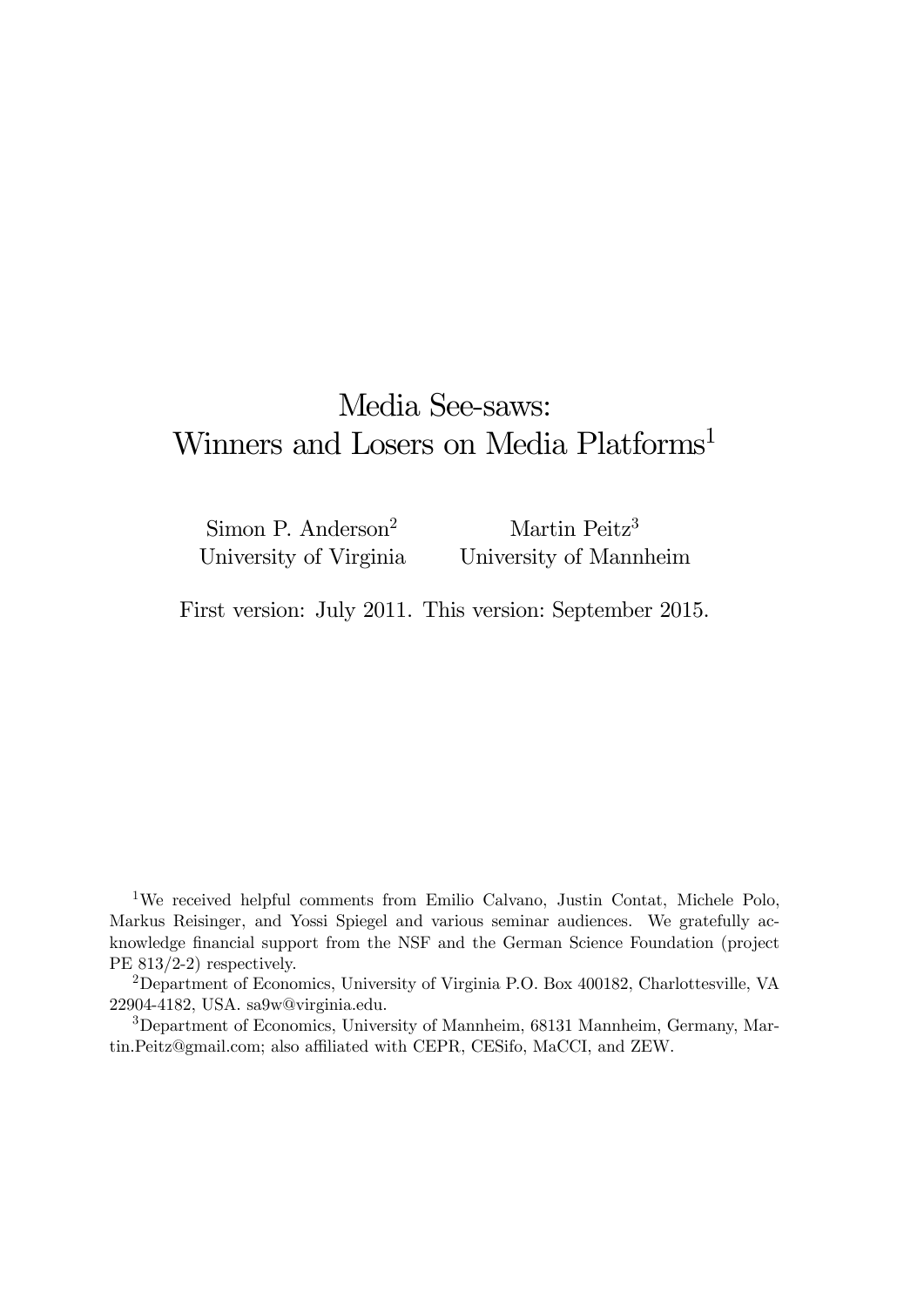### Abstract

We customize the aggregative game approach to oligopoly to study asymmetric media markets. Advertiser, platform, and consumer surplus are tied together by a simple summary statistic. When media are ad-financed and ads are a nuisance to consumers we establish see-saws between consumers and advertisers. Entry of a lower-quality platform increases consumer surplus, but decreases advertiser surplus if industry platform profits decrease with entry. Merger decreases consumer surplus, but increases advertiser surplus if profits of each merged platform increase with the merger. By contrast, when platforms use two-sided pricing or consumers like advertising, advertiser and consumer interests are often aligned.

### JEL Classifications: D43, L13

Keywords: media economics, mergers, entry, advertising, aggregative games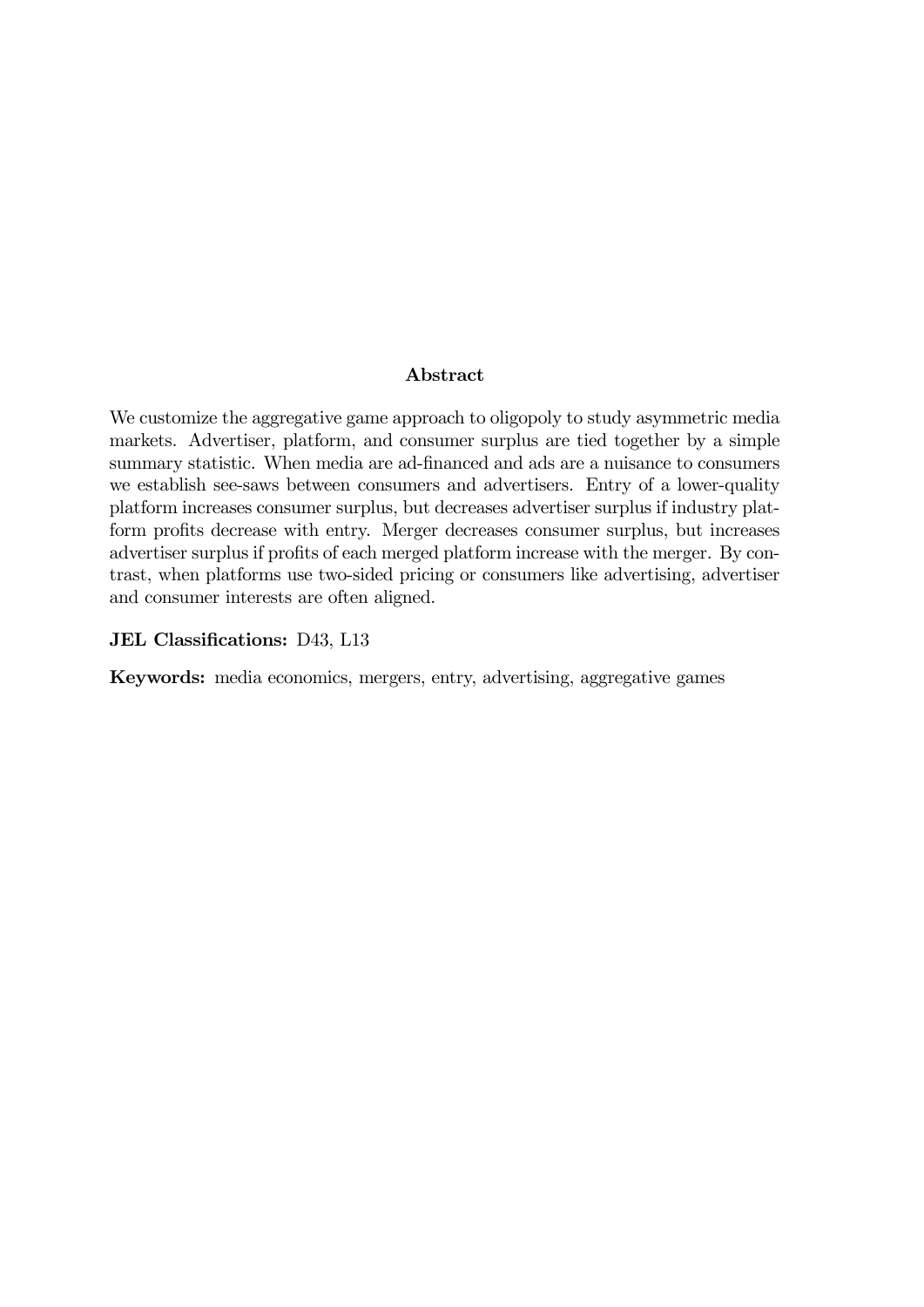# 1 Introduction

Standard imperfectly competitive markets tend to have consumer and producer interests diametrically opposed - what helps one side adversely affects the other side. For example, incumbent producers are hurt by new entrants, while consumers gain through lower prices and more variety. Contrarily, profitable mergers typically harm consumers (absent sufficient synergies), while benefitting firms. Our focus here is on two-sided markets – and media markets in particular – where there are three groups of protagonists which interact. In addition to firms (the media "platforms") and consumers, there are advertisers. Our research question is what happens to the advertisers when market structure changes. We show that consumer and platform interests are still opposed, so that we want to know with which side advertiser interests are aligned. In the base case where platforms are solely financed by advertising revenue, one might expect that it would be the advertisers who are hurt when platforms profits rise, for the advertisers are the customers paying the price. Surprisingly perhaps, it is in this case (when ads are a nuisance to consumers) that advertisers' interests are actually aligned with platforms. Because consumers are still hurt, we call this a media see-saw – advertiser and consumer interests are opposed.<sup>1</sup> Our objective in this paper is to determine the extent of such see-saws, by evaluating circumstances in which see-saws arise. When ads are actually valued by consumers, such see-saws tend not to arise; neither do they appear when platforms set prices to consumers in addition to advertisers. Instead, consumer and advertiser surpluses tend to both move together.

To establish when see-saws arise, and to investigate strategic interaction in media markets more generally, we develop a framework with asymmetric oligopoly media

<sup>&</sup>lt;sup>1</sup>Rochet and Tirole (2006) refer to a seesaw principle when conducive to a low *price* on one side tend to lead to a high price on the other side. We use the term somewhat differently, as we ask whether factors conducive to a low *surplus* on one side lead to a high *surplus* on the other side.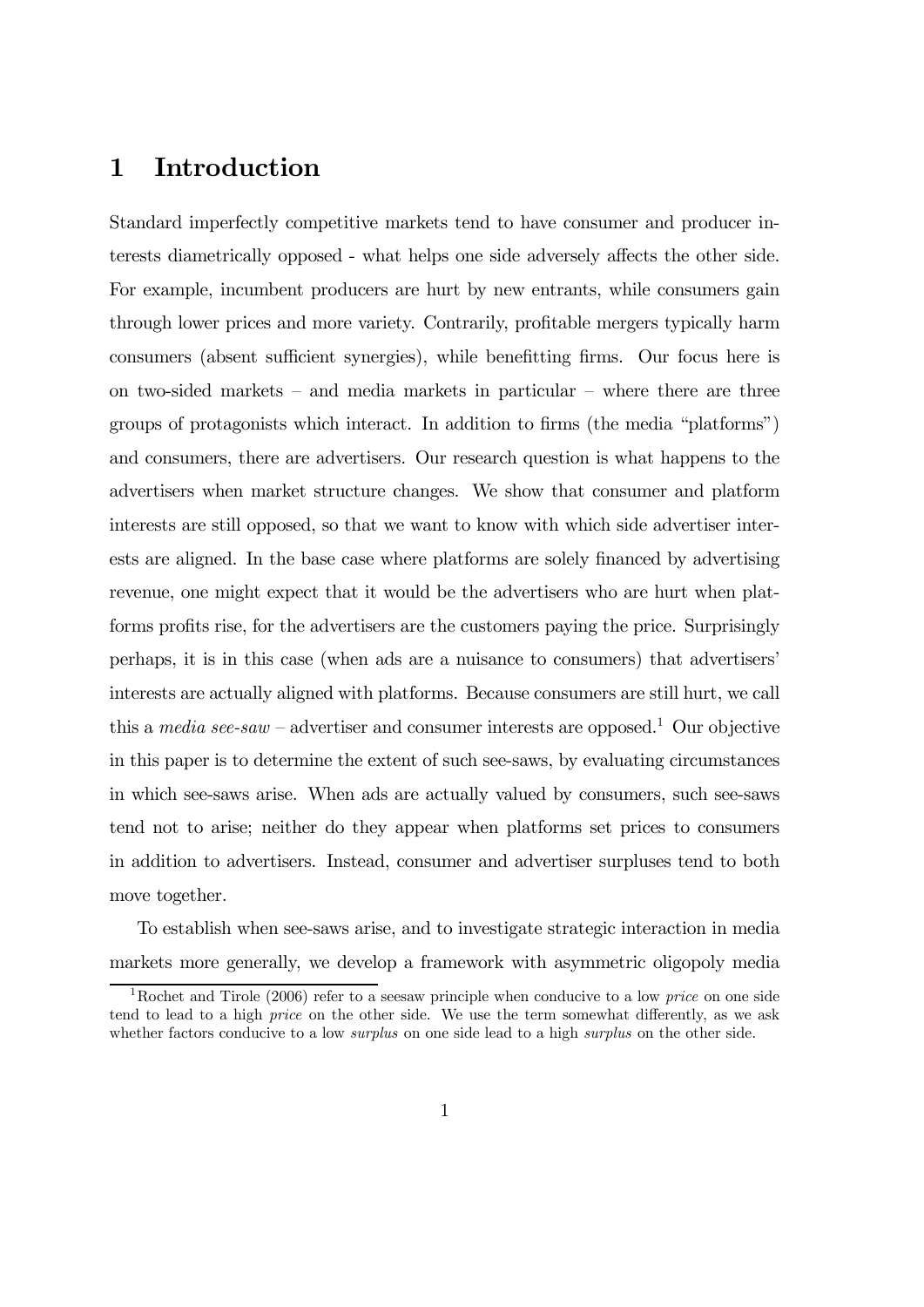platforms and deploy the toolkit of aggregative games (see Acemoglu and Jensen, 2013, for a summary). Through judicious use of an aggregator function, we can phrase the two-sided market models we consider as aggregative games. This approach delivers a full equilibrium characterization in various differing contexts. We can then engage these tools to describe the effects of entry, mergers, and ad caps in media markets. We show that in the standard media economics setting, all participants' surpluses can be tracked as a function only of the aggregate. Along the way, we also provide and engage a new result relating advertiser surplus to profits under the weak assumption of log-concavity of advertiser demand functions. This allows us to obtain clear-cut results on advertiser surplus to establish when see-saws arise.

In ad-financed media markets where ad is a nuisance, platform entry gives rise to a see-saw if platform industry profits decrease with entry. After entry consumers are better off, but advertisers are worse off. A merger between two media platforms gives rise to a see-saw if the profits of the merging platform with the higher quality increases with the merger. After the merger consumers are worse off, but advertisers are better off. The imposition of ad caps leads yet to another see-saw. An ad cap not only reduces ad levels of platforms exceeding the cap prior to its introduction, but also of the other (unconstrained) platforms. Consumers benefit from ad caps, while advertisers loose (even though additional consumers are attracted after the introduction of the cap).

Entry into some media markets (especially radio and broadcast TV) is controlled through licensing (e.g., by the FCC in the US), and media mergers are subject to stricter restrictions than other mergers. When analyzing the consequences in such contexts, it is important to recognize that there is an additional group impacted the advertisers. When see-saws are present, consumer surplus standards may allow through policies that harm advertisers. Often such advertisers could be small businesses (rather than media monolith platforms) whose concerns might be highly valued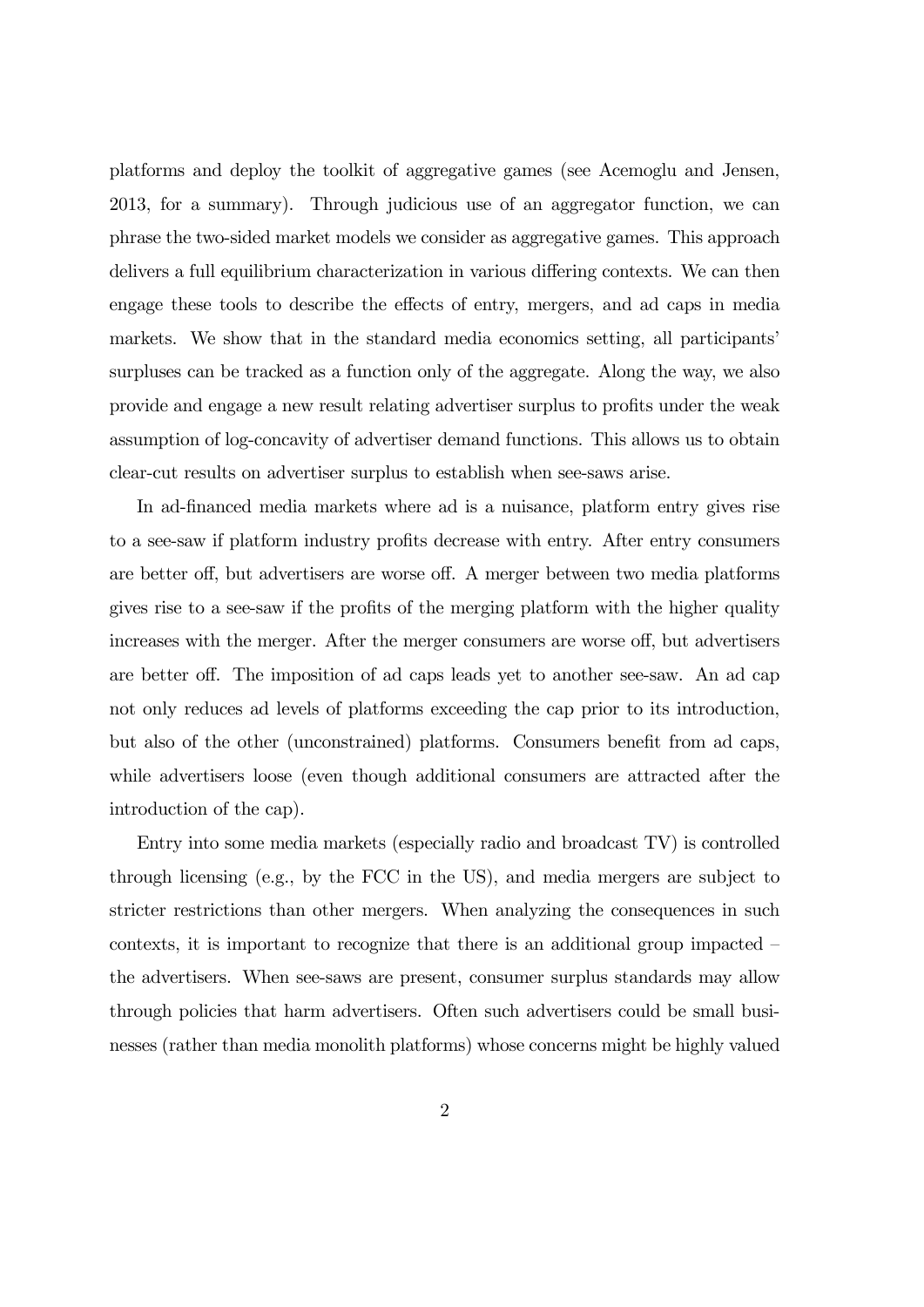socially. Our analysis underscores that ad-financed media markets require a dedicated welfare analysis.

Our paper builds on the literature of two-sided markets (Rochet and Tirole, 2003, 2006; Armstrong, 2006) and, in particular, media markets which feature one-sided pricing (Gabszewicz, Laussel and Sonnac, 2004; Anderson and Coate, 2005; Peitz and Valletti, 2008). All these analyses consider symmetric duopoly market where consumers are located on a Hotelling line. Crampes, Haritchabalet, and Jullien (2009) analyze symmetric oligopoly where platforms and consumers are located on the Salop circle (which, as with the above mentioned papers, features full market coverage). Anderson (2012) sketches a monopolistic competition media model with logit demand. We generalize the logit specification and analyze asymmetric platform oligopoly. To do so, we are the first in the context of two-sided markets to make use of aggregative game tools.

Our application to mergers connects to the classic merger literature (in particular, Deneckere and Davidson, 1985). It also connects to the recent empirical work on media mergers (e.g., Chandra and Collard-Wexler, 2009; Fan, 2013; Jeziorski, 2014a, 2014b; Ivaldi and Zhang,  $2015$ ).<sup>2</sup>

The plan of the paper is as follows. In section 2, we provide some relevant preliminaries on aggregative games. In section 3, we present the asymmetric oligopoly media platform model under ad-finance. In section 4, we characterize the equilibrium (when consumers like or dislike ads) with respect to equilibrium ad levels and provide comparative statics results for platform profits and consumer surplus. In section 5,

 $2\text{An important empirical question is to identify how media platform characteristics change with }$ a merger. In our theoretical analysis we presume that horizontal attributes of the media platform remain unchanged. Thus our analysis can be seen as a merger analysis under editorial independence. Such an analysis is relevant when the owner may deliberately decide not to intervene in the programming decisions by the editorial staff and maintain editorial independence of the two media platforms. Such independence may also be the result of a merger remedy imposed by the antitrust authority, as has happened in a number of newspaper merger cases. See also the counterfactual simulation by Ivaldi and Zhang (2015) for French free-to-air television.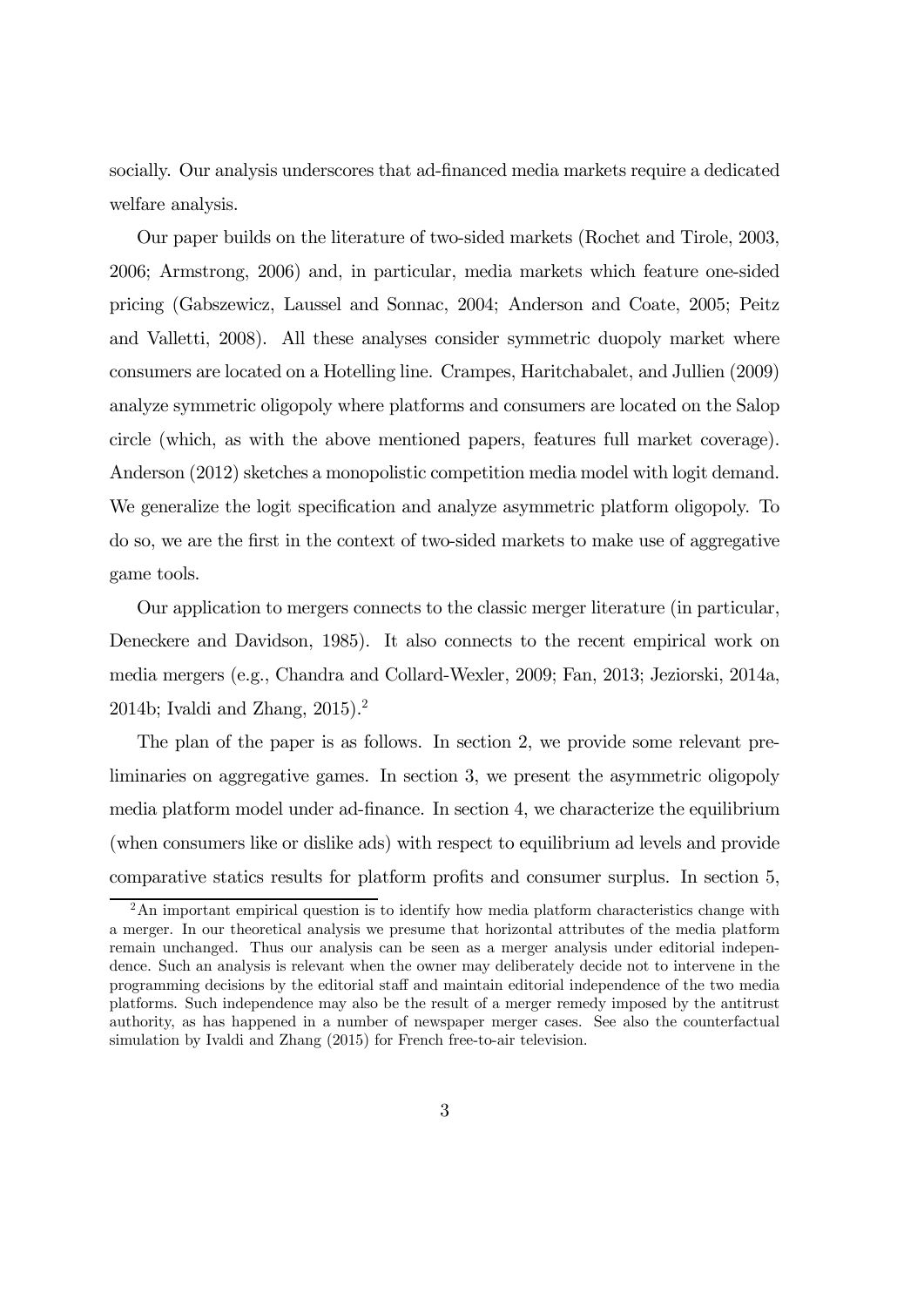we focus on advertiser surplus when ads are a nuisance and establish see-saws under entry, merger, and ad cap regulation. We also argue that see-saws are unlikely to emerge when consumers like ads. In section 6, we introduce two-sided pricing whereby platforms also make revenues from charging subscription fees to consumers. Even though each platform now has two instruments, we are able to construct an aggregator function and make use of aggregative game tools. We show that while see-saws may rarely emerge in such markets, they are not a general feature in such a context, as platforms do not use advertising levels strategically when they have a second instrument. In section 7 we conclude.

# 2 Preliminaries on aggregative games

The media market models in this paper have an aggregative game structure, which enables us to derive characterization and comparative static properties from the aggregative game approach. We next review the results we use from the aggregative game toolkit for Industrial Organization given in Anderson, Erkal, and Picinnin (2013).

Suppose that each firm's profit can be written as  $\Pi_i(\psi_i, \Psi)$  where  $\psi_i$  is firm i's action variable,  $i = 1, ..., n$ ,  $\psi_0$  is a constant and  $\Psi = \sum_{j=0}^n \psi_j$  is the aggregate (see, for instance, Acemoglu and Jensen, 2013). Prominent examples include oligopolies with price-setting firms and logit or CES demand,<sup>3</sup> and homogeneous product Cournot competition too. Each firm solves the problem  $\arg \max_{\psi_i} \Pi_i(\psi_i, \psi_i + \sum_{j \neq i} \psi_j)$ .

The first-order condition can be written as

$$
\frac{\partial \Pi_i(\psi_i, \Psi)}{\partial \psi_i} + \frac{\partial \Pi_i(\psi_i, \Psi)}{\partial \Psi} = 0, \quad i = 1, ..., n
$$

and pins down a relationship between  $\psi_i$  and  $\Psi$ . If  $\Pi_i$  is strictly quasi-concave, this equation implicitly defines the *inclusive best reply* function,  $r_i(\Psi)$ , as i's action

 $3$ For background references to such topics as the IIA property, logit and CES formulations, and differentiated product models of oligopoly, see Anderson, de Palma, and Thisse (1992).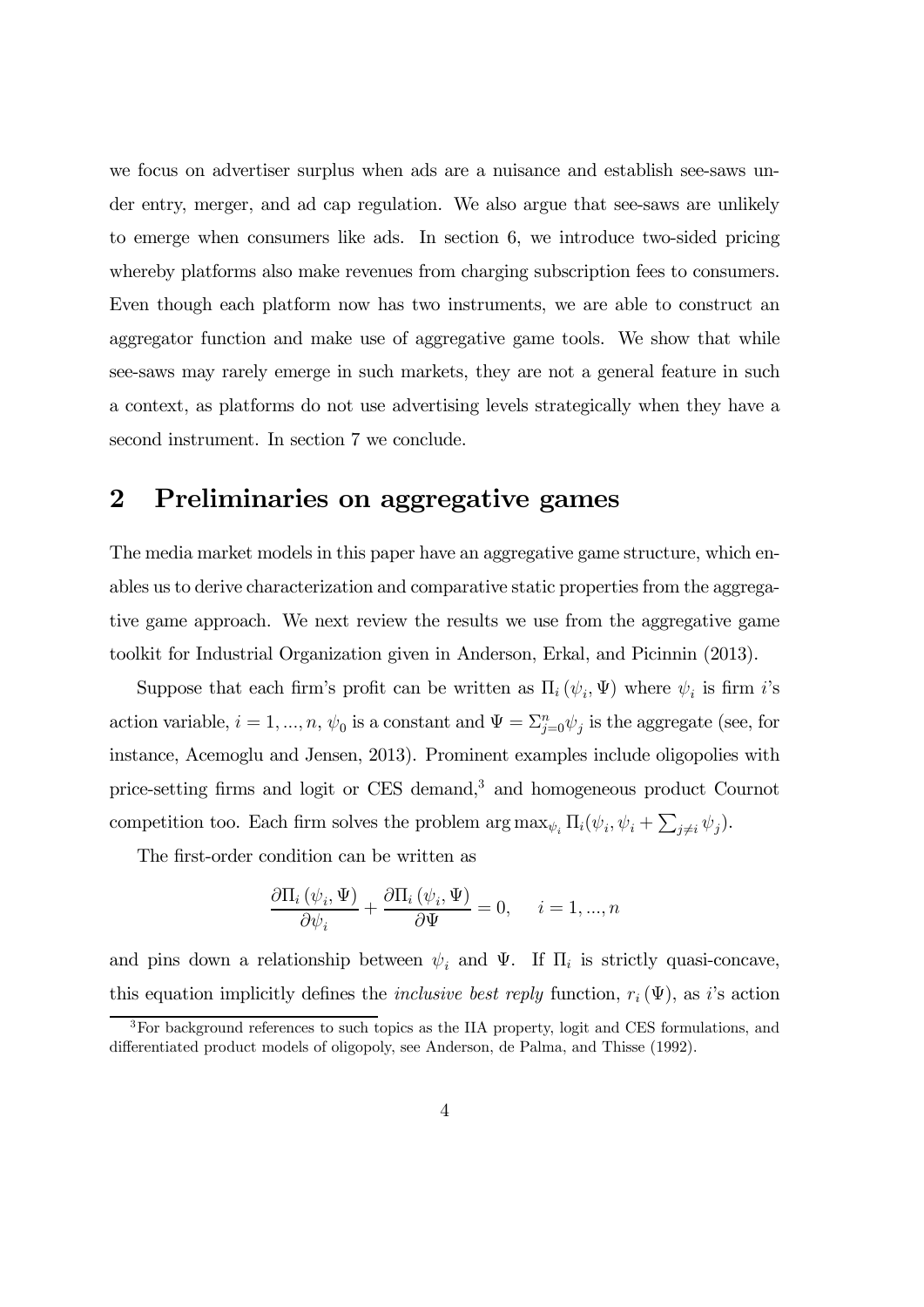that brings the total actions to  $\Psi$ . This follows Selten (1970) and differs from the standard way to write best replies as functions of the actions of all other players. However, the two concepts are quite related: in particular,  $r_i$  is an increasing function if actions are strategic complements (see Anderson, Erkal, and Picinnin, 2013, for details). Suppose that the game is competitive in the sense that a higher  $\Psi$  reduces profits (the simplest example is the homogeneous products Cournot model for which the aggregate is simply aggregate output), so that the second term in the first-order condition above is negative.

Equilibrium constitutes a fixed point, namely the equilibrium aggregate is given by  $\Psi^* = \psi_0 + \sum_{i=1}^n r_i(\Psi^*)$  which is depicted simply graphically as the point where the sum of the inclusive best reply functions crosses the 45-degree line. Continuity of  $r_i(\Psi)$  for all  $i = 1, ..., n$  implies equilibrium existence. Absent continuity, strategic complementarity ensures equilibrium existence by Tarski's fixed point theorem. The equilibrium is unique if the  $r_i(\Psi)$  are continuous and  $\Sigma r'_i(\Psi^*) < 1$ . Hence, for strategic complements, we need an upper bound for the slope of the inclusive best reply. A sufficient condition for uniqueness is that

### Condition 1  $r'_{i}(\Psi) < r_{i}(\Psi)/\Psi$  for all  $i = 1, ..., n$ .

Summing over all *i*, Condition 1 implies the desired slope property that  $\Sigma r_i'(\Psi^*) < 1$ .

Both the difference across agents in equilibrium and comparative statics can be depicted and derived simply with this device. In particular, "weaker" agents (in the sense of those with lower inclusive best reply functions) have lower equilibrium actions, and a change rendering an agent's behavior more aggressive (i.e., shifting up its best reply function) will increase its own equilibrium action, increase the aggregate and increase other players' actions when actions are strategic complements.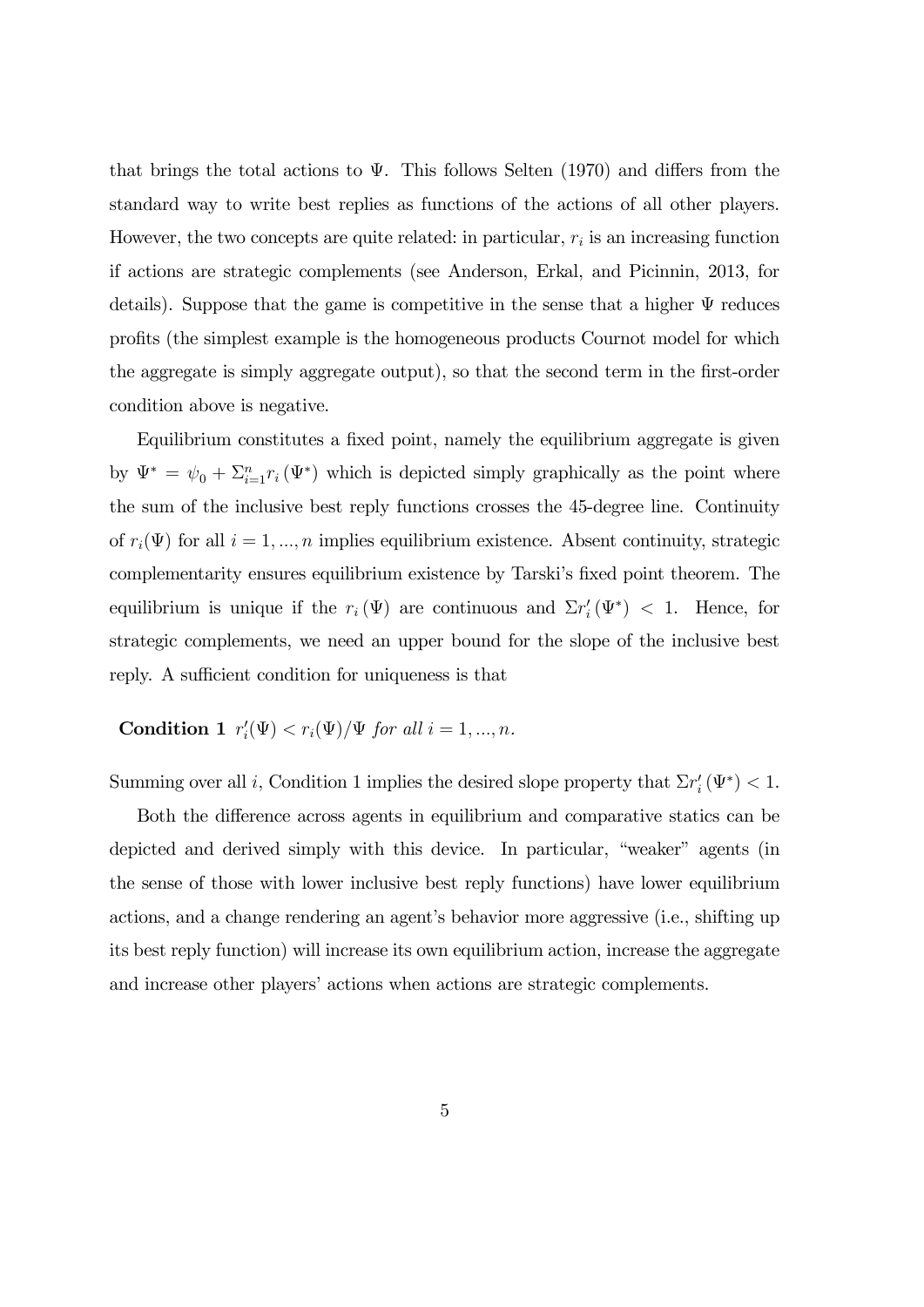## 3 Ad-financed media: the actors and the model

We consider a market in which media deliver consumer attention to advertisers. Participants on both consumer and advertiser sides of the market are atomless. The platforms host ads and are attended by consumers. They set ad levels, which are observed by all players, and then consumers and advertisers choose which platform(s) to join.4 We next describe the preferences of the advertisers, consumers, and platforms.

#### Advertisers

As we explain below, we assume that each consumer makes a discrete choice of which platform to attend, and therefore consumers "single-home". This means that the only way to reach a particular consumer is to place an ad on the channel she is watching.<sup>5</sup> Any ad on the channel is assumed to be seen by all the viewers there, and we assume there is no benefit to showing more than one ad per channel. Furthermore, advertisers' profits (gross of the costs of advertising) are assumed to be proportional to the number of consumers reached, and independent of the number or identities of other advertisers on the channels. Together, this means that each advertiser's decision on where to advertise is taken independently channel by channel, irrespective of whatever other channels are selected.

We rank advertisers in terms of decreasing per-viewer willingness to pay,  $p$ , to contact viewers and so  $p(a_i)$  is the per-viewer willingness to pay of the marginal  $(a<sub>i</sub>th)$  advertiser if there are  $a<sub>i</sub>$  ads on platform i. This willingness to pay is the expected surplus to the advertiser generated by an advertiser-viewer match.

<sup>4</sup>Recent surveys of the literature on such models are in the Handbook of Media Economics, in particular Anderson and Jullien (2015) on the two-sided ad-financed business model, Peitz and Reisinger (2014) on applications to the economics of the Internet, and Foros, Kind, and Sorgard (2015) for the anti-trust implications. The Handbook also includes surveys for particular industries (TV, radio, newspapers and magazines).

<sup>&</sup>lt;sup>5</sup>This set-up gives rise to the "competitive bottleneck" of Armstrong (2006) that platforms control access to "their" consumers.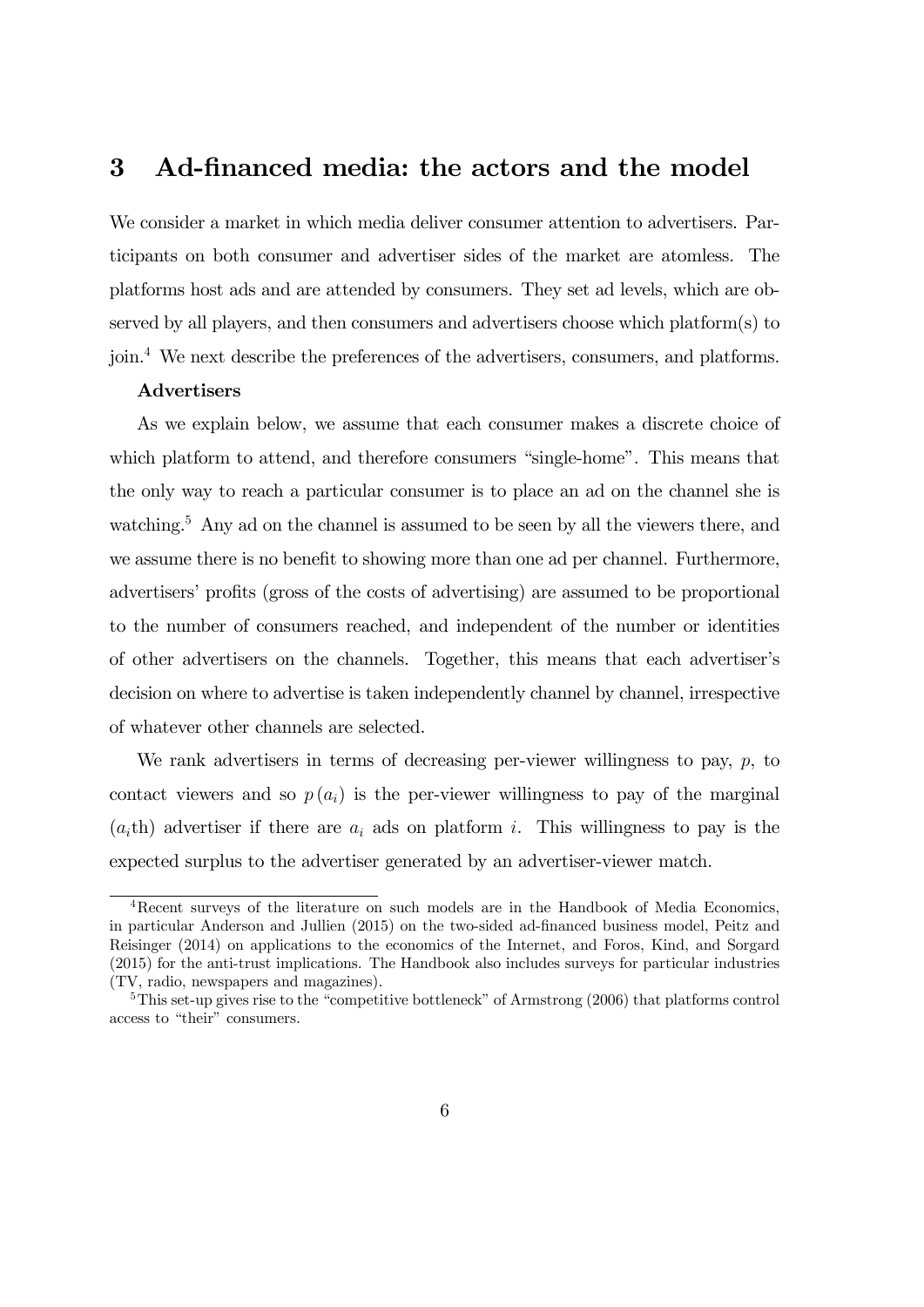# **Assumption 1**  $p(a)$  is log-concave and twice continuously differentiable. There is an  $\overline{a}$  such that  $p(a) > 0$  for all  $a < \overline{a}$  and  $p(a) = 0$  for all  $a > \overline{a}$ .

The log-concavity assumption means that  $p(a)$  is concave or not "too" convex, so the corresponding marginal revenue curve slopes downward at least as steeply as  $p(a)$ . The assumption that advertiser inverse demand drops to zero for the ad level sufficiently large is only needed when consumers like ads.

We define platform revenue per viewer as  $R(a) = ap(a)$ . We define the per viewer monopoly advertising level,  $a^m$ , as the solution to  $R'(a) = 0$  (which is uniquely determined under Assumption 1).

Net advertiser surplus per viewer is

$$
AS(a) = \int_0^a (p(x) - p(a)) dx.
$$

Gross advertiser surplus per viewer is  $AS^G(a) = \int_0^a p(x) dx = AS(a) + R(a)$ . Clearly,  $dAS<sup>G</sup>(a)/da = p(a)$ , which is the per-viewer willingness to pay of the marginal advertiser, and  $dAS(a)/da = -ap'(a)$ . We establish an important property of AS which will be used in the analysis below. In words, the ratio of advertiser surplus to ad revenues is non-decreasing in  $a$ .

#### **Lemma 1** Under Assumption 1,  $d(AS(a)/R(a))/da \geq 0$ .

The proof is relegated to Appendix 1, and relies on bounding inverse demand from above by a log-linear function in order to bound advertiser surplus. This lemma will play a key role in establishing see-saws in Section 5. Letting  $\lambda_i$  denote the fraction of consumers on platform *i*, then the advertiser surplus on platform *i* is  $\lambda_i AS(a_i)$ , and industry advertiser surplus is  $IAS(\mathbf{a}) = \sum_{i=1}^{n} \lambda_i AS(a_i)$ .

#### Consumers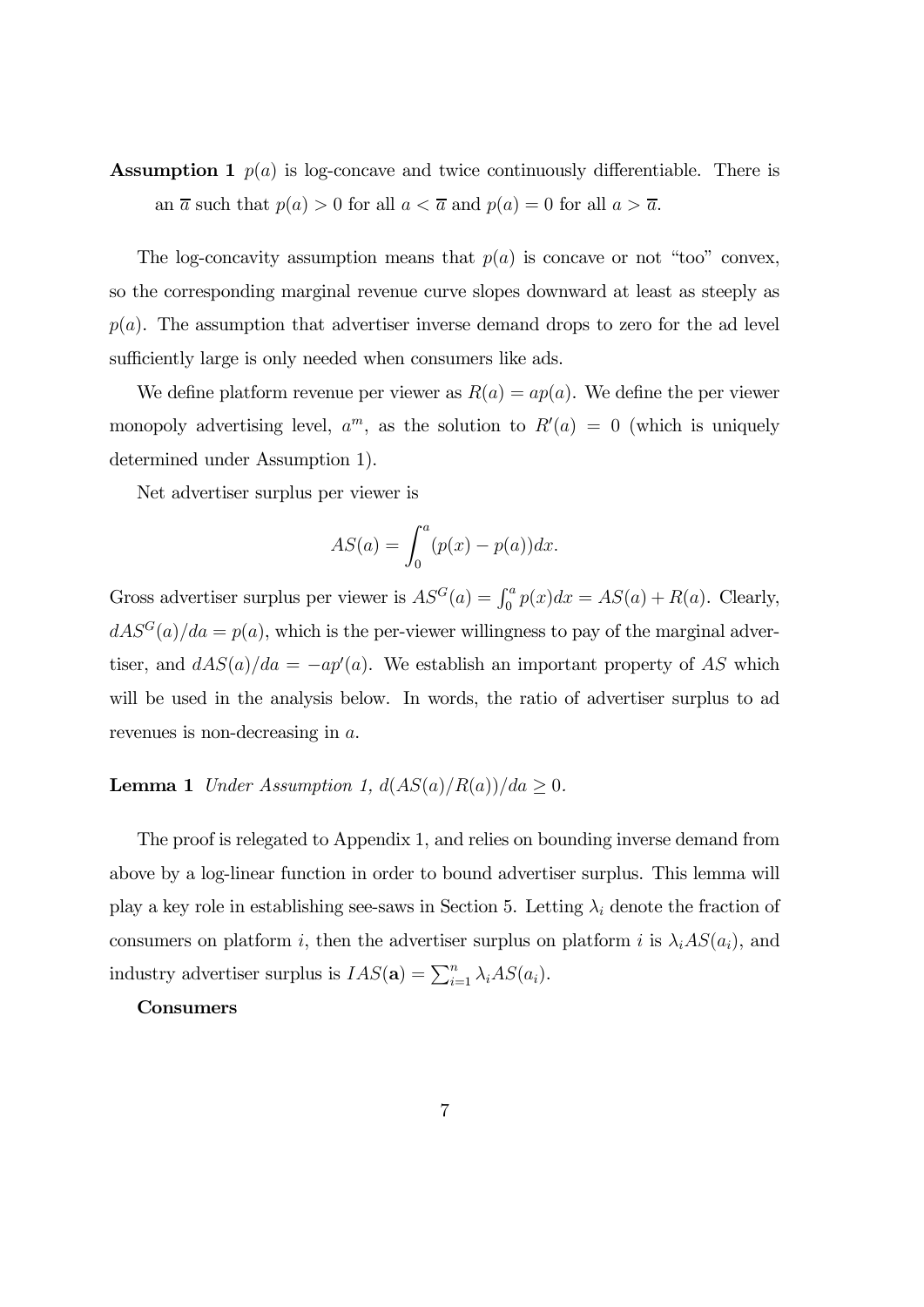We deploy a discrete-choice model of media consumption.<sup>6</sup> The attractiveness of a particular option depends upon its net quality,  $v_i = s_i - \gamma a_i$ ,  $i = 1, ..., n$ , where  $s_i$  is gross quality, and  $\gamma$  denotes the net nuisance per ad, factoring in any expected consumer benefits from being exposed to the ad. We allow for this "nuisance" to be negative, so that  $\gamma < 0$  corresponds to where consumers enjoy ads per se, or else benefit enough from ad exposure (e.g., learning about new consumption possibilities).

We assume that consumer demand for platform  $i$  takes the fractional form associated with Luce (1959):

$$
\lambda_i(\mathbf{a}) = \frac{h(v_i)}{\sum_{j=0}^n h(v_j)}, i = 1, \dots n
$$
\n(1)

where we assume

**Assumption 2**  $h(v)$  is increasing, log-concave and twice continuously differentiable.

The borderline case is that h is log-linear, in which case  $h = \exp(v/\mu)$ , which we shall refer to as the standard logit case, and where  $\mu$  is a positive parameter reflecting platform heterogeneity. Notice that demand is higher for options delivering higher net quality, and let  $h(v_0)$  denote the attractiveness of watching no channel. In the sequel, we shall use the denominator in (1) as a measure of consumer benefits from the media sector: the higher it is, the more the benefit. One justification is given in the next paragraph, although we do not need to espouse the particular model in order for our results to hold.

One possible consumer-theoretic underpinning for the form (1) is a familiar random utility model whereby each consumer chooses the platform (or outside option 0 with net quality  $v_0$  to maximize

$$
U_i = \ln h(v_i) + \varepsilon_i, \quad i = 0, 1, ..., n,
$$
\n(2)

<sup>6</sup>Thus consumers single-home (as mentioned above). Recent work (Ambrus, Calvano, and Reisinger, 2014, and Anderson, Foros, and Kind, 2014) has included multi-homing consumers in two-sided media markets. We comment on this issue in the conclusion.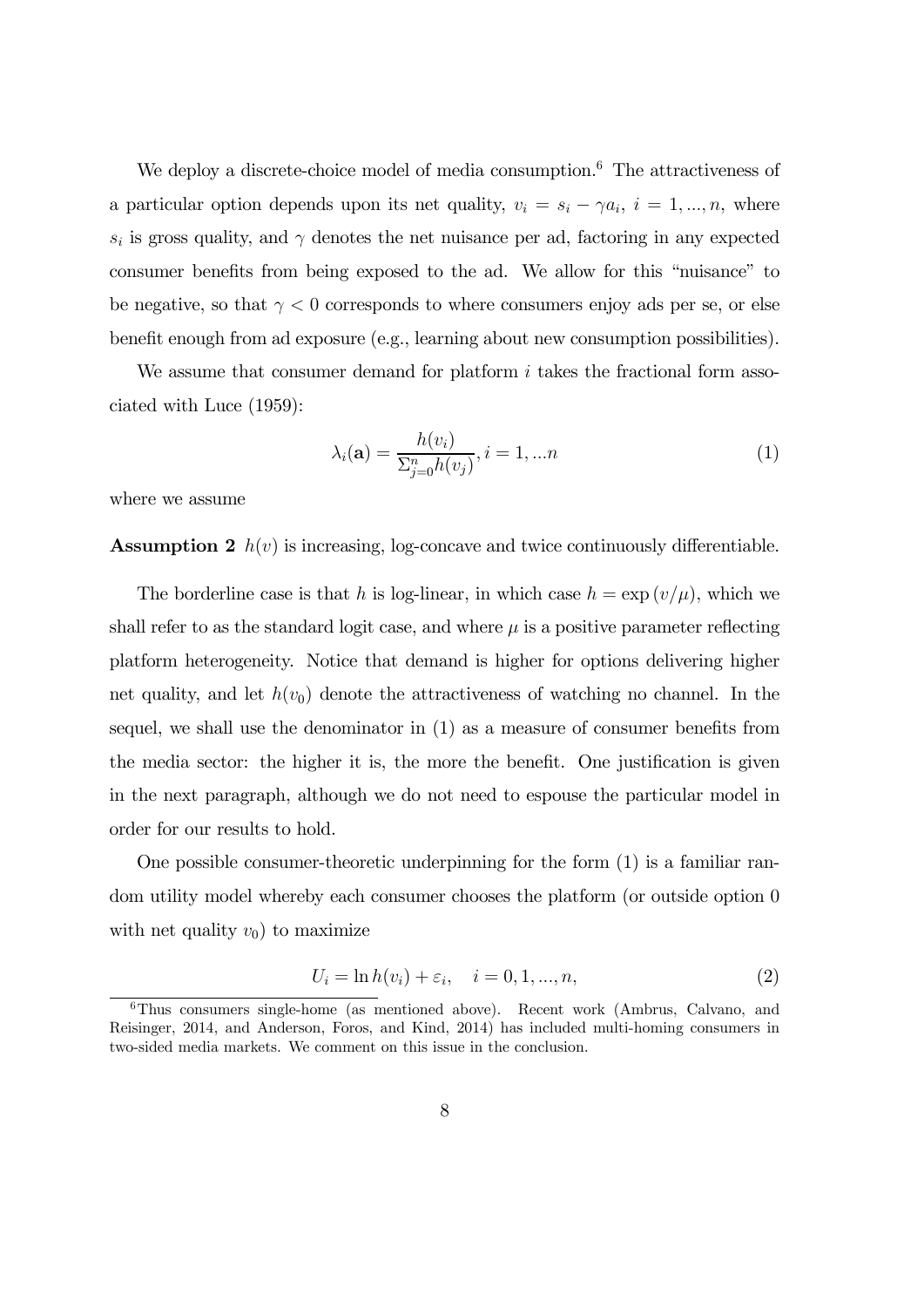where the  $\varepsilon_i$  are i.i.d. Type 1 Extreme Value (which delivers the logit model) with standard deviation  $\mu > 0$ .<sup>7</sup> A consumer with realization  $\varepsilon$  chooses option  $i \in \{0, 1, ..., n\}$  if  $U_i \geq U_j$  for all  $j = 0, 1, ..., n$ . This formulation yields the familiar log-sum form for consumer surplus associated to the Logit model:

$$
CS = \mu \ln \left( \sum_{i=0}^{n} h(v_i) \right). \tag{3}
$$

This form satisfies the claim above that consumer benefits increase in the value of the denominator of (1). It is also a useful module for extending the model to allow for subscription pricing.

#### Platforms

Platform *i*'s profit is

$$
\Pi_i = a_i \lambda_i(\mathbf{a}) p(a_i) = R(a_i) \lambda_i(\mathbf{a}),
$$

where Assumption 1 implies that the revenue per viewer,  $R(a) = ap(a)$  is strictly  $log\$ -concave in  $a$ .

#### Actions and Aggregate

We are now in a position to write each platform's objective as a function of an action  $\psi_i$  and the corresponding aggregate  $\Psi = \sum_{j=0}^n \psi_j$ , where we define  $\psi_0 = h(\nu_0)$ as the "constant action" of the outside option. Indeed, let i's action be  $\psi_i = h(v_i)$ , where we recall that  $v_i = s_i - \gamma a_i$ . This defines the implicit relation between the action and the chosen ad level, with the property

$$
a_i'(\psi_i) = -\frac{1}{\gamma h'(v_i)}.\tag{4}
$$

Therefore the chosen ad level varies directly with the platform's action for  $\gamma < 0$ , and it varies inversely with it for  $\gamma > 0$ .

<sup>7</sup>See Anderson, de Palma, and Thisse (1992) for more details.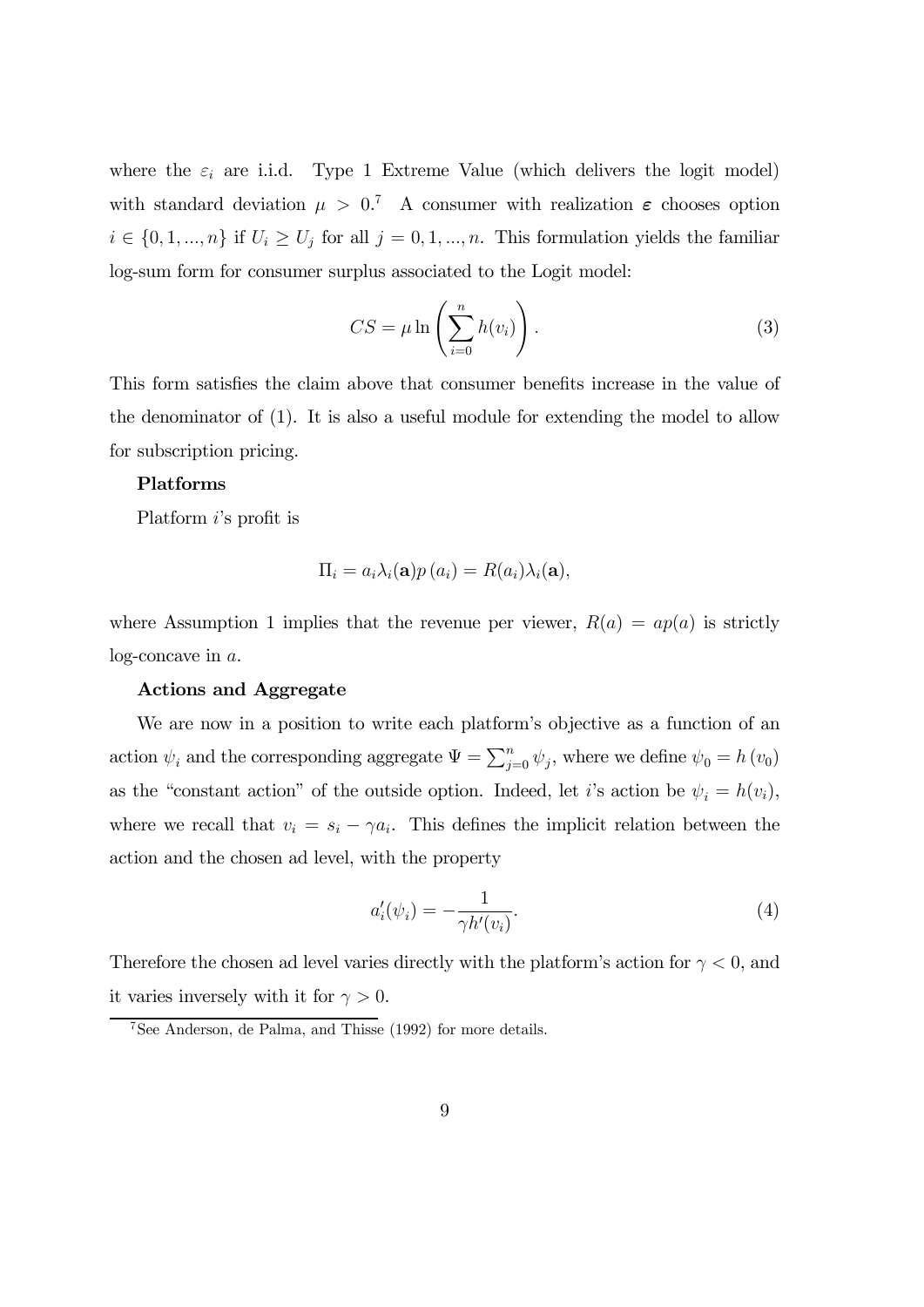Demand for platform *i* is  $\lambda_i = \psi_i/\Psi$ ; i.e., demand of platform *i* depends only on its own transformed action  $\psi_i$  and the aggregate  $\Psi$ .<sup>8</sup> We can then write platform profit as

$$
\Pi_i(\psi_i, \Psi) = R(a_i(\psi_i)) \frac{\psi_i}{\Psi}, \quad i = 0, 1, ..., n.
$$
\n(5)

Clearly, this function satisfies the competitiveness property; i.e., that profits decrease in the aggregate Ψ.

# 4 Equilibrium analysis

### 4.1 Characterization

For  $\gamma = 0$ , viewer demand is independent of the advertising level. Hence, each platform acts as a monopolist on the advertiser side and market demand is exogenous. Therefore, platforms set the monopoly advertising level  $a^m = \arg \max_a R(a)$ . In the sequel all results exclude this case.

Strategic interaction arises when  $\gamma \neq 0$ . Each platform chooses its ad level,  $a_i$ , and because  $\psi_i$  is a monotonic function of  $a_i$  we can find the equilibrium action by differentiating (5) with respect to  $\psi_i$ . The first-order condition for platform *i* is

$$
\frac{\partial \Pi_i}{\partial \psi_i} = R'(a_i(\psi_i))a'_i(\psi_i)\frac{\psi_i}{\Psi} + R(a_i(\psi_i))\left(\frac{1}{\Psi} - \frac{\psi_i}{\Psi^2}\right) = 0, \quad i = 0, 1, ..., n.
$$

The first-order conditions can be rewritten as

$$
\frac{\psi_i}{\Psi} = 1 + \frac{R'(a_i(\psi_i))}{R(a_i(\psi_i))} a'_i(\psi_i)\psi_i
$$
\n(6)

$$
= 1 - \frac{R'(a_i(\psi_i))}{R(a_i(\psi_i))} \frac{h(v_i)}{\gamma h'(v_i)},
$$
\n(7)

<sup>&</sup>lt;sup>8</sup>Demand of the form  $\lambda_i = \psi_i/\Psi$  includes oligopoly models with logit and the Luce (1959) form of demand, and duopoly models based on Hotelling models which are predominant in the literature, such as the one presented in Anderson and Coate (2005). A logit specification is provided by Anderson (2012).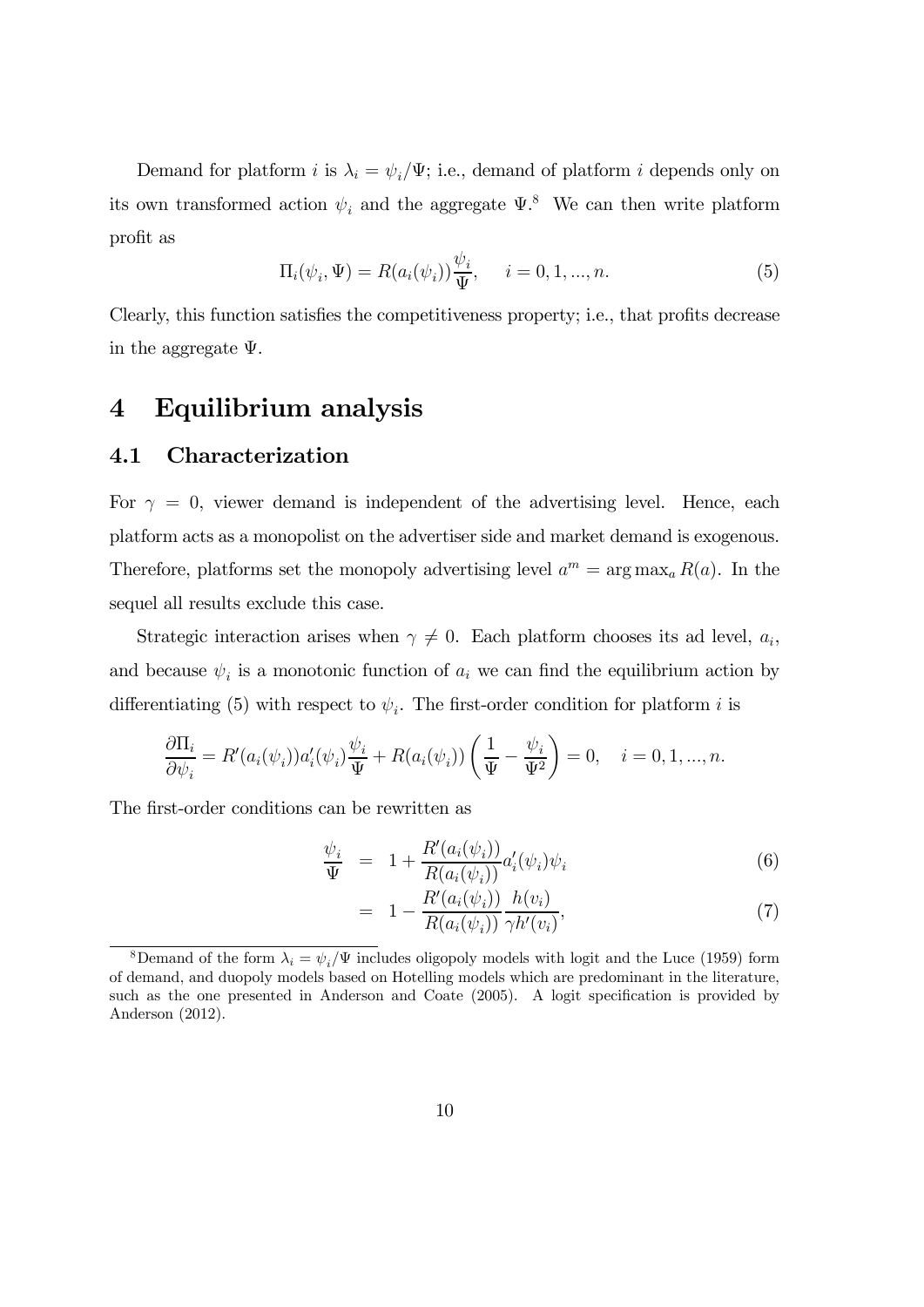where the second line uses (4). Since the right-hand side is decreasing in  $\psi_i$  (as shown in Lemma 2 below) while the left-hand side is increasing, first-order conditions define inclusive best reply functions  $r_i(\Psi)$ . In the Appendix we show that the inclusive best replies satisfy a key characterization property.

**Lemma 2** Slopes of inclusive best replies obey  $0 < r'_i(\Psi) < \frac{r_i(\Psi)}{\Psi}$ ; i.e., actions are strategic complements and market shares decrease in Ψ.

The lemma establishes that the slope Condition 1 holds.<sup>9</sup>

Whenever  $\gamma \neq 0$ , each platform chooses a larger action in response to an increase of the aggregate; however, their relative contribution to the aggregate declines. An increase in the aggregate means that competition is relaxed. For  $\gamma > 0$ , platform i then chooses a larger advertising level closer to the monopoly level. For  $\gamma < 0$ , it chooses a smaller advertising level closer to the monopoly level. With respect to the viewer demand, competition in ad levels plays out similar to price competition in standard oligopoly models for  $\gamma > 0$ , whereas it is similar to quality competition for  $\gamma$  < 0; both cases exhibit strategic complementarities.

**Proposition 1** There exists a unique equilibrium. In equilibrium, (7) holds for all  $\mathit{platforms}\ i.$ 

**Proof.** First note that we can restrict attention to ad levels  $a_i \in [0, a^m]$  for  $\gamma > 0$ because  $a^m$  dominates any higher ad level.<sup>10</sup> Similarly,  $a_i \in [a^m, \overline{a}]$  for  $\gamma < 0$ , where  $\overline{a}$ solves  $p(\overline{a})=0$  (see Assumption 3) because  $a^m$  dominates any lower ad level, and the platform will never set a higher ad level than  $\overline{a}$ , as this would lead to zero revenues.

Under the monotone transformation  $\psi_i = h(s_i - \gamma a_i)$ ,  $\psi_i$  is chosen from  $[h(s_i \gamma a^m$ ,  $h(s_i)$  for  $\gamma > 0$  and from  $[h(s_i - \gamma a^m), h(s_i - \gamma \overline{a})]$  for  $\gamma < 0$ . Thus, the sum of

<sup>&</sup>lt;sup>9</sup>The slope condition  $r'_i < r_i/\Psi$  also implies that the second-order condition  $d^2\Pi_i/d\psi_i^2 < 0$  holds. <sup>10</sup>Both revenue per viewer and number of viewers would be lower for  $a > a<sup>m</sup>$ .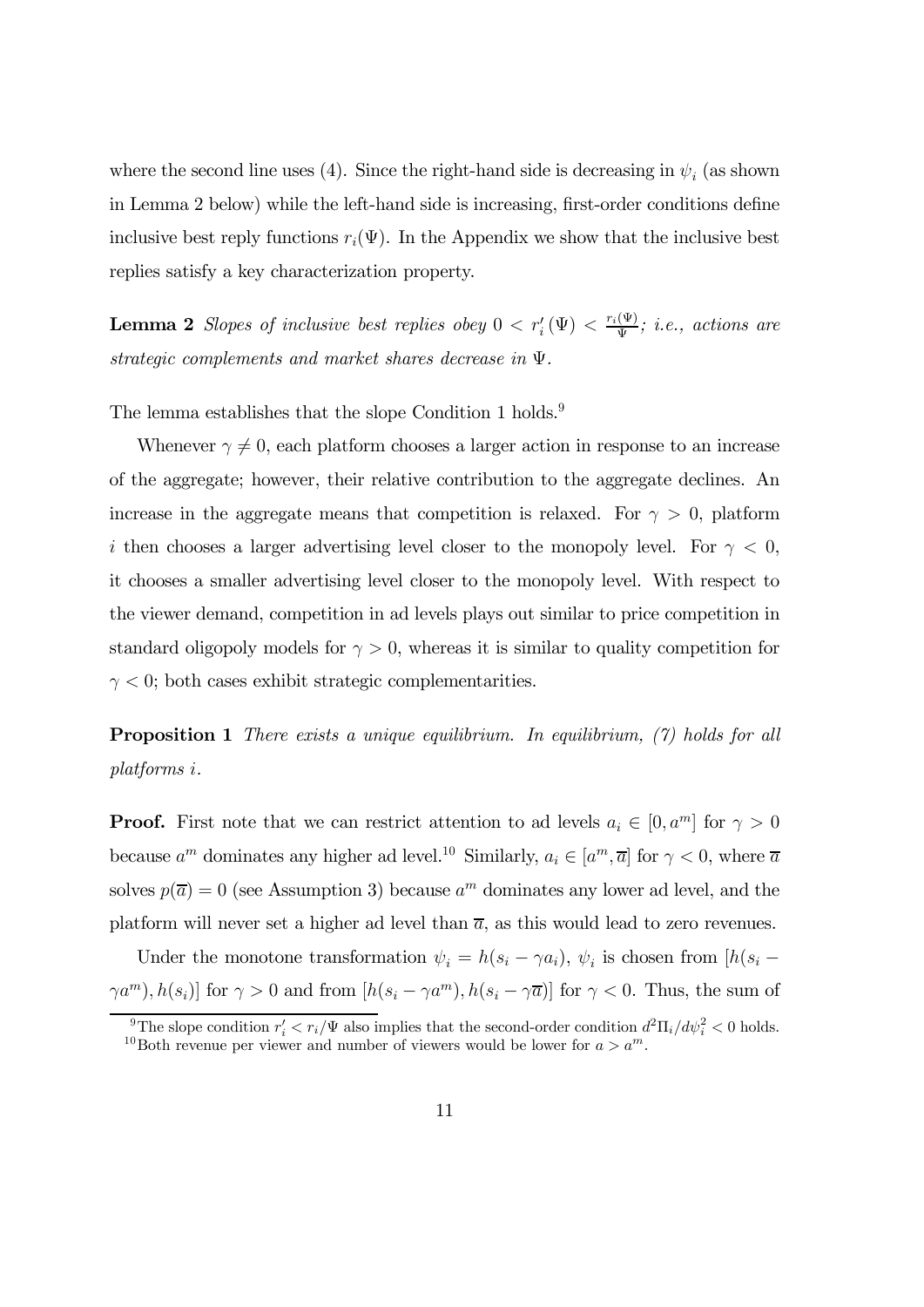inclusive best replies  $\sum_{i=0}^{n} r_i(\Psi)$  is defined on  $[\max_{i\in\{1,\dots,n\}} h(s_i - \gamma a^m), \sum_{i=1}^{n} h(s_i) +$  $\psi_0$  for  $\gamma > 0$ , and on  $[\max_{i \in \{1, ..., n\}} h(s_i - \gamma a^m), \sum_{i=1}^n h(s_i - \gamma \overline{a}) + \psi_0]$  for  $\gamma < 0$ .<sup>11</sup>

The sum of inclusive best replies function  $\sum_{i=1}^{n} r_i(\Psi) + \psi_0$  maps from a compact interval into itself. Since  $r_i(\Psi)$  for all i is continuous in  $\Psi$ , there must exist a solution to  $\psi_0 + \sum_{i=1}^n r_i(\Psi) = \Psi$  and, therefore, an equilibrium exists. Furthermore, since by Lemma 2  $r'_i(\Psi) < \frac{r_i(\Psi)}{\Psi}$  (i.e., the slope Condition 1 holds), the sum of inclusive best replies has slope less than 1 in any equilibrium, and thus has to cross the diagonal from above. Hence, the equilibrium is unique.  $\blacksquare$ 

In asymmetric markets, the pattern of platform characteristics  $s_i$  matters for equilibrium levels. We characterize how the relative position of platforms with respect to their characteristic  $s_i$  translates into their relative position with respect to market share  $\lambda_i$  and advertising level  $a_i$ . The next (cross-section comparison) result describes economic outcomes when the only difference between media platforms is their content quality (in particular, no joint ownership or cross share-holdings). It shows that platforms' market shares follow the same ranking. Ad levels follow the same ranking for  $\gamma > 0$ <sup>12</sup> and the opposite one for  $\gamma < 0$ .

**Proposition 2** Consider any two platforms *i* and *j*. For  $\gamma > 0$ ,  $s_i > s_j$  implies in equilibrium that  $\lambda_i > \lambda_j$ ,  $a_i > a_j$ , and  $\Pi_i > \Pi_j$ . For  $\gamma < 0$ ,  $s_i > s_j$  implies in equilibrium that  $\lambda_i > \lambda_j$ ,  $a_i < a_j$ , and  $\Pi_i > \Pi_j$ .  $(s_i = s_j$  implies in equilibrium that  $\lambda_i = \lambda_j$ ,  $a_i = a_j$ , and  $\Pi_i = \Pi_j$ .)

**Proof.** We first show that  $\lambda_i > \lambda_j$  if and only if  $\gamma a_i > \gamma a_j$ . The proof is by contradition.  $\lambda_i > \lambda_j$  is equivalent to  $\psi_i > \psi_j$ , which, since h is strictly increasing, is

<sup>&</sup>lt;sup>11</sup>The max operator here ensures that  $r_i(\Psi) < \Psi$  for all *i* on the interior of the intervals.

 $12$ In the special case where h is log-linear, Anderson (2012) has shown that higher quality implies higher ad levels.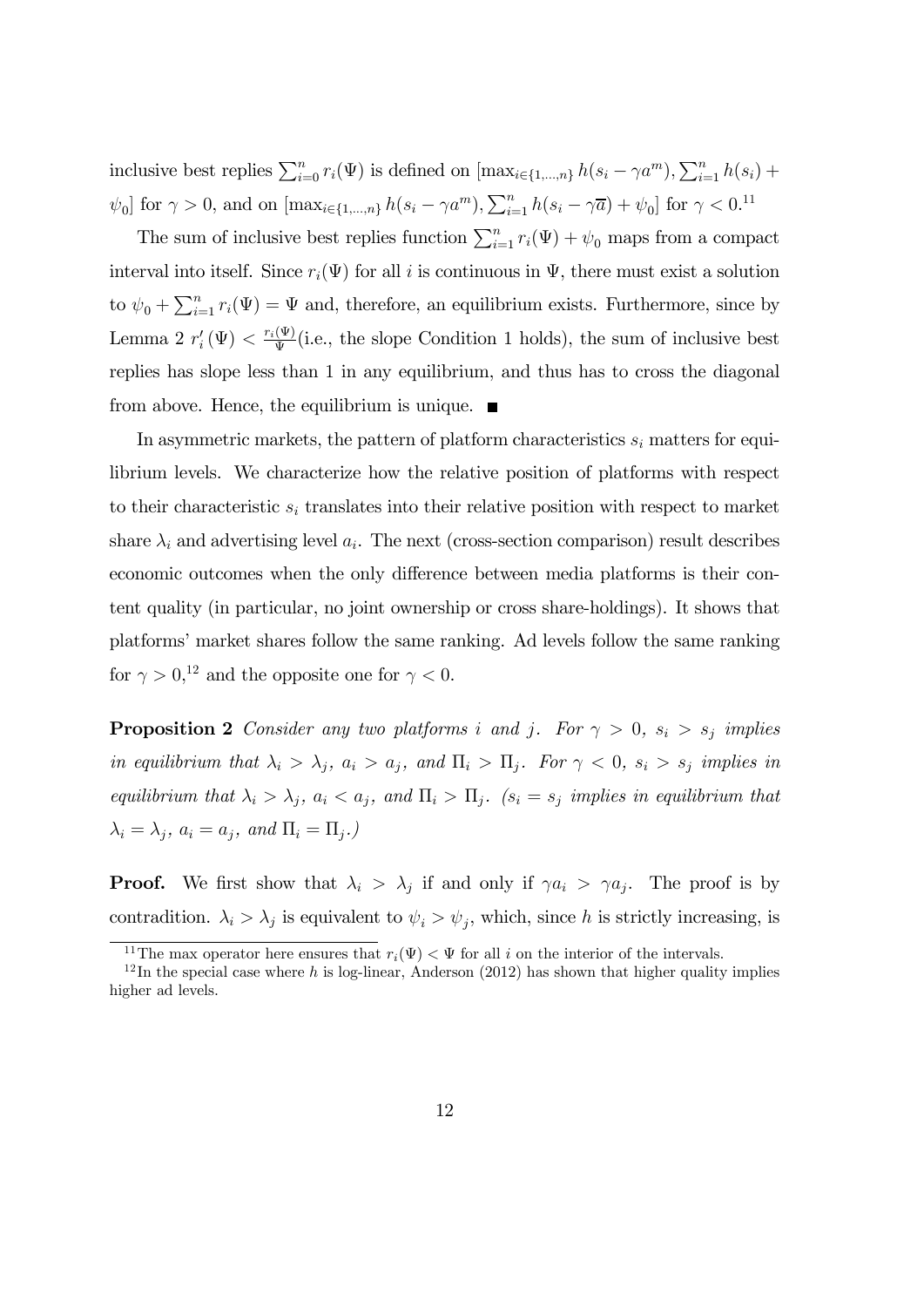equivalent to  $v_i > v_j$ . Using (7), the inequality  $\psi_i > \psi_j$  is equivalent to

$$
\frac{R'(a_i(\psi_i))}{R(a_i(\psi_i))} \frac{1}{\gamma} \frac{h(v_i)}{h'(v_i)} < \frac{R'(a_j(\psi_j))}{R(a_j(\psi_j))} \frac{1}{\gamma} \frac{h(v_j)}{\gamma h'(v_j)}\tag{8}
$$

Recall that along the best reply  $R'/R$  has the same sign as  $\gamma$  and that  $h(v)/h'(v) > 0$ . Thus, both sides are positive. The strict log-concavity of R implies that  $R'/R$  is strictly decreasing. Hence, when, by contradiction,  $\gamma a_i < \gamma a_j$ ,

$$
\frac{1}{\gamma} \frac{R'(a_i(\psi_i))}{R(a_i(\psi_i))} > \frac{1}{\gamma} \frac{R'(a_j(\psi_j))}{R(a_j(\psi_j))}.
$$

Thus, for (8) to be satisfied, we must have

$$
\frac{h(v_i)}{h'(v_i)} < \frac{h(v_j)}{h'(v_j)}.
$$

The log-concavity of h in v then implies that  $h/h'$  non-decreasing and, hence,  $v_i < v_j$ , which is a contradiction.

Therefore,  $v_i > v_j$  if and only if  $a_i > a_j$  for  $\gamma > 0$ , whereas  $v_i > v_j$  if and only if  $a_i < a_j$  for  $\gamma < 0$ . Using the definition of  $v_i$ , since  $v_i > v_j$  and  $a_i > a_j$ , we must have  $s_i > s_j$  for  $\gamma > 0$  and, since  $v_i > v_j$  and  $a_i < a_j$ , we must again have  $s_i > s_j$  for  $\gamma$  < 0. The result that  $s_i = s_j$  implies that  $\lambda_i = \lambda_j$  and  $a_i = a_j$  is obvious.

Because each platform chooses its ad level in the increasing part of R for  $\gamma > 0$ and in the decreasing part of R for  $\gamma < 0$ ,  $s_i > s_j$  implies that  $R(a_i) > R(a_j)$ . As a higher-quality platform also has more viewers,  $s_i > s_j$  implies that  $\Pi_i > \Pi_j$ .

For  $\gamma = 0$ , each platform would set its ad level at the monopoly solution  $a^m$  which solves  $R'(a) = 0$ . When ads are a nuisance  $(\gamma > 0)$ , platforms set, in equilibrium,  $a_i < a^m$  as they compete for viewers. The proposition establishes that in this case high-quality platforms carry more ads than lower-quality platforms, but are still more attractive such that they attract more viewers than lower-quality platforms despite the higher nuisance  $(v_i > v_j \text{ if } s_i > s_j)$ . This finding is analogous to price competition models with horizontal product differentiation and quality differences between firms: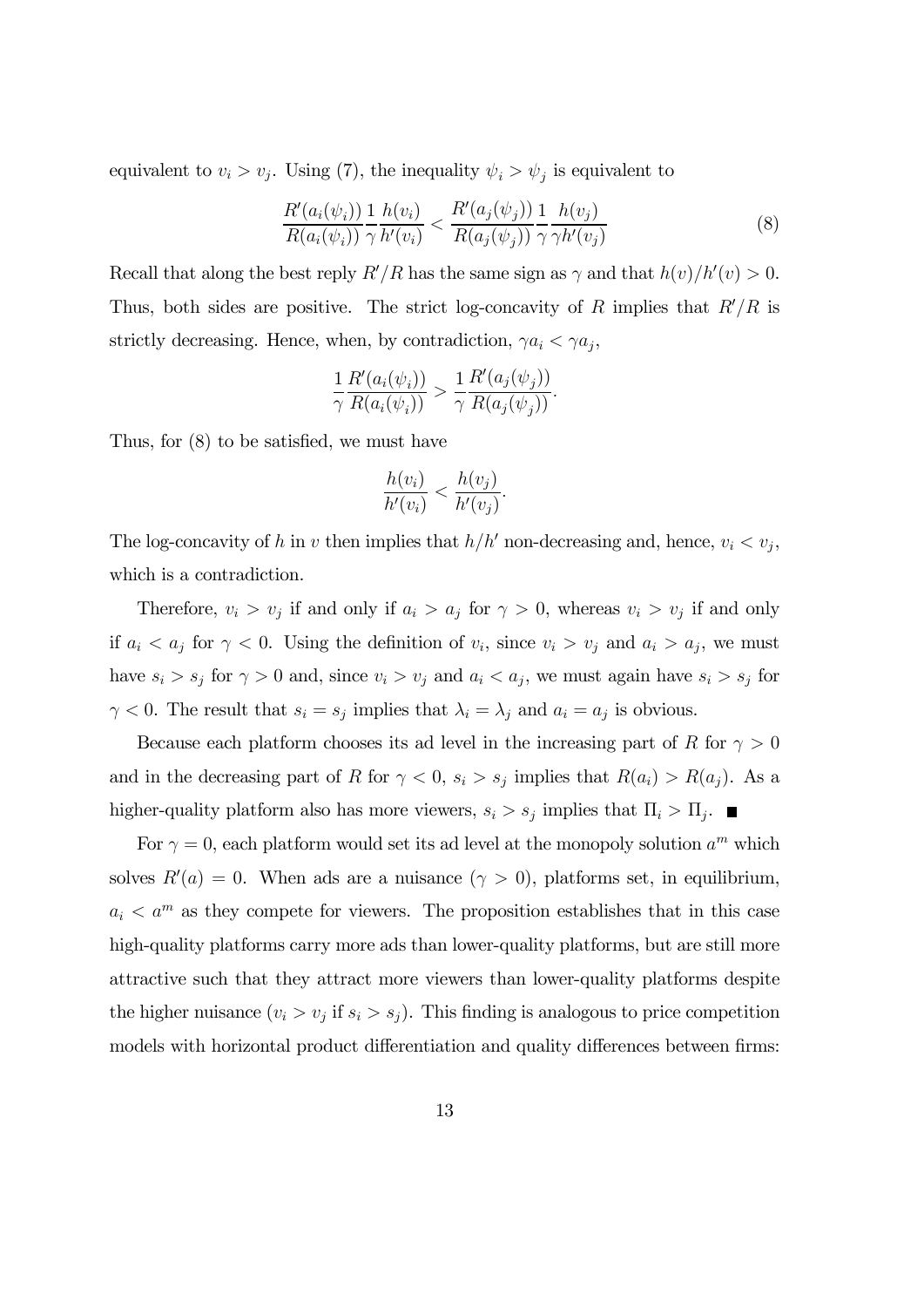a high-quality firm sets a higher price and obtains a larger market share than a lowquality firm — this, for instance, holds in the Hotelling model (see Anderson and de Palma,  $2001$ , for such a result for *n*-firm oligopoly). When viewers like ads, platforms choose ad levels that exceed optimal ad level for fixed viewer demand,  $a^m$ . Then a higher-quality platform chooses its ad level closer to the monopoly level than a lower-quality platform  $(a_i < a_j \text{ if } s_i > s_j).$ 

Advertisers with a high willingness to pay advertise on all platforms. Advertisers with a rather low willingness to pay advertise on few platforms, if at all, and they advertise on high-quality platforms for  $\gamma > 0$  and low quality ones for  $\gamma < 0$ .

### 4.2 Comparative statics

In this sub-section, we first deliver the analytical background needed to determine the comparative static results. Then we apply these methods to entry and mergers respectively.

#### Consumer surplus and platform profits

The key is that equilibrium values depend on the aggregate  $\Psi$ , and so we need to determine this relation for the various variables of interest. The first result is immediate from (3):  $CS = \mu \ln \left( \sum_{i=0}^{n} h(v_i) \right) = \mu \ln \Psi$ , where we used the definition of the aggregate, and hence

### **Lemma 3** Consumer surplus  $CS$  is an increasing function of the aggregate  $\Psi$ .

The monotonicity of  $CS$  implies that comparative statics results on consumer surplus immediately follow from changes in the aggregate Ψ.

To evaluate the effect of policy interventions, we have to understand how market shares  $\lambda_i = \psi_i/\Psi$  depend on the aggregate. Suppose that we compare two situations with two different aggregates. We call "outsiders" all those platforms whose inclusive best reply function are the same in both situations; i.e., the exogenous change or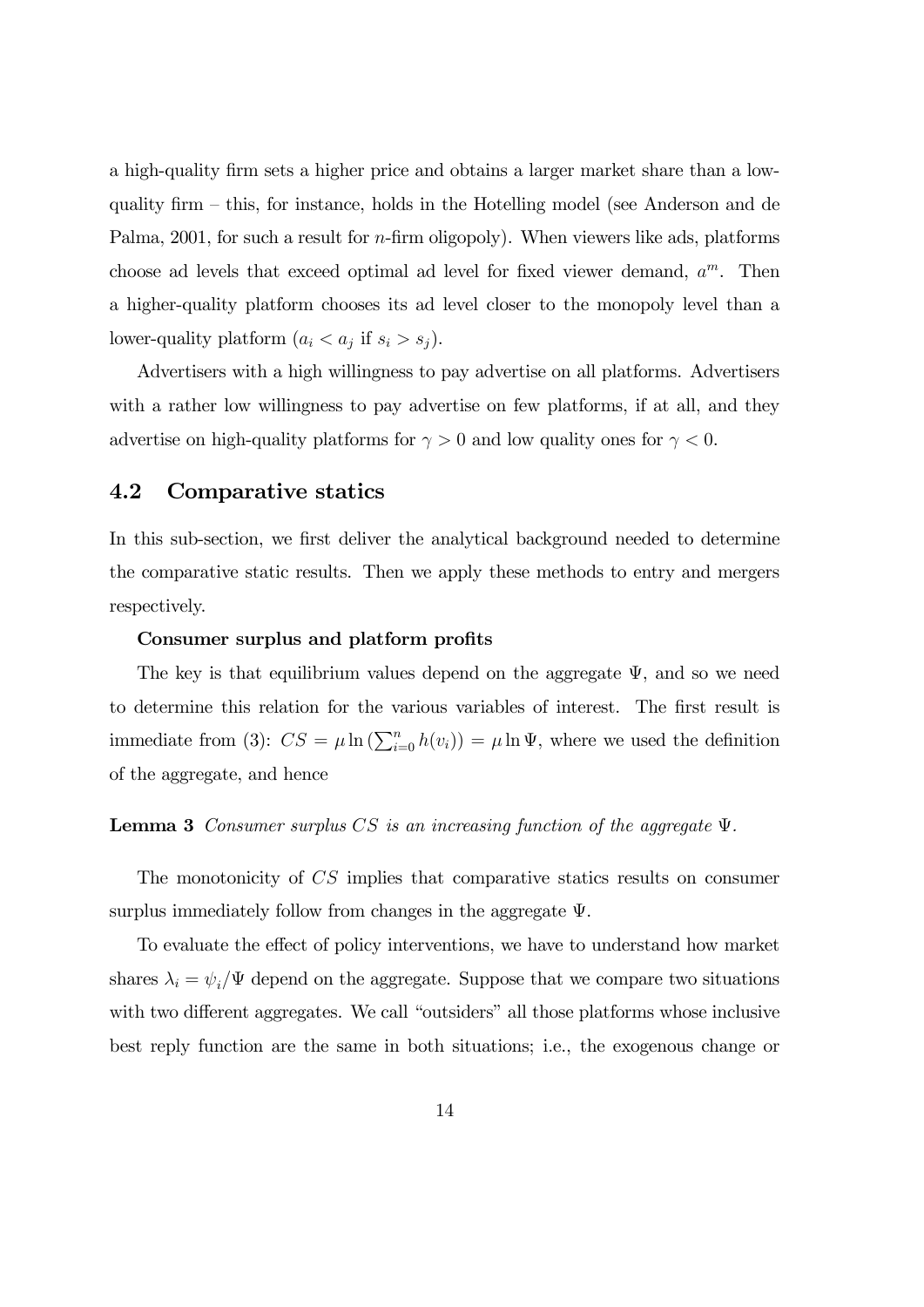policy intervention has no effect on the outsiders' payoff function. By contrast, we call "insiders" those platforms whose inclusive best reply functions are shifted. A platform either belongs to the group of insiders,  $i \in I$ , or of outsiders,  $i \in O$ .

We first recall from Lemma 2 that outsiders' market shares decrease with  $\Psi$ . This effect is reinforced by higher equilibrium actions, and hence lower profits, as the next result establishes.

**Lemma 4** A change that induces an increase in the aggregate  $\Psi$  leads to lower platform profits for each outsider media platform, i.e.,  $d\Pi_i^*/d\Psi < 0$  for all  $i \in O$ .

**Proof.** The profit change is  $\frac{dN_i^*}{d\Psi} = \frac{d\lambda_i}{d\Psi}R + \lambda_i \frac{dR}{d\Psi}$ . By Lemma 2, the first term on the right-hand side is negative. Now write out the term  $\frac{dR}{d\Psi} = R'(a) a'(\psi_i) r'_i(\Psi)$ . Because  $R'(a)$  and  $a'(\psi_i)$  have opposite signs,<sup>13</sup> and  $r'_i(\Psi) > 0$ , then  $\frac{dR}{d\Psi} < 0$  and the claim follows.  $\blacksquare$ 

The effects on insiders depend on the particular exogenous variation or policy intervention. In what follows, we consider three such types: entry, media mergers, and advertising regulation and provide results on platform profits and consumer surplus. As results on industry advertiser surplus do not directly follow from changes of the aggregate we defer results on them to Section 5.

#### Entry of Media Platforms

We consider (exogenous) entry of a media platform; such exogenous entry may be the outcome of regulatory measures, e.g. by granting an additional license.<sup>14</sup> As illustrated by Figure 1 (where the superscript  $N$  refers to the new situation, with entry), due to entry, the new firm's inclusive best reply shifts the sum of inclusive best replies upward. This implies that the equilibrium aggregate is larger after entry. The

<sup>&</sup>lt;sup>13</sup>For  $\gamma > 0$ ,  $R' > 0$  in equilibrium because platforms carry less advertising than  $a^m$ , while  $a'(\psi_i) < 0$  because ads are a nuisance. Contrarily, for  $\gamma < 0$ ,  $R' < 0$  in equilibrium, while  $a'$ 

 $14\,\text{O}$ ur result with exogenous entry also translates into a setting with endogenous entry where, at a prior entry stage, firms decide whether to pay an entry cost to enter the market. A lower entry cost or an increase in the total mass of potential viewers then leads to entry.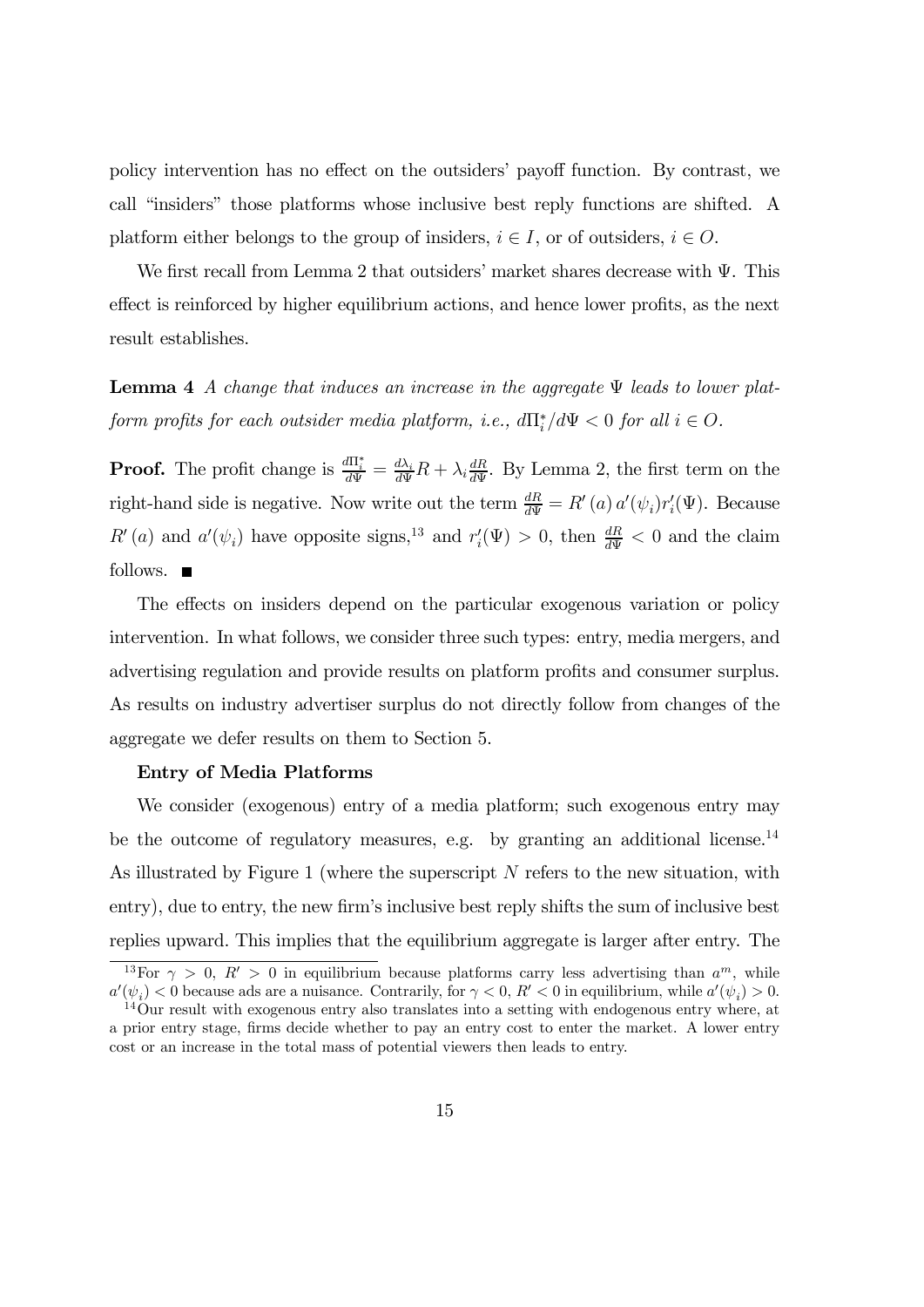

Figure 1: Entry and equilibrium aggregate

aggregative game framework delivers crisp results on the comparative static results for effects on consumer surplus and other platforms' profits.

Proposition 3 The entry of an additional platform

- 1. decreases other platforms' profits,
- 2. increases consumer surplus.

**Proof.** The new platform  $n + 1$  has an inclusive best reply  $r_{n+1}(\Psi) > 0$ . Hence, the aggregate  $\Psi$  goes up (for illustration, see Figure 1). Consumer surplus increases from Lemma 3. By strategic complementarity,  $\psi_i$  increases for  $i = 1, ..., n$ : because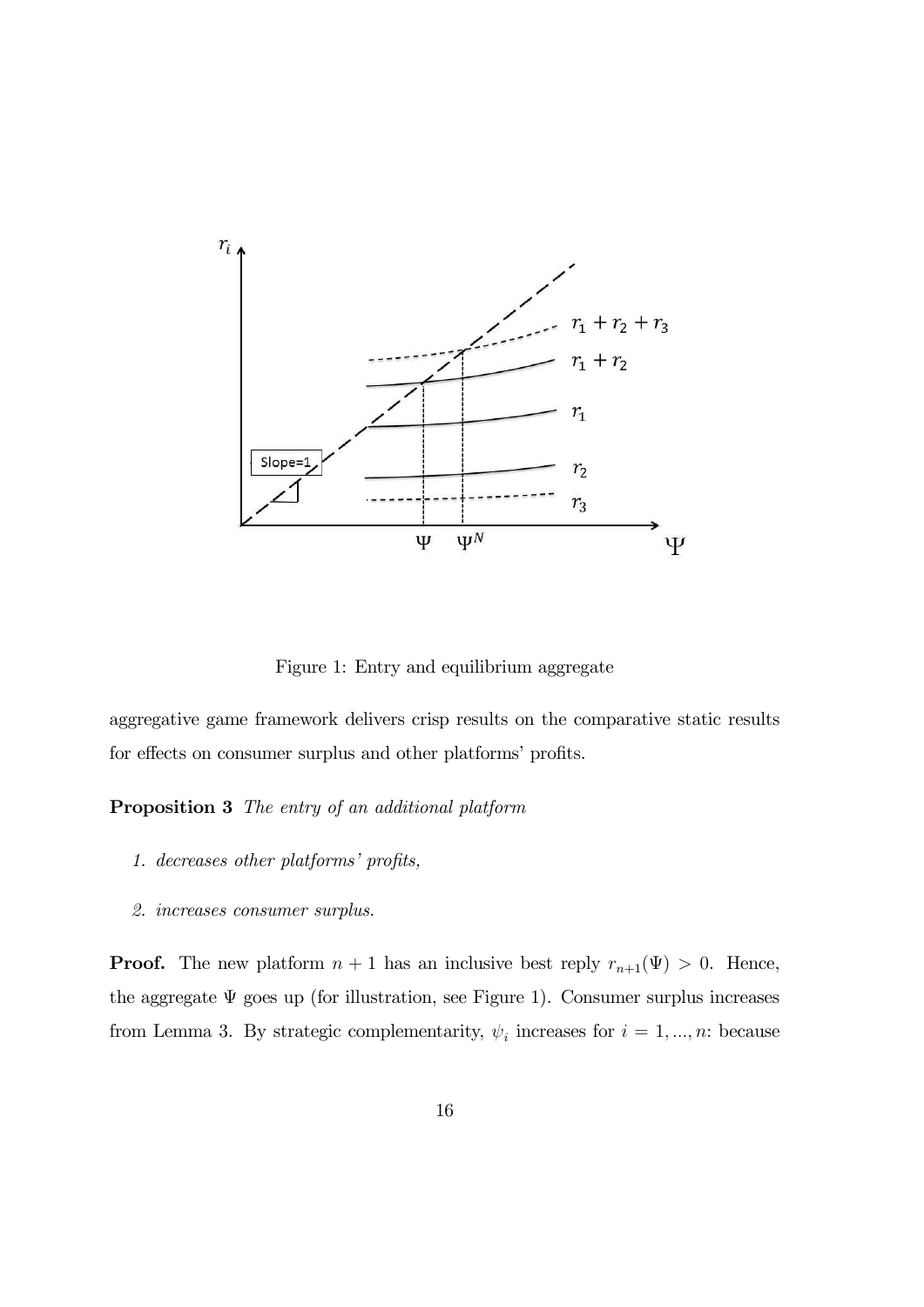all rivals'  $\psi_j$  increase, platform i's profit must decrease  $(i \neq n+1)$  and the first statement holds.  $\blacksquare$ 

The opposite directions for profits of existing firms and consumer surplus are standard: what is new to the two-sided market case is what happens to the other platform participants, the advertisers. Entry of an additional platform decreases advertising on other platforms for  $\gamma > 0$  and increases it for  $\gamma < 0$ : the effects on advertiser surplus are deferred to the next section.

Regarding platform industry profits, there is a tension between lower profits of the existing platforms  $i = 1, ..., n$  and profits of the entering firm. Industry profits tend to increase with entry if platforms are poor substitutes and decrease if they are close substitutes. Whether or not industry platform profits increase with entry will turn out to be critical to evaluate the change of industry advertiser surplus in the following section.

#### Media Mergers

Media mergers have received quite some attention in the policy debate. Here, we explore the allocative effects of an exogenous media merger and its welfare implications in our model. Superscript  $M$  refers to the new situation, after the merger.<sup>15</sup>

Lemma 5 The inclusive best reply of each merging platform is shifted downward by a merger. Hence a merger of two media platforms leads to a decrease in the aggregate.

**Proof.** The merged entity of platforms *i* and *j* maximizes joint profits  $\Pi_i(\psi_i, \Psi)$  +  $\Pi_j(\psi_j, \Psi)$ <sup>16</sup> The first-order condition regarding platform *i* then becomes (see Anderson, Erkal, and Picinnin, 2013)

$$
\frac{\partial \Pi_i(\psi_i,\Psi)}{\partial \psi_i} + \frac{\partial \Pi_i(\psi_i,\Psi)}{\partial \Psi} + \frac{\partial \Pi_j(\psi_j,\Psi)}{\partial \Psi} = 0.
$$

<sup>15</sup>The Lemma also applies under two-sided pricing, as considered in Section 6.

<sup>&</sup>lt;sup>16</sup>Or indeed, a cooperative venture or other coordination between agents.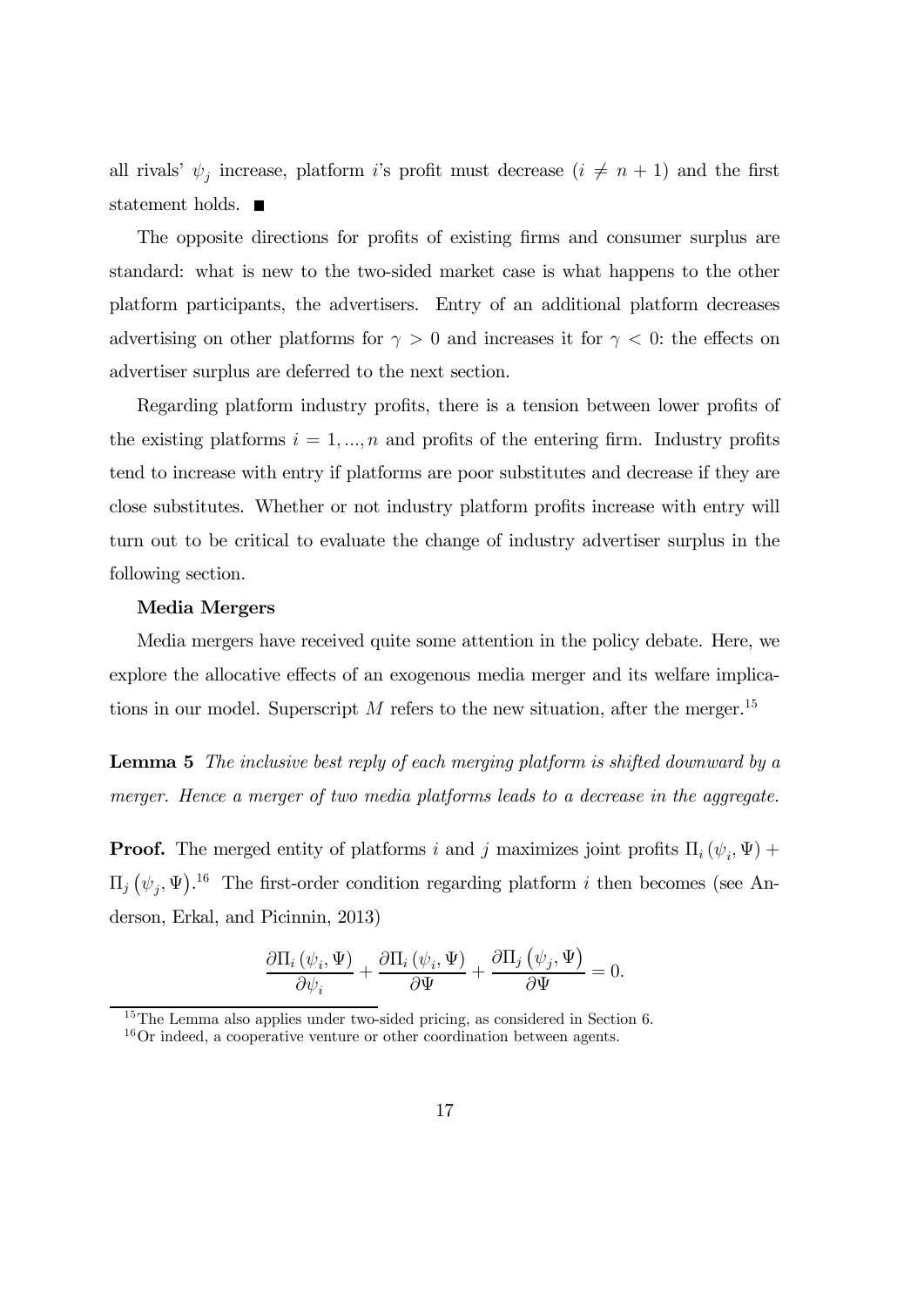The two first-order conditions can be solved simultaneously to find  $\psi_i$  and  $\psi_j$  as functions of the aggregate, giving  $r_i^M(\Psi)$  and  $r_j^M(\Psi)$  as the individual inclusive best reply functions under merger. The last term on the left-hand side of both firstorder conditions is negative (by the competitiveness property). This implies that the inclusive reply function  $r_i^M$  must take a lower value than before the merger; i.e.,  $r_i^M(\Psi) < r_i(\Psi)$  for all  $\Psi$ , and likewise for the other platform j. Therefore, the sum of the inclusive best replies falls, and the aggregate must be lower with the merger.  $\blacksquare$ 

The next result delivers the effects of merger on platforms and consumers.

#### Proposition 4 The merger of two platforms

- 1. is profitable, and increases other platforms' profits too,
- 2. decreases consumer surplus,

**Proof.** As per Lemma 5, the equilibrium aggregate goes down. Consumer surplus decreases, as per Lemma 3. Outsider platforms' actions decrease by strategic complementarity,17 and their profits increase, as per Lemma 4. Profit of the merged platform increases because competitors' actions decrease and the merged platforms now jointly best reply to these.  $\blacksquare$ 

Thus, similar to mergers in price competition models with differentiated products (see Deneckere and Davidson, 1985), a merger is always profitable and industry platform profits must increase. Merger increases advertising on all platforms for  $\gamma > 0$ , but decreases it for  $\gamma < 0$ .

# 5 Media See-saws

We have shown so far that consumer surplus and profits move in different directions in response to the changes we have considered. Our key question is which way advertiser

<sup>&</sup>lt;sup>17</sup>So too do the merged parties' actions (by strategic complementarity and because their inclusive best replies moreover shift down).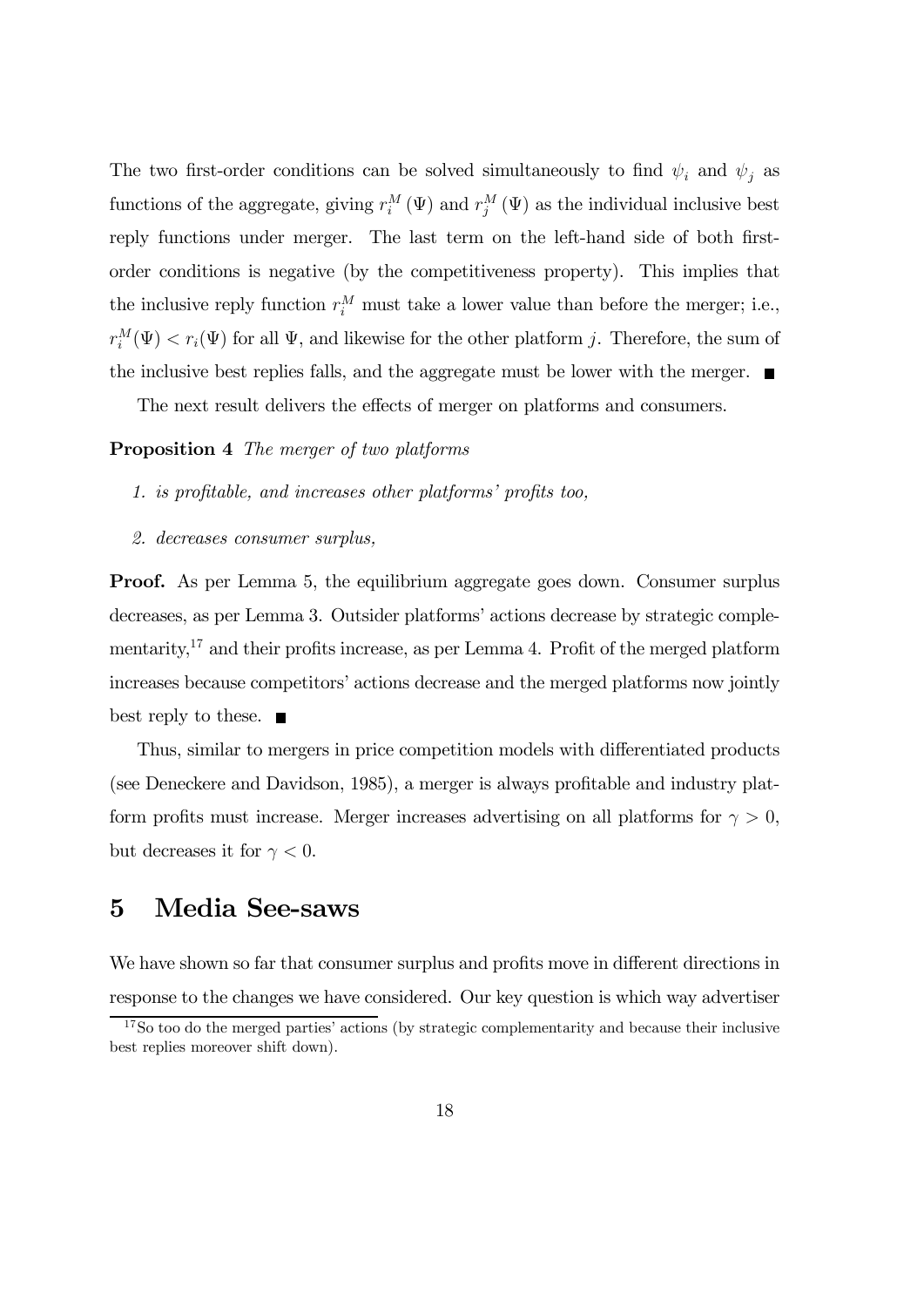surplus moves.

We recall that net advertiser surplus is  $IAS = \sum_{i=1}^{n} \lambda_i AS(a_i)$ . We first show that this can be written as a function of  $\Psi$ . The advertiser surplus on platform *i* is

$$
\lambda_i AS(a_i) = \lambda_i \int_0^{a_i} (p(x) - p(a_i)) dx,
$$

where  $\lambda_i = \psi_i / \Psi = r_i(\Psi) / \Psi$  (because media platforms choose actions as functions of the aggregate  $\Psi$ ). By inversion,  $a_i$  can be written as a function of  $\psi_i$ . Hence net advertiser surplus is a function of the aggregate, and in the sequel we exploit this functional relationship to determine the consequences of changes.

For each platform, we know that a larger aggregate leads to a larger action  $\psi_i =$  $r_i(\Psi)$  and, thus, for  $\gamma > 0$ , a lower advertising level. Then, a larger  $\Psi$  would always lead to a lower net advertiser surplus if each  $\lambda_i$  did not change (or went down). However, the total market base (the sum of the  $\lambda_i$ 's) typically goes up with changes that raise  $\Psi$ . This argument suggests that a see-saw is at play when advertising is a nuisance and the market base expansion effect is weaker than the increased competition effect that decreases ad levels. In such cases, which, as we shall argue, constitute the norm for  $\gamma > 0$ , a larger value of the aggregate increases consumer surplus, but decreases advertiser surplus. We have to formally establish this see-saw by taking into account changing market shares  $\lambda_i$  and, more subtly, changing ad levels on different platforms.

Some headway can be made for simple cases by evaluating changes of advertiser surplus per consumer and changes in the composition of consumers across platforms. However, we are able to obtain broader results by linking changes in advertiser surplus on a platform to changes in profits.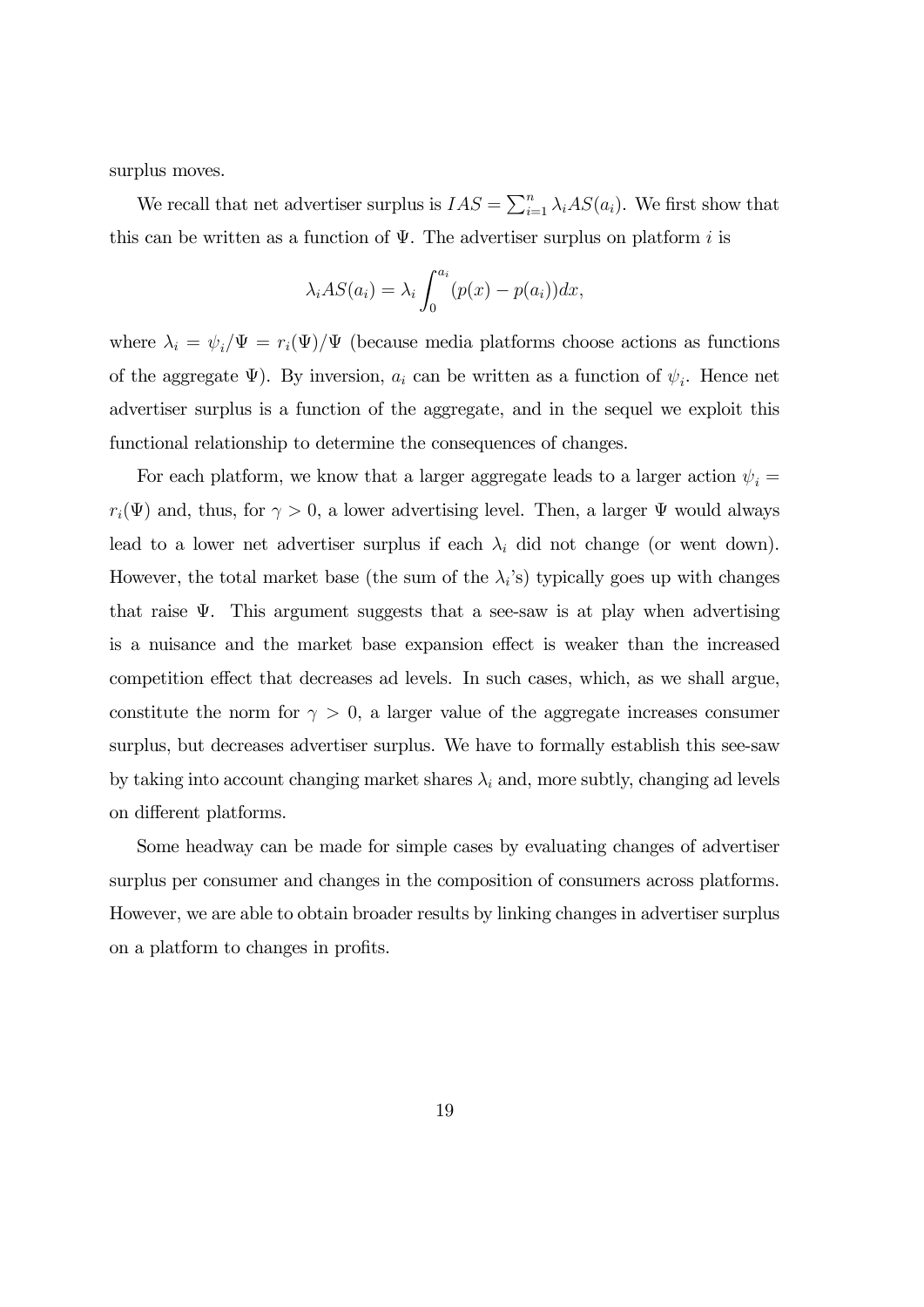### 5.1 Entry of Media Platforms

We index the original *n* platforms such that  $s_i \geq s_{i+1}, i = 1, ..., n-1$ . We suppose that entry is efficient in the sense that an increase in the number of platforms in the industry means that the most efficient among potential firms enters, while it is of lower quality than the incumbents.

To establish a see-saw, we have to show that industry advertiser surplus is decreasing with entry. If the market is fully covered this is easily argued. Here industry advertises surplus decreases with platform entry due to downshifting of consumers to the lowest quality platform, which generates a lower ad surplus per consumer.

However, with partial coverage, there is the countervailing benefit from market expansion. On the one hand, because  $r_i' < r_i/\Psi$  (by Lemma 2), all original platforms lose market share to the new platform, as argued above, but now the overall market coverage increases. On the other hand, since competition among platforms becomes stronger with entry, ad levels decrease. While increased coverage is good for advertisers, lower ad levels are bad. Thus, it is a priori unclear whether advertisers benefit or suffer from entry. In asymmetric oligopoly it appears a priori even less clear what will happen, as platforms differ in the advertiser surplus per viewer they generate. Nonetheless, we are able to provide a simple and intuitive sufficient condition, the proof of which engages the characterization structure of the model (that higher quality platforms set higher ad levels, Proposition 2) and the regularity condition of Assumption 1 (log-concavity) on the advertiser demand function, which enables us to bound advertiser surplus changes from profit changes (by applying Lemma 1).

As the next proposition establishes, industry advertiser surplus decreases with entry if additional entry reduces industry platform profits; i.e.,  $\sum_{i=1}^{n} \lambda_i R(a_i)$  $\sum_{i=1}^{n+1} \lambda_i^N R(a_i^N)$ , where the superscript N refers to the new situation, with entry.

**Proposition 5** For  $\gamma > 0$ , the entry of an additional platform  $s_{n+1} \leq s_n$  decreases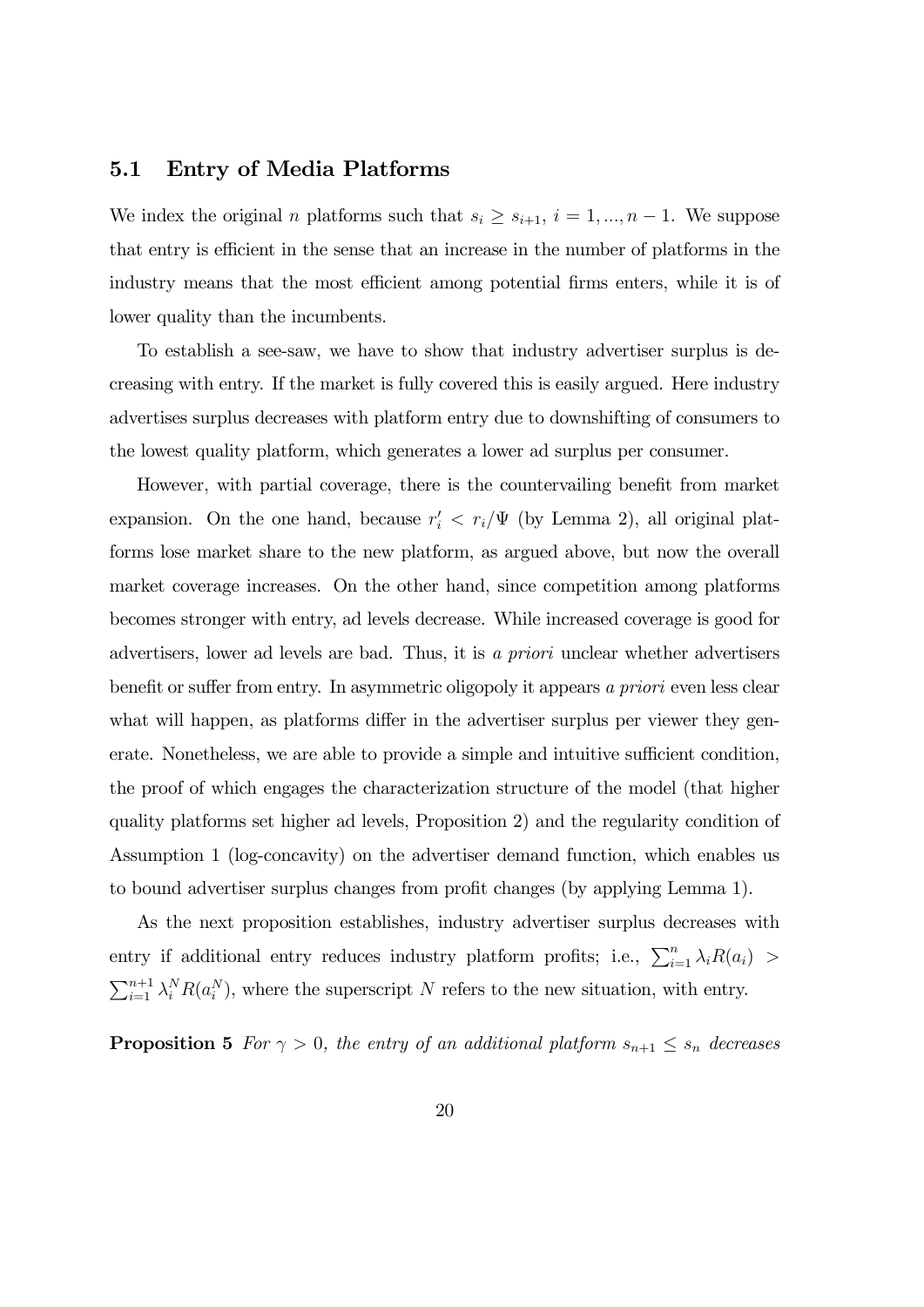net advertiser surplus if entry reduces platform industry profits.

Proof. We have to show that

$$
\sum_{i=1}^{n} \lambda_i AS(a_i) > \sum_{i=1}^{n+1} \lambda_i^N AS(a_i^N).
$$
 (9)

The condition for entry to reduce platform industry profits can be written as

$$
\sum_{i=1}^{n} \left[ \lambda_i R(a_i) - \lambda_i^N R(a_i^N) \right] > \lambda_{n+1}^N R(a_{n+1}^N)
$$

which says that the entrant's profit is smaller than the loss on other platforms. Equivalently,

$$
\sum_{i=1}^{n} \left[ \lambda_i R(a_i) - \lambda_i^N R(a_i^N) \right] \frac{AS(a_{n+1}^N)}{R(a_{n+1}^N)} > \lambda_{n+1}^N R(a_{n+1}^N) \frac{AS(a_{n+1}^N)}{R(a_{n+1}^N)}.
$$
(10)

From Proposition 2, we know that  $a_i^N \ge a_j^N$  for all  $i > j$ . Applying Lemma 1,

$$
\frac{AS(a_i^N)}{R(a_i^N)} \ge \frac{AS(a_{n+1}^N)}{R(a_{n+1}^N)}, \quad \text{for all } i = 1, ..., n.
$$

In addition, platforms  $i = 1, ..., n$  have lower profits after entry  $(\lambda_i R(a_i) - \lambda_i^N R(a_i^N) >$ 0 for all  $i = 1, ..., n$ ). Thus inequality (10) implies

$$
\sum_{i=1}^{n} \left[ \lambda_i R(a_i) - \lambda_i^N R(a_i^N) \right] \frac{AS(a_i^N)}{R(a_i^N)} > \lambda_{n+1}^N AS(a_{n+1}^N). \tag{11}
$$

From the analysis in Section 4.2 we also know that platforms  $i = 1, ..., n$  choose lower advertising levels after entry; i.e.,  $a_i \ge a_i^N$ . Thus, using Lemma 1, we must have

$$
\frac{AS(a_i)}{R(a_i)} \ge \frac{AS(a_i^N)}{R(a_i^N)}.
$$

Hence, inequality (11) implies

$$
\sum_{i=1}^{n} \left[ \lambda_i R(a_i) \frac{AS(a_i)}{R(a_i)} - \lambda_i^N R(a_i^N) \frac{AS(a_i^N)}{R(a_i^N)} \right] > \lambda_{n+1}^N AS(a_{n+1}^N). \tag{12}
$$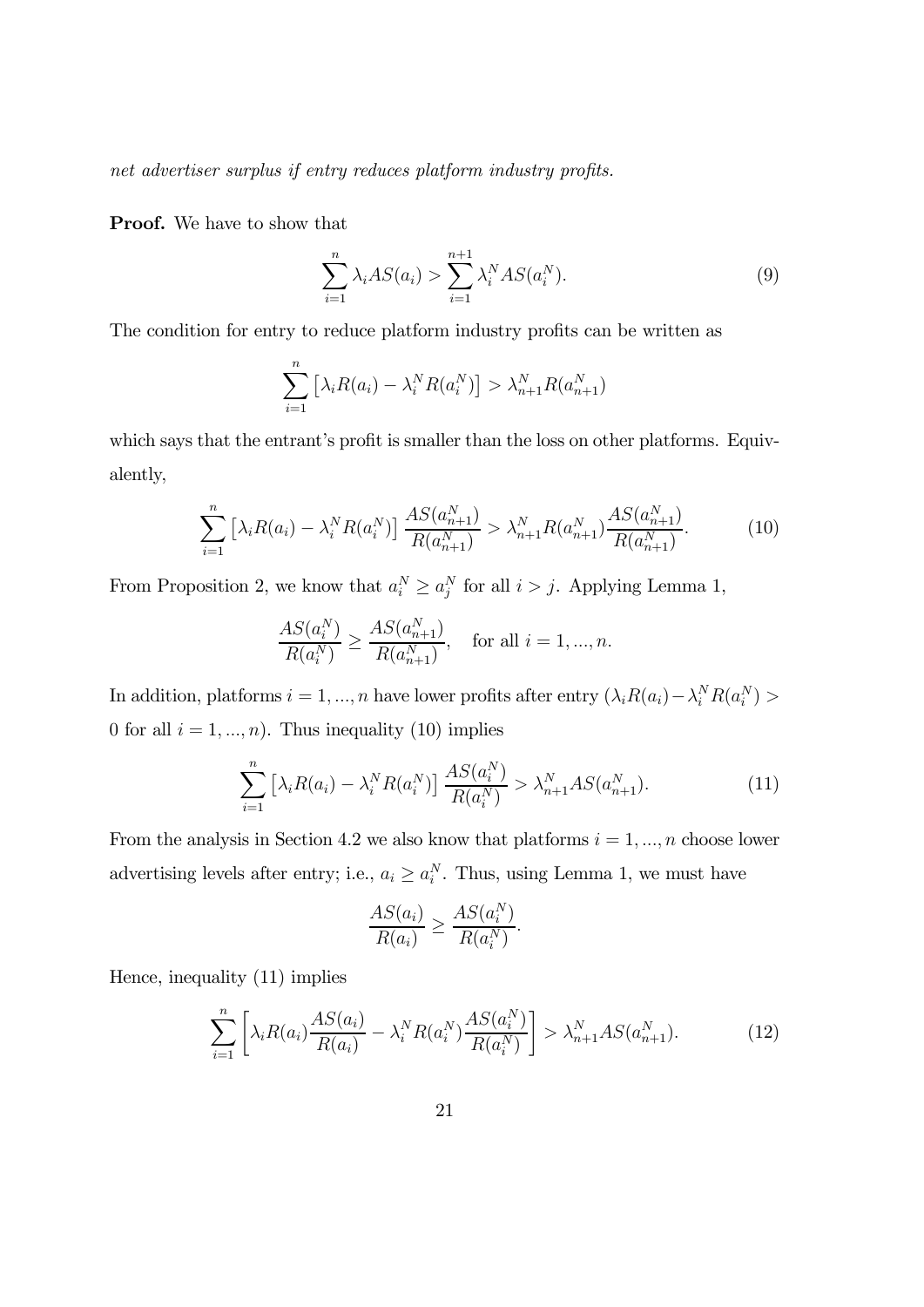Simplifying this expression, we obtain

$$
\sum_{i=1}^{n} \left[ \lambda_i AS(a_i) - \lambda_i^N AS(a_i^N) \right] > \lambda_{n+1}^N AS(a_{n+1}^N),
$$

which is equivalent to inequality (9).  $\blacksquare$ 

This proposition (combined with Proposition 3) establishes the see-saw under entry: consumers are better off, while advertisers are worse off as long as further entry reduces total platform industry profits.<sup>18</sup> Advertisers are then on the same "side" as the incumbent platforms, and the opposite side from consumers.

The see-saw holds under the sufficient condition that total platform industry profits should fall with entry. As background, one would usually expect total profits to be a hump-shaped function of the number of platforms. In a market with few firms and scarce market coverage, entrants are likely to have mild competitive and businessstealing effects. Conversely, if the market is close to fully covered already, the overall market expansion is very slight, and entry plays out in tougher competition in ad levels.19 The latter case is when we should expect to see advertiser surplus go down — severe ad level reductions are not sufficiently offset by market expansion.

Proposition 5 clearly includes the case when platforms qualities are symmetric. In this case there are no cross-platform reallocations because of different ad levels across platforms to factor into the analysis. Proposition 5 allows for any pattern of platform asymmetries (modulo the proviso that the entrant is of no higher quality). A few words on the proof are in order. We express advertiser surplus per platform

<sup>&</sup>lt;sup>18</sup>The condition is both necessary and sufficient when advertiser demand has constant elasticity. In that case, advertiser surplus per consumer is equal to a fixed fraction of revenue per consumer. Then,  $IAS$  is a constant fraction of platform industry profit, so that  $IAS$  rises (or falls) whenever total profits rise (or fall). While constant elasticity functions are not log-concave (they are "too convex"), the example illustrates the strong link between the two surpluses.

<sup>&</sup>lt;sup>19</sup>These ideas can also be expressed in terms of model parameters. The lower is  $\mu$ , the more substitutable are platforms and the greater the reduction of competitor market share relative to market expansion, so that entry is likely to reduce industry profits. Coversely, the larger is  $v_0$ , the more attractive the outside option and the more likely it is that entry raises industry profit because the platforms are more strongly competing with the outside option and less so with each other.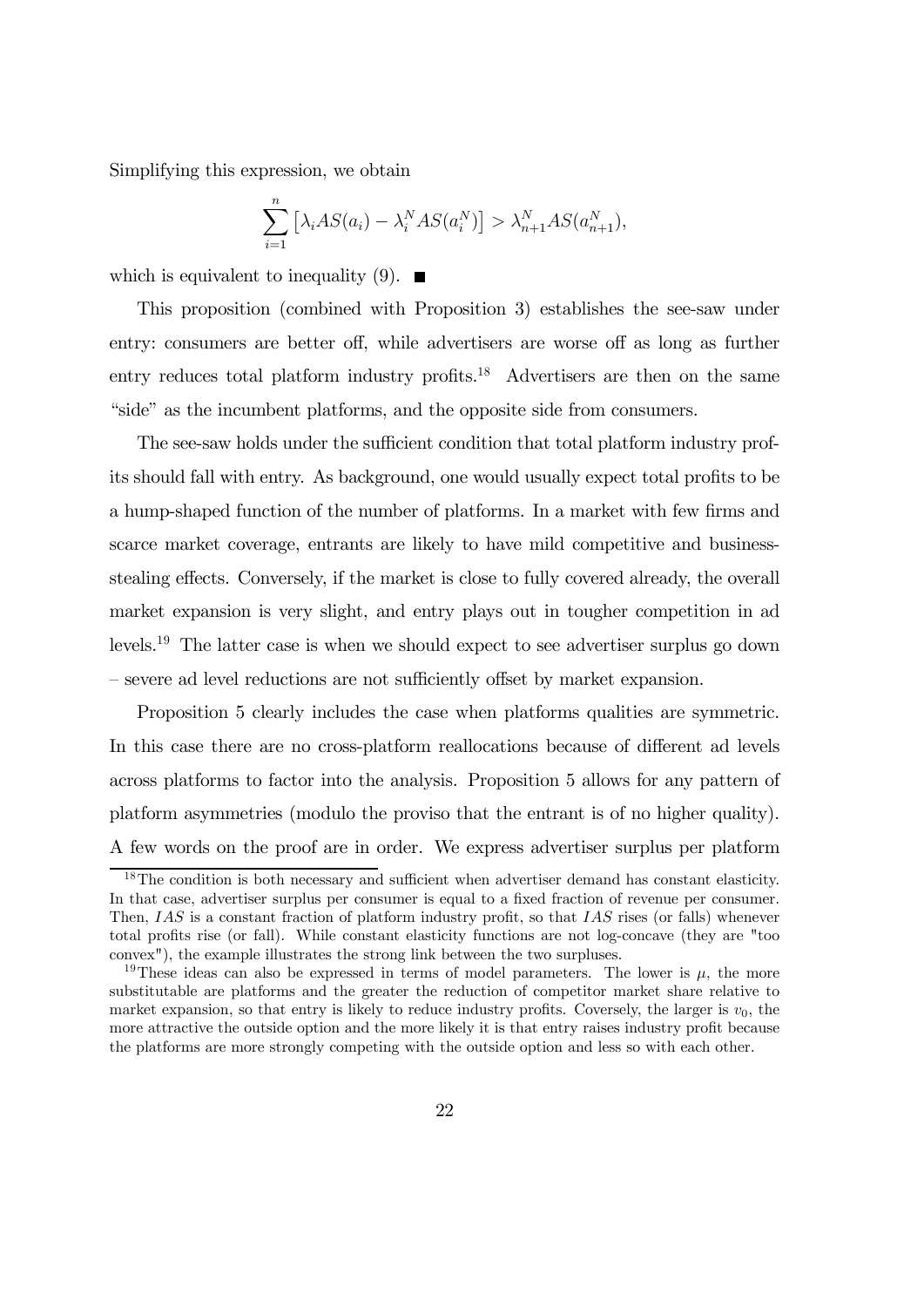summed over all platforms as platform profit times the ratio of advertiser surplus per platform to platform profits. The latter ratio is useful since Lemma 1 tells us that it is increasing in the ad level. We then use the result that higher-quality platforms have more ads, and that entry leads all platforms to reduce ad levels. This allows us to provide bounds on industry advertiser surplus. Then, the condition that industry profits decrease with entry implies that industry advertiser surplus also decreases.

The take-away is quite different if consumers like ads: for  $\gamma < 0$ , advertisers benefit from entry. Both of the impacts of entry bolster this conclusion. A larger consumer base, as the total consumer market expands, improves advertiser surplus. Moreover, the conflicting force in the  $\gamma > 0$  case now works in the opposite direction: more competition increases ad levels for  $\gamma < 0$ , with concurrent increases in advertiser surplus per viewer, ceteris paribus. Thus, for  $\gamma < 0$ , consumer and advertiser welfare tend to be aligned: more advertisers tend to make more contacts. If the entrant is of lower quality it attracts some viewers from other platforms. For  $\gamma < 0$  a lower quality is associated with a higher ad level. Hence, all effects work in the same direction: market coverage (weakly) rises, ad levels rise, and any diversion of demand to the new platform upshifts to higher ad-surplus per consumer. Therefore, advertiser surplus unambiguously increases with entry and there is no see-saw when consumers are ad-loving ( $\gamma < 0$ ).

### 5.2 Media Mergers

Mergers induce two opposing effects on advertiser surplus when ads are a nuisance  $(\gamma > 0)$ . While ad levels on platforms rise, market coverage falls (this holds since  $\Psi$  is lower after the merger which boosts the market share of outside option  $\psi_0/\Psi$ ). There are also shifts in platforms' relative market shares, which means that consumers may be shifted to platforms carrying more or fewer ads.

After a merger, each platform carries more ads and, thus,  $AS(a_i)$  increases. Be-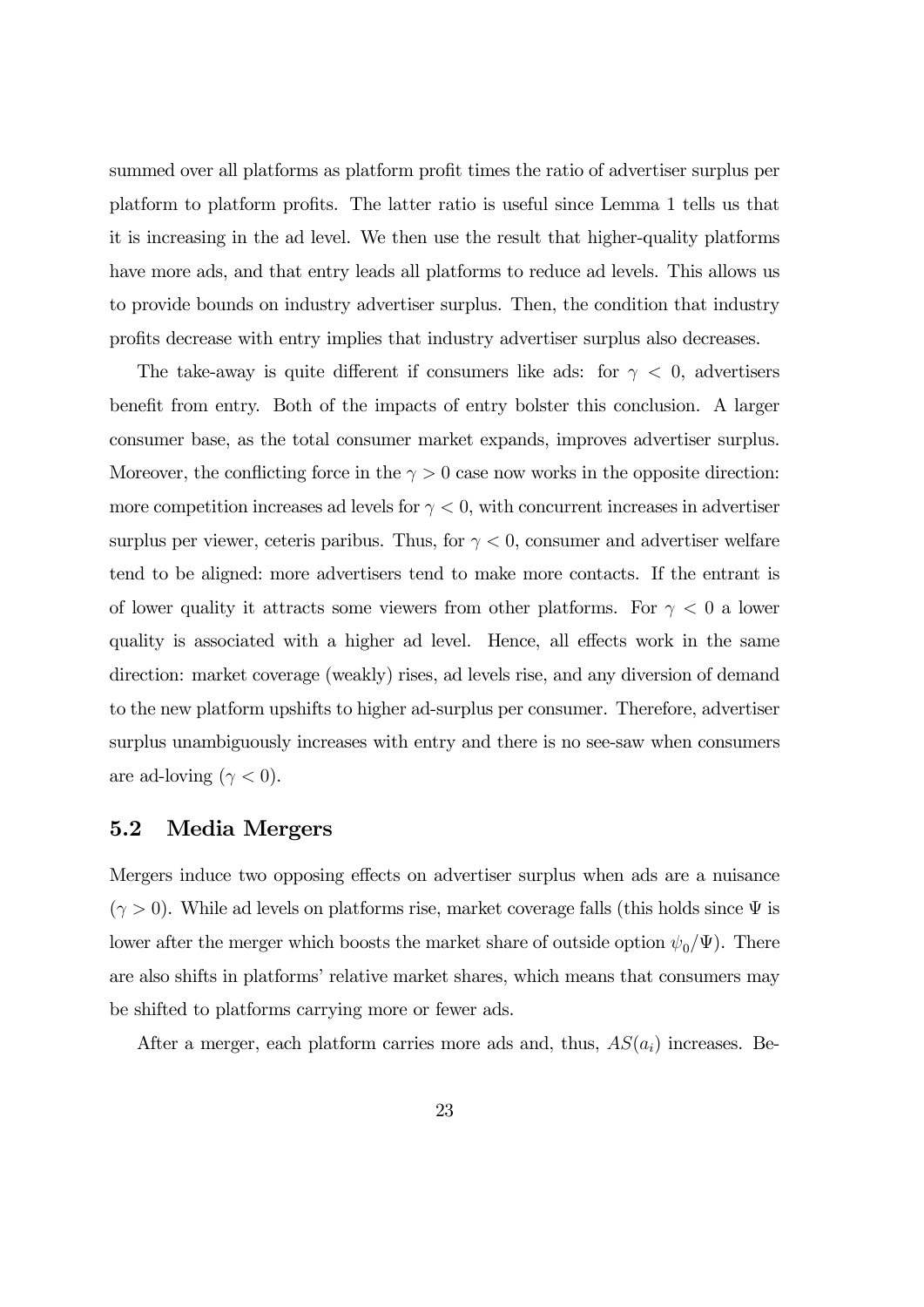cause the market share of each outsider media platform increases, as shown in Proposition 2, advertiser surplus associated to each outsider media platform must increase. However, the overall effect on the advertiser surplus associated with the merged entity is a priori unclear because  $\lambda_i^M + \lambda_j^M < \lambda_i + \lambda_j$  after a merger between media platforms  $i$  and  $j$  (the merged platforms' combined base shrinks).

We can already give a preliminary analysis of the possibility of a see-saw by tracking how consumers switch platforms following a merger. Assume that the market is fully covered, in order to close down the effect of reduced overall market coverage. Suppose too that the merger involves the two lowest-quality media platforms and that their quality difference is small. (This latter stipulation ensures consumer reallocation goes towards platforms with more ads). Then merger increases advertiser surplus. To see this, first recall that the merged platforms  $n$  and  $n-1$  also feature more advertising after the merger than before. If both  $\lambda_n$  and  $\lambda_{n-1} + \lambda_n$  decrease after the merger, then all net shifts in consumers are shifts to platforms with more ads (since all other  $\lambda$ 's rise).<sup>20</sup> So it remains to show that  $\lambda_n$  and  $\lambda_{n-1} + \lambda_n$  decrease after the merger. The latter is a direct implication of Proposition 2 since the aggregate  $\Psi$  is down and so all outsiders have a larger market share. The former necessarily holds if  $s_n = s_{n-1}$ and, by continuity, for  $s_n - s_{n-1}$  sufficiently small.

This see-saw result is of course very particular, but we cannot go much further by simply looking at the patterns of shifts, without drawing on some stronger restrictions that relate profit changes to advertiser surplus changes. Assumption 1 again provides just such a condition, and enables us to deploy Lemma 1 to bound advertiser surplus changes by insider profit changes. Recall that the merger is profitable, so total profit goes up on both insider platforms taken together. If profit goes up on each individually, then the Lemma tells us that advertiser surplus must go up. The possible

 $20$ Thus, market share needs to shift away from low-quality platforms towards high-quality platforms.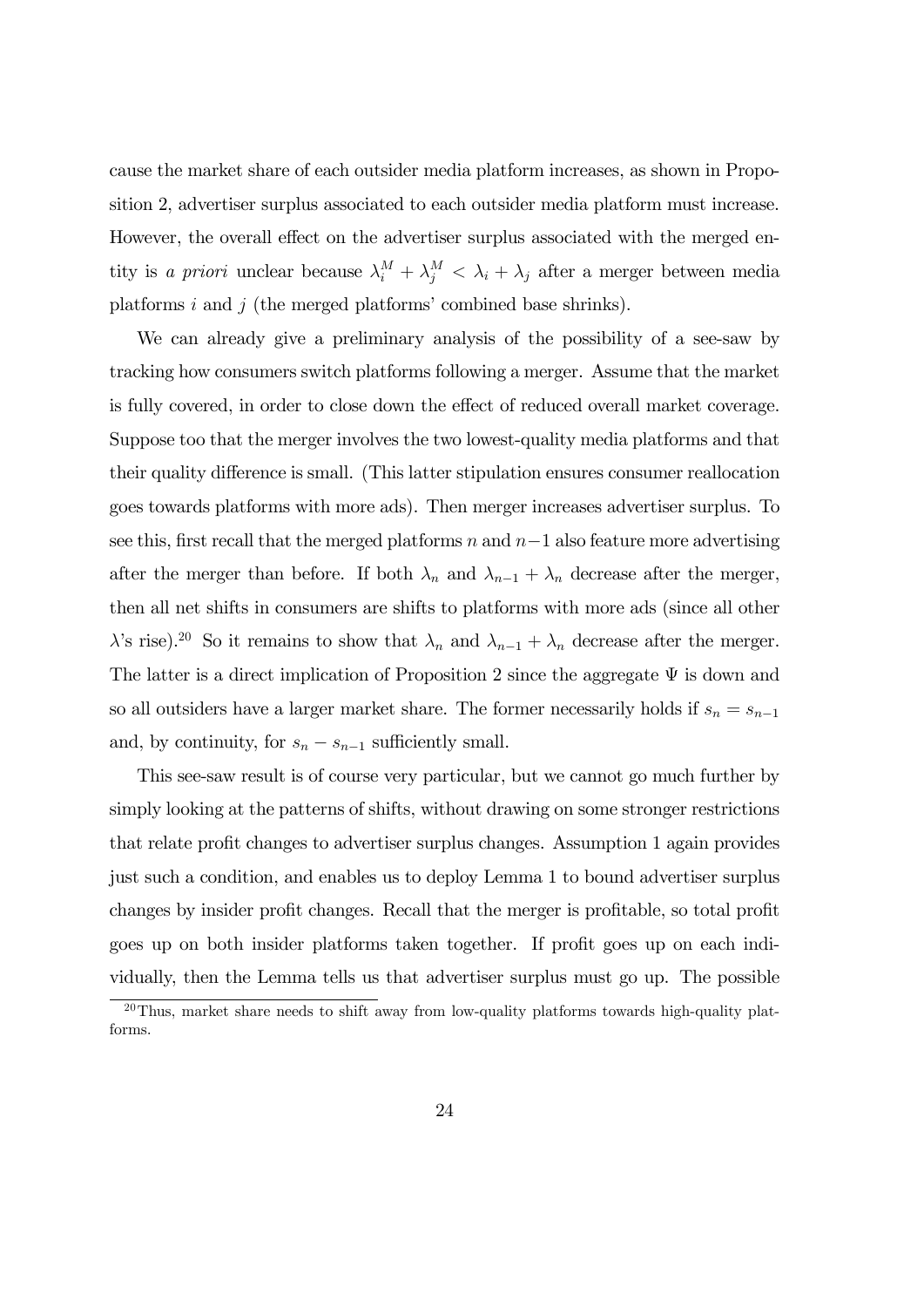confound is when profit goes up on the weaker platform and down on the stronger one. But if it rises on the stronger one, the consumer reallocation effect works in the right direction. That is, we now get traction when  $\lambda_j R(a_j) < \lambda_j^M R(a_j^M)$  for  $s_j > s_i$ , where  $a_j^M$  denotes the advertising level after the merger. When this individual profitability condition does not hold, we recourse to a standard logit formulation (i.e.,  $h$ is log-linear) to show the result.

**Proposition 6** For  $\gamma > 0$ , a merger of two platforms increases advertiser surplus if

- 1. the profit on the merged platform with higher quality increases, or
- 2. in the standard logit case.

**Proof.** Proposition 4 shows that both insider and outsider platforms increase their profits. They also increase their ad levels. Because outsider market shares rise, advertiser surplus must increase on outsider platforms. The rest of the proof considers advertiser net surplus on insider platforms.

For part 1 we wish to show that a merger raises net advertiser surplus if profit on the merged platform with higher quality goes up. We distinguish two cases. First, suppose profit on each of the merged platforms goes up with the merger, so  $\lambda_i^M R(a_i^M) > \lambda_i R(a_i)$ , for  $i \in I$ . This inequality is equivalent to

$$
\frac{AS(a_i^M)}{R(a_i^M)}\lambda_i^M R(a_i^M) > \frac{AS(a_i)}{R(a_i)}\lambda_i R(a_i).
$$

Since by hypothesis  $\lambda_i^M R(a_i^M) > \lambda_i R(a_i)$  for  $i \in I$ , this inequality is implied by  $AS(a_i^M)/R(a_i^M) > AS(a_i)/R(a_i)$ , for  $i \in I$ . Since  $a_i^M > a_i$  and, by Lemma 1,  $(d(AS(a)/R(a))/da \ge 0)$ , advertiser surplus increases more strongly than revenue on each platform.

Second, suppose that profit of the platform  $j$  of higher quality goes up, while profit of the platform *i* of lower quality in the merger goes down; i.e.,  $\lambda_i R_i > \lambda_i^M R_i^M$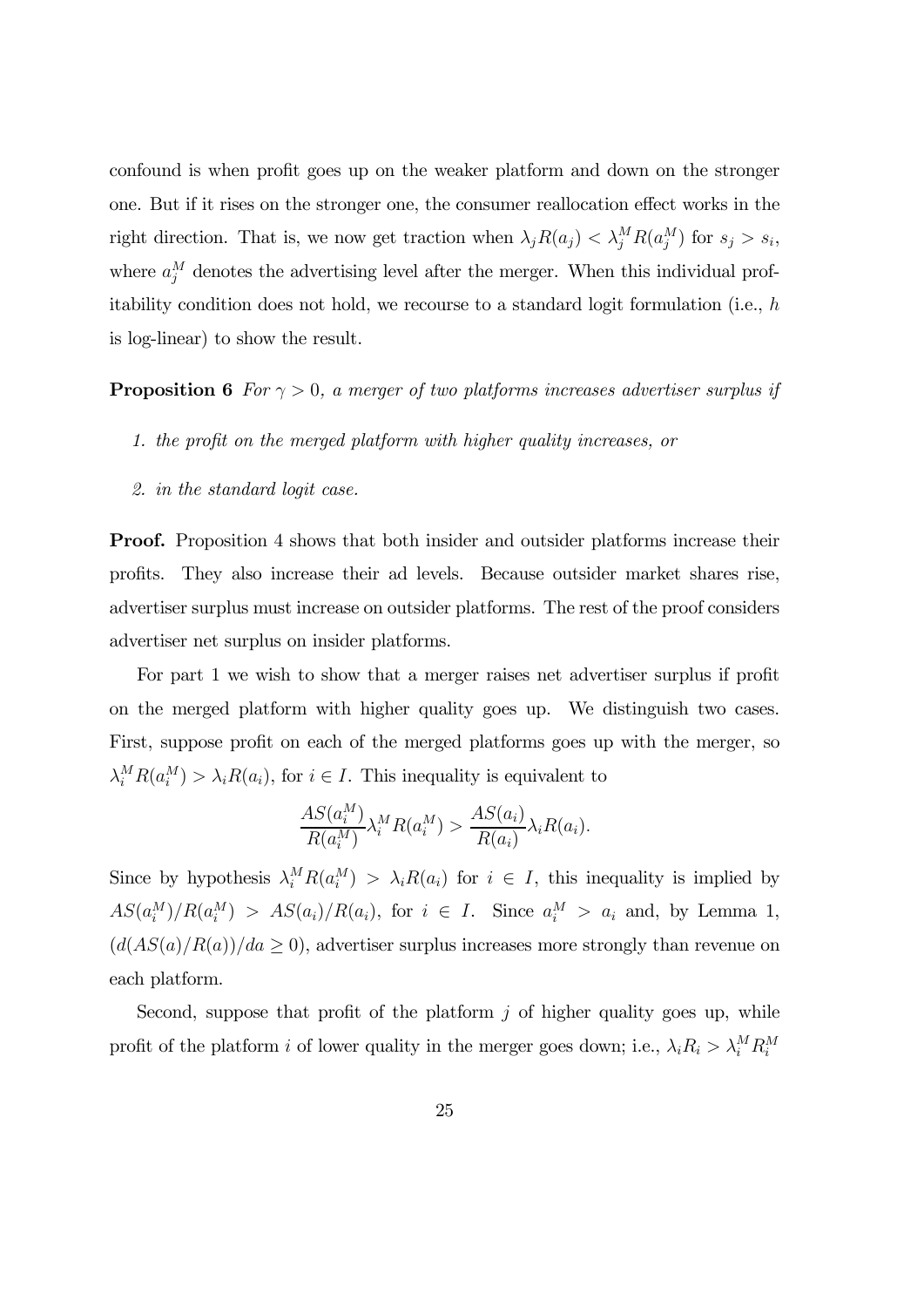for  $s_i < s_j$ . We know that prior to the merger  $a_j > a_i$ . This ordering is preserved after the merger; i.e.,  $a_j^M > a_i^M$ . In addition, we know that the merger increases advertising on each of the merging platforms; i.e.,  $a_j^M > a_j$  and  $a_i^M > a_i$ . Since the merger increases joint profits of the merged platforms, by rearranging and multiplying by  $AS_j^M/R_j^M$ , we obtain the inequality

$$
(\lambda_j^M R_j^M - \lambda_j R_j) \frac{A S_j^M}{R_j^M} > (\lambda_i R_i - \lambda_i^M R_i^M) \frac{A S_j^M}{R_j^M}.
$$

Since  $a_j^M > a_i$ , Lemma 1 implies that  $AS_j^M/R_j^M > AS_i/R_i$ , so that

$$
(\lambda_j^M R_j^M - \lambda_j R_j) \frac{A S_j^M}{R_j^M} > (\lambda_i R_i - \lambda_i^M R_i^M) \frac{A S_i}{R_i}.
$$

Since  $a_j^M > a_j$  and  $a_i^M > a_i$ , Lemma 1 implies respectively that  $AS_j^M/R_j^M > AS_j/R_j$ and  $AS_i^M/R_i^M > AS_i/R_i$ , thus implying:

$$
\lambda_j^M R_j^M \frac{AS_j^M}{R_j^M} - \lambda_j R_j \frac{AS_j}{R_j} > \lambda_i R_i \frac{AS_i}{R_i} - \lambda_i^M R_i^M \frac{AS_i^M}{R_i^M}.
$$

Simplifying and rearranging gives that  $\lambda_i^M AS_i^M + \lambda_j^M AS_j^M > \lambda_i AS_i + \lambda_j AS_j$ , as desired.

The proof of part 2 of the proposition where  $h$  is log-linear is more involved and provided in Appendix 1.  $\blacksquare$ 

The idea of the proof of part 1 is quite simple when profit of each of the merged platforms increases. We argued already at the start of this sub-section that advertiser surplus on outsider platforms necessarily rises. When profits also go up on each insider platform, then so does advertiser surplus.<sup>21</sup> When the merging parties have the same quality, this profit condition holds by symmetry.22

 $21$  For constant elasticity advertiser demands mentioned earlier, the result is even sharper. Because total advertiser surplus is proportional to profit, then advertiser surplus must increase because total platform profits rise with any merger.

 $^{22}$ By continuity, it also holds when the qualities are not too different, so that Proposition 6(1) nests the analysis at the beginning of the present subsection.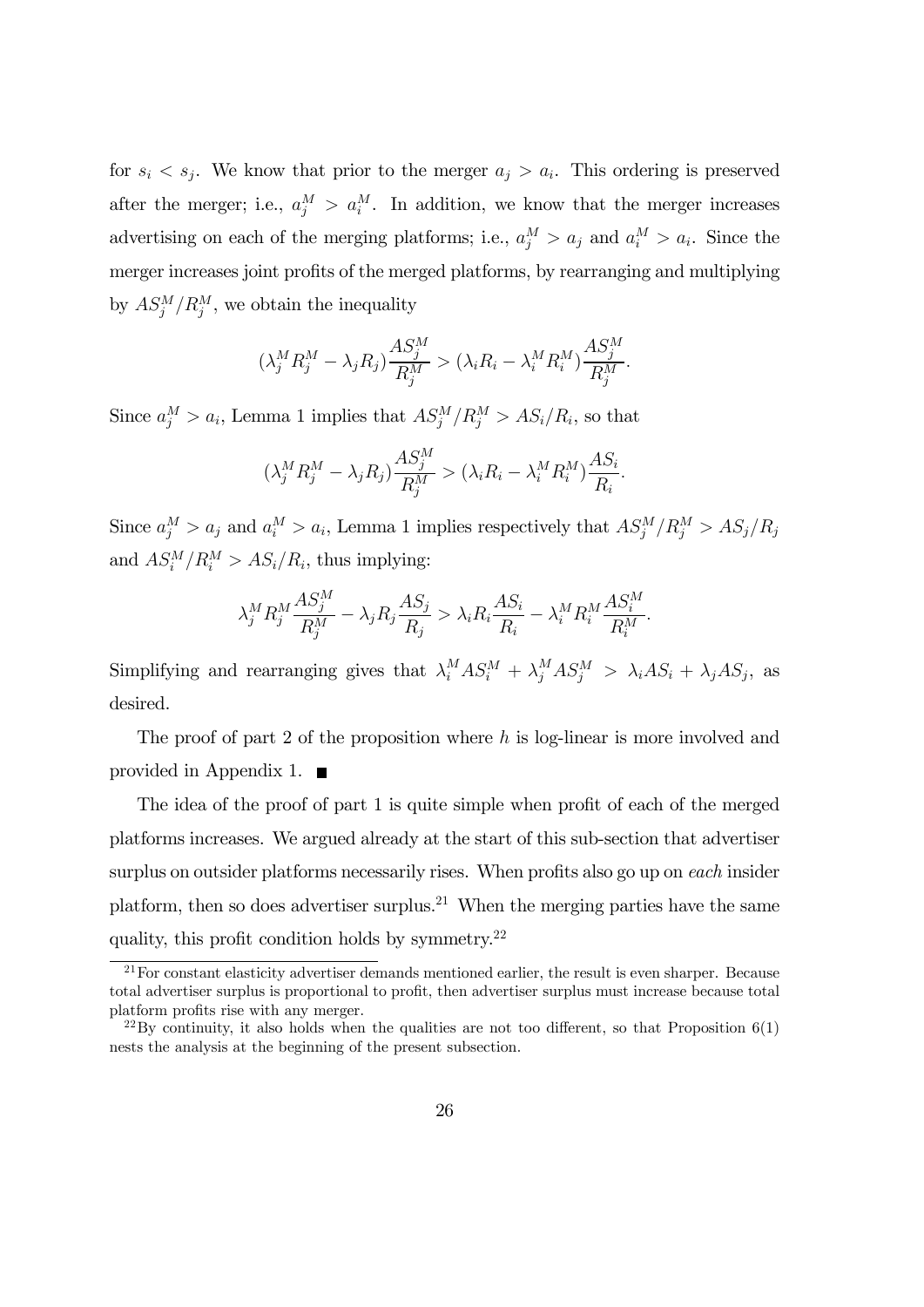While we might usually expect profits to go up for each party to a merger, this property may not be true if they are sufficiently asymmetric. However, our result continues to hold when the merger promotes the higher-quality platform at the expense of the other. Proposition 6(2) establishes a see-saw absent any profit condition under a specific functional form for  $h$  (which corresponds to the standard logit model). The proof here exploits the property (which we establish) that the ad level for both parties to a merger is set at the same level in this case.

As we argue next, our results extend naturally to mergers with synergies as long as these synergies are not too pronounced. We consider synergies in the form of higher  $s_i$  of the merged parties. As a borderline case, the merger is consumer surplusneutral. Considering consumer-surplus neutral mergers simplifies the analysis because consumer surplus and advertiser surplus on outsider platforms is not affected. A particular case is where  $\psi_i$  of each merged party is the same before and after the merger. For  $\gamma > 0$ , this implies that the merged parties increase their advertising  $a_i$ so as to leave their action  $\psi_i$  unchanged. Consequently,  $\Psi$  is the same before and after the merger. However, since  $a_i$  has increased on the merged platform, advertiser net surplus on this platform has gone up.

Considering only mergers which do not change the  $\psi_i$  between the merged platforms is restrictive. For  $\gamma > 0$ , consider now a consumer surplus-neutral merger after which the content quality of both parties involved in the merger weakly increases. If, after the merger,  $s_i^M > s_j^M$  of the merged platforms i and j, then  $a_i^M > a_j^M$  and  $\lambda_i^M > \lambda_j^M$ . Since the merger is consumer surplus-neutral,  $\psi_i + \psi_j = \psi_i^M + \psi_j^M$ . This implies that outside the special case considered above, after the merger either one of the platforms has a larger market share than before the merger. A sufficient condition for the merger to be advertiser surplus increasing is (i) each platform chooses a larger advertising level than the maximal advertising level among those two platforms prior to the merger – i.e.,  $\min\{a_i^M, a_j^M\} > \max\{a_i^M, a_j^M\}$  – or (ii) the higher-quality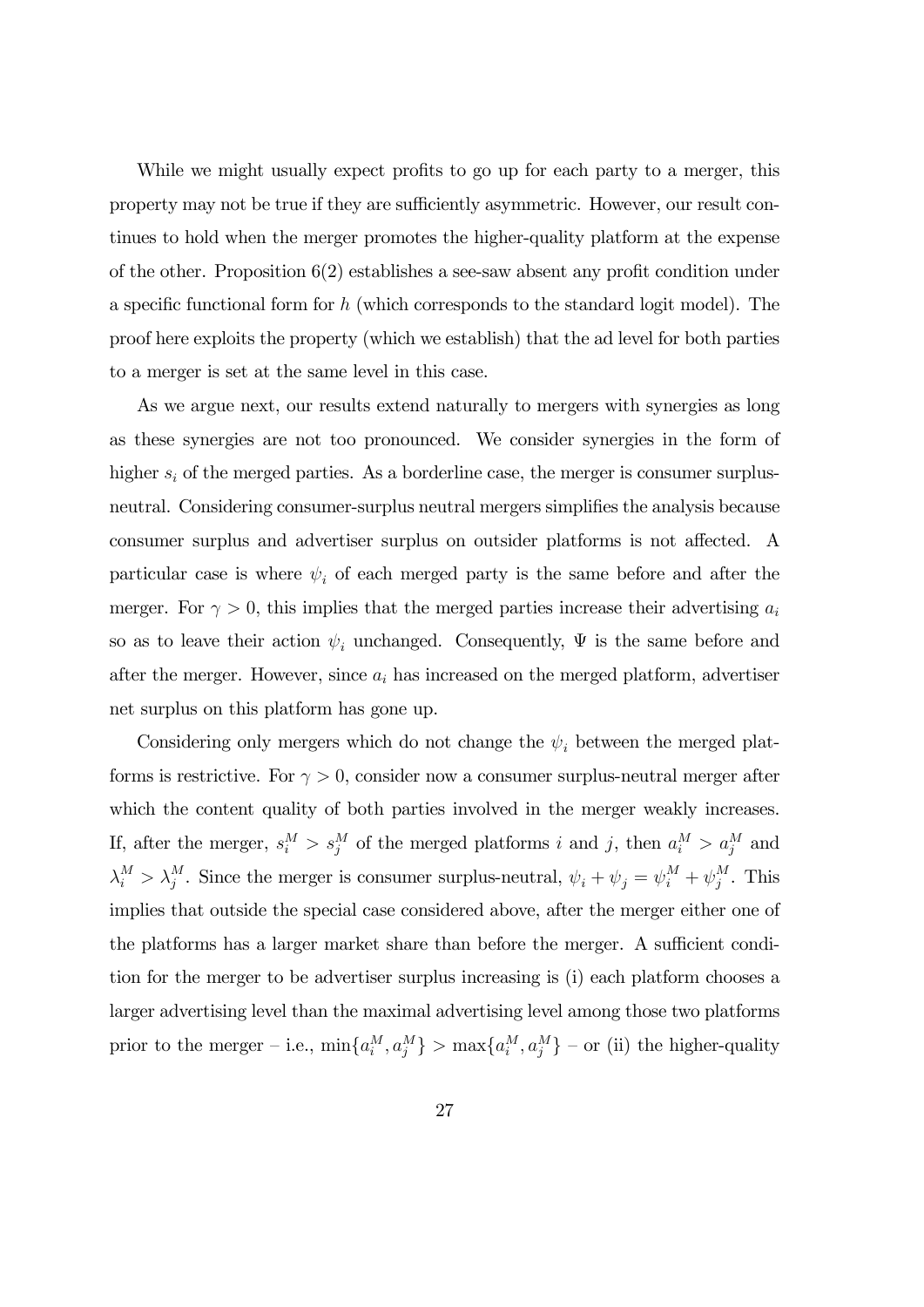platform *i* (with  $s_i > s_j$ ) gains market share as a result of the merger – i.e.,  $\psi_i^M - \psi_i$ is positive whenever  $s_i > s_j$  prior to the merger.

For mergers with lower synergies than those required for a consumer surplus neutral merger, there is a see-saw: consumers are worse off after the merger, while advertisers and platforms are better off. 23

Finally, we consider the case where consumers like ads ( $\gamma$  < 0). A merger in this case decreases the aggregate and decreases ads on all platforms, with the total market shrinking. Both these indicators point to less advertiser surplus. For example, with symmetric platform qualities, there can be no possible advantageous reallocation of consumers toward platforms with higher advertiser surplus, so that there is no seesaw: platforms gain while consumers and advertisers lose.<sup>24</sup>

### 5.3 Advertising Regulation

Many countries limit the amount of advertising allowed on TV (e.g., EU Directive 97, with local ordinances in addition). Such regulation may benefit consumers when ads annoy consumers  $(\gamma > 0)$ . However, it may negatively affect advertiser surplus. As we show, ad caps help consumers at the expense of advertisers and platforms through the see-saw effect.

The aggregative game approach, together with the log-concavity of advertiser demand, provides a clean way to analyze the effect on ad levels and consumer surplus of advertising regulation. Because  $\psi_i = h(s_i - \gamma a_i)$ , an ad cap constitutes a floor to the inclusive best reply function, and therefore renders the inclusive best reply flat for

 $^{23}$ Clearly, the merged firm is better off after the merger. Since the aggregator is less than before the merger, also profits of outsider platforms are higher after the merger.

 $^{24}$ To construct a case when advertiser surplus can rise with merger is a challenge, but consider the following. Suppose that the market were fully covered, and the merger involved two platforms of the highest quality. Then, it would have to be the case that sufficient numbers of consumers (sufficient to offset the lower ad levels everywhere) are diverted away from the merging parties and towards those other platforms, which carry more ads.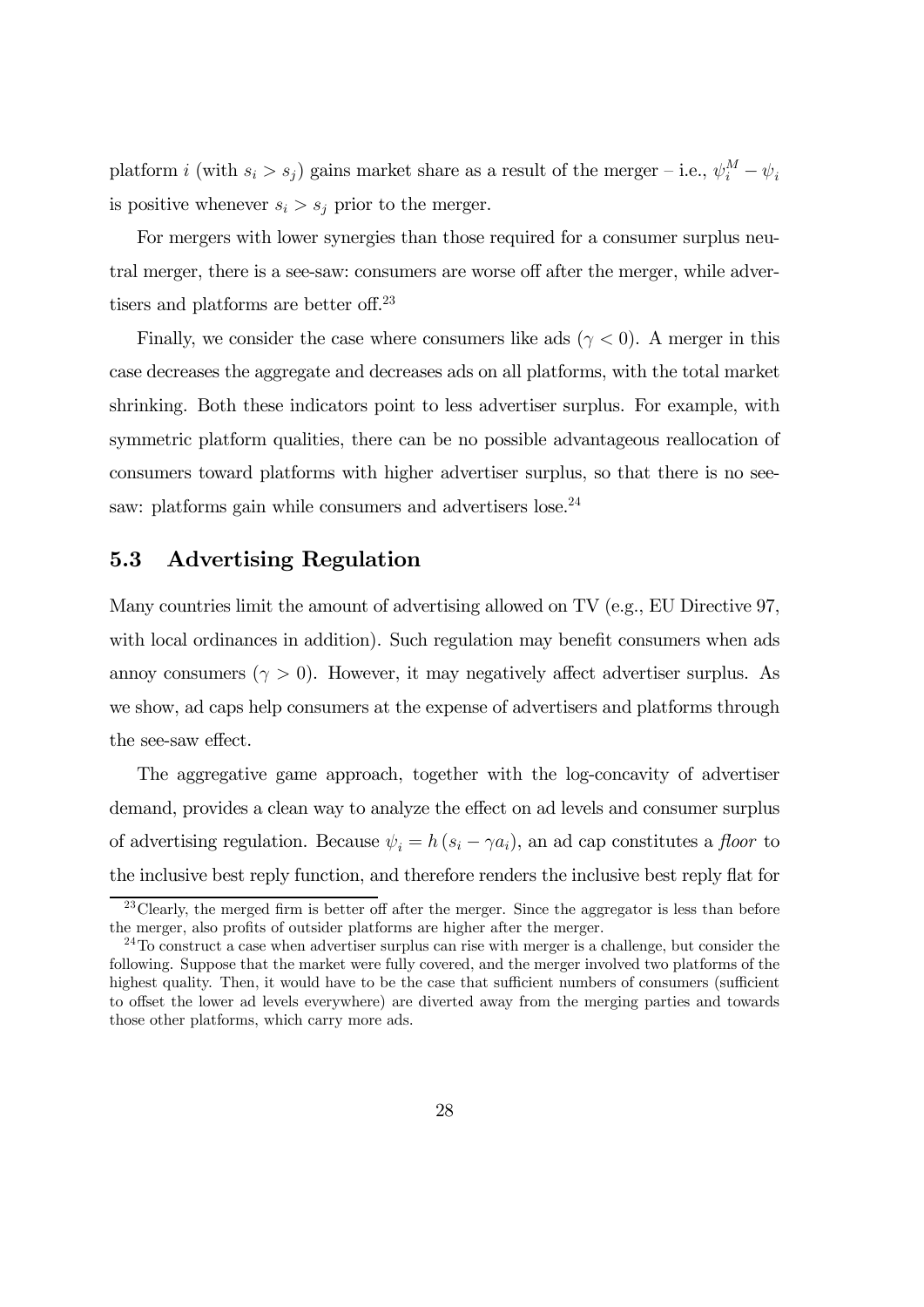low levels of  $\Psi$  up to the point where the cap no longer binds (i.e., at high enough  $\Psi$ , recalling that actions are strategic complements). Such a floor is depicted in Figure 2. The larger platforms (those with highest  $s_i$ ) are the most affected because they are the ones that would otherwise choose the highest ad levels. In equilibrium, we may then have a mix of large, ad capped platforms and smaller, non-constrained ones (the reverse cannot happen). The floor induced by the ad-cap thus increases the inclusive best reply function. Consequently, if the cap is binding for at least one platform, the aggregate rises. Due to strategic complementarity, the equilibrium actions  $(\psi_i)$  of the non-constrained platforms must increase. This means that their ad levels decrease due to tougher competition for consumers. Because all platforms reduce advertising levels, consumers are necessarily better off whenever binding advertising caps are introduced (as is also seen by applying Lemma 3).

A priori, the effect of an advertising cap on advertiser surplus is far from clear. While advertisers are directly hurt by the cap (because it reduces ad levels and raises ad prices), a cap on the largest platform leads to an increase in that platform's consumer base in equilibrium.<sup>25</sup> The total consumer base also rises so that while advertiser surplus per viewer decreases on each platform there are more viewers in total and on the platform with the largest ad level in particular.

**Proposition 7** The introduction of advertising caps

- 1. decreases all platforms' profits;
- 2. increases consumer surplus;
- 3. decreases advertiser surplus.

<sup>&</sup>lt;sup>25</sup>To see this,  $\Psi$  rises and all unconstrained platforms' market shares decrease (by Lemma 2), as does the market share of the outside option. The capped platform's market therefore rises as does total viewership.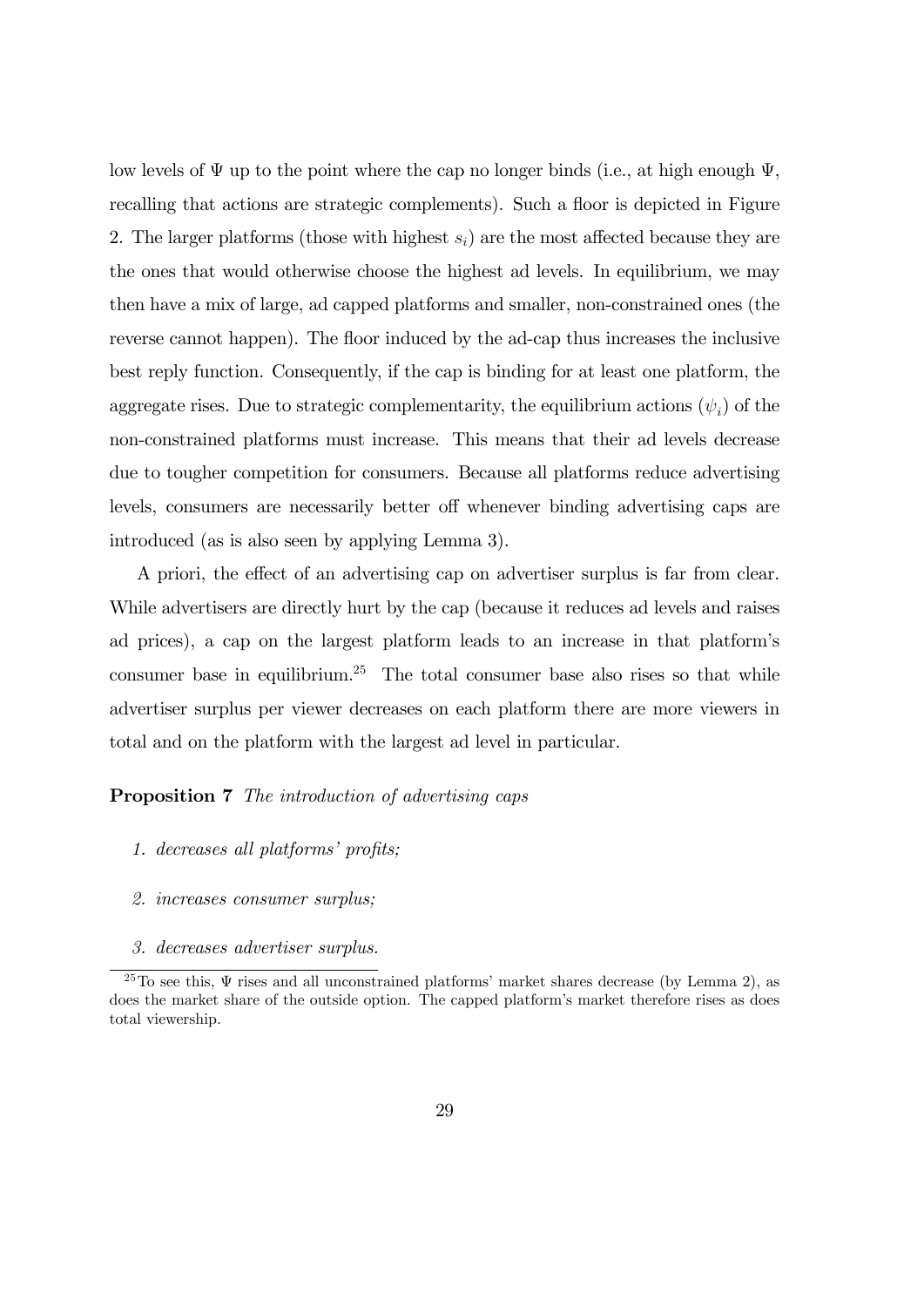

Figure 2: Ad cap regulation and equilibrium aggregate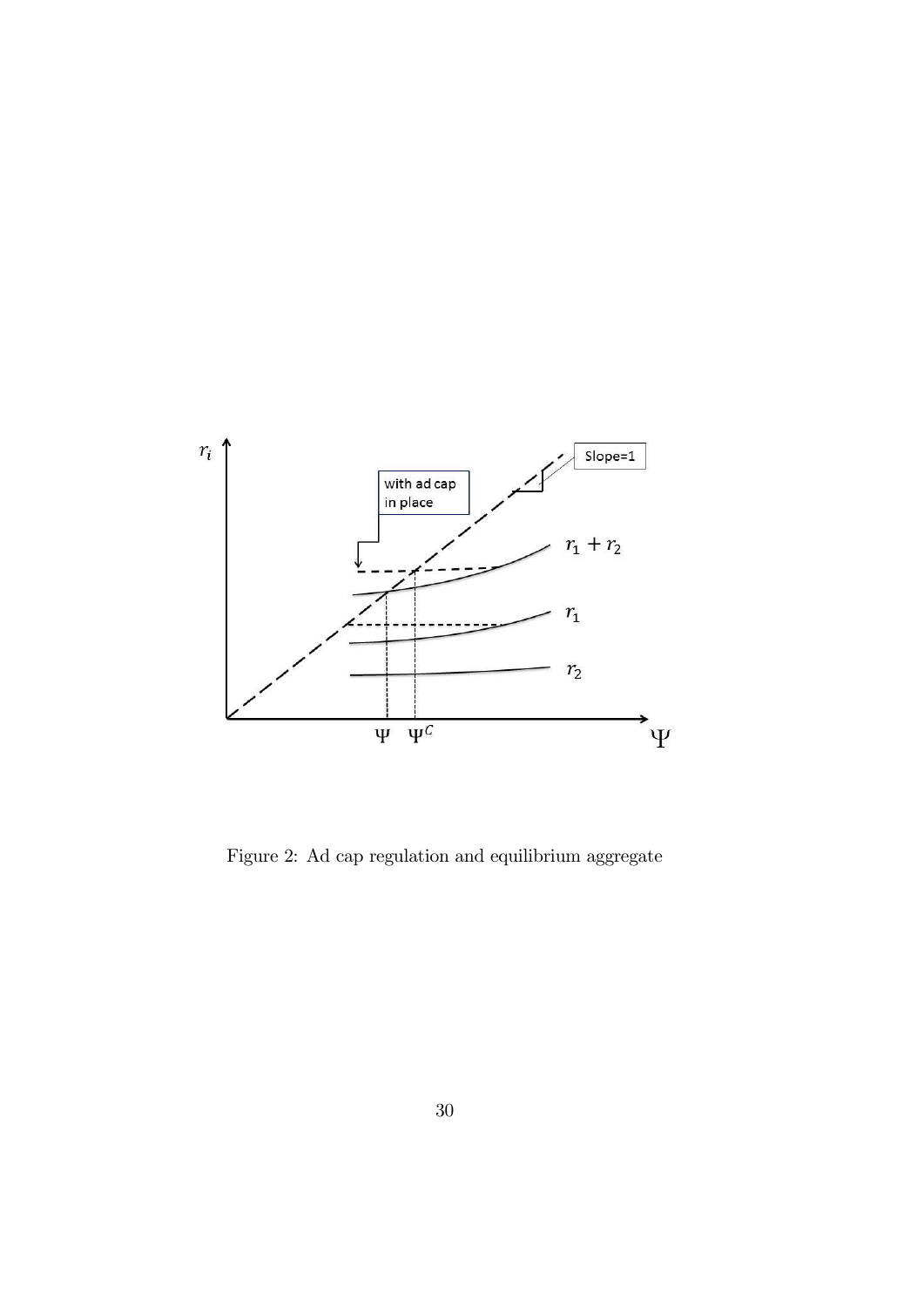**Proof.** Consider a cap that only binds on the highest-quality platform (for illustration, see Figure 2). The upward shift of its inclusive best reply leads to a larger equilibrium  $\Psi$ , and part 2 of the proposition follows. By the strategic complementarity result in Lemma 2, all unconstrained platforms' equilibrium actions  $\psi_i$  rise and, therefore, their advertising levels fall in concert (hence ad levels decrease on all platforms). Moreover, by the slope result in Lemma 2, their market shares  $\psi_i/\Psi$  fall.<sup>26</sup> Therefore, both profits and advertiser surplus on all uncapped platforms decreases. Moreover, the profit on the capped platform also decreases (despite the fact that its market share rises): the ad cap reduces its profit for given  $\Psi$  and the rise in  $\Psi$  further reduces its profit. This proves part 1.

Finally, consider advertiser surplus on the capped platform. Let superscript C denote equilibrium values when advertising regulation is in place. For the ad-capped platform, we want to show that  $\lambda^C AS(a^C) < \lambda AS(a)$ .

This is equivalent to

$$
\lambda^{C} R(a^{C}) \frac{AS(a^{C})}{R(a^{C})} < \lambda R(a) \frac{AS(a)}{R(a)}.
$$

This is true because profit falls,  $\lambda^C R(a^C) < \lambda R(a)$ , and because  $AS(a^C)/R(a^C)$  $AS(a)/R(a)$  by Lemma 1 given  $a^C < a$ . The argument extends to ad caps that affect multiple platforms.  $\blacksquare$ 

While non-discriminatory ad caps necessarily affect the highest-quality platform, our proof applies for an ad cap imposed on any platform (or group of platforms). Thus, our result also holds for discriminatory ad caps on specific platforms. Such discriminatory ad caps often apply for public service broadcasters which are subject to more severe ad caps than their rivals. Advertising regulation delivers an unambiguous see-saw when ad caps apply to the public service broadcaster, but not to private

 $26$ Following the ad cap, outsider platforms take the hit in terms of reducing both "price" and "quantity" dimensions of profit: they reduce both ad levels and shares.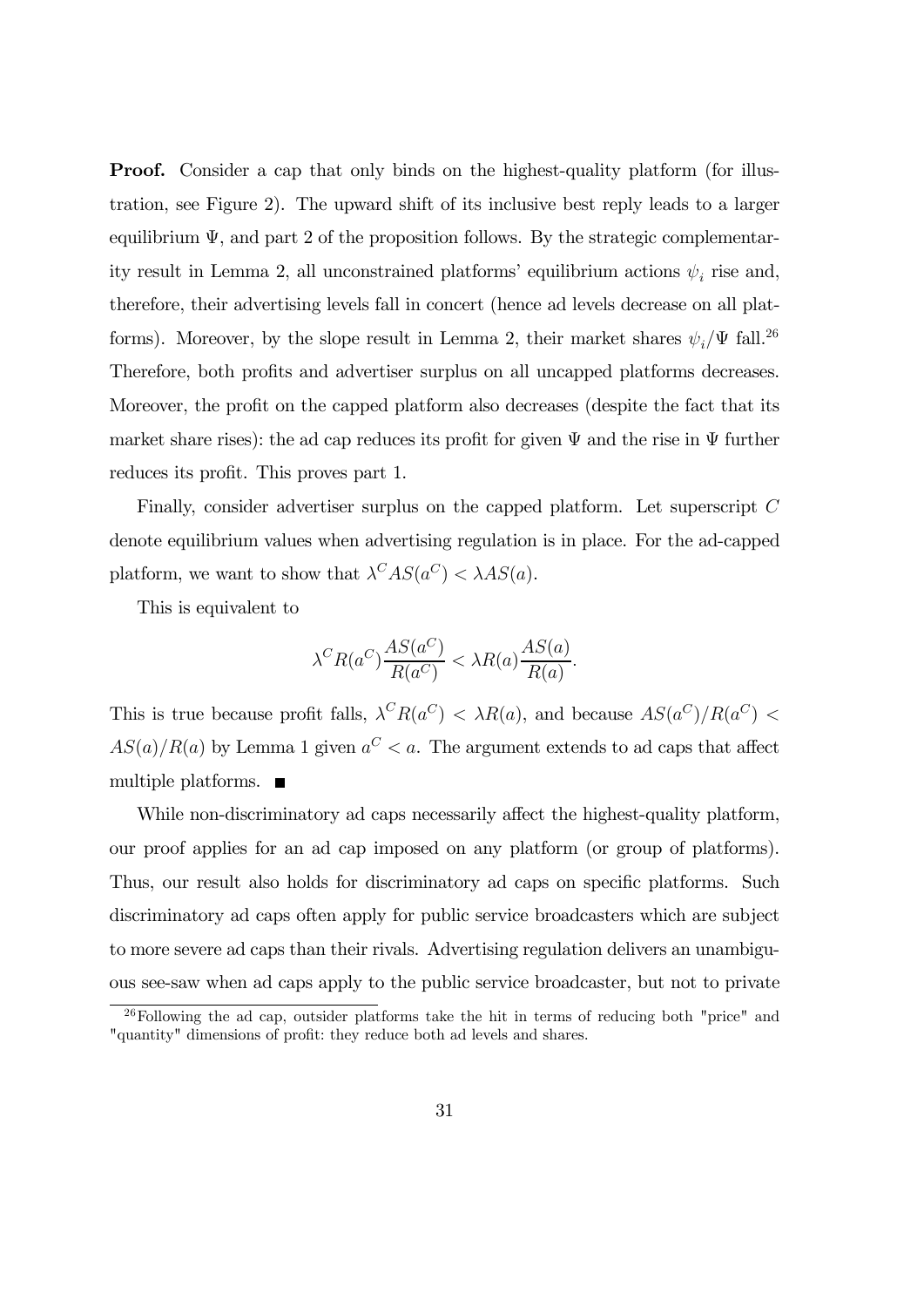ones. Lowering the ad cap for public broadcasters (or imposing zero ads, such as on the BBC) leads to an increase of the aggregate and is, therefore, consumer-surplus increasing. Advertiser net surplus necessarily falls in the industry because all platforms reduce ad levels and more viewers watch public channels, which provide lower advertiser surplus after the cap is lowered. Hence, the see-saw holds for advertising regulation of public broadcasters.

# 6 Two-sided pricing

So far we analyzed ad-financed media platforms. Other media and trading platforms have revenues both from advertising and from subscription. Such platforms have two-sided pricing as their business model. Then, viewers are exposed to advertising and have to pay a subscription fee  $f_i$  (which we allow to be negative) to subscribe to platform  $i$ .

We contend that see-saws have less currency in such an environment, the reason being that two-sided pricing uncouples the advertising decision from the equilibrium market share. In the following, we sketch the argument: full details are found in Appendix 2.

The viewer choice model is the same as in the previous setting except that we now include subscription pricing by writing market shares as  $\lambda_i = \frac{h(v_i) \exp\{-f_i/\mu\}}{\sum_j h(v_j) \exp\{-f_j/\mu\}}$ . Each viewer generates revenues  $R(a_i) + f_i$ . Thus, the profit of platform *i* is

$$
\Pi_{i} = (R(a_{i}) + f_{i}) \frac{h(v_{i}) \exp\{-f_{i}/\mu\}}{\sum_{j} h(v_{j}) \exp\{-f_{j}/\mu\}}
$$
(13)

We can treat the profit-maximization problem of each platform in two steps.<sup>28</sup> We define actions  $\psi_i = h(v_i) \exp{-f_i/\mu}$ , with the corresponding aggregate as  $\Psi =$  $\sum_{i=0}^{n} \psi_i$  and  $\psi_0 = h(v_0)$ . For any choice of action level  $\psi_i$ , platform *i* determines the

<sup>&</sup>lt;sup>27</sup>This can be derived by writing the utility (2) from choosing platform *i* as  $u_i = \ln h(v_i) - f_i + \varepsilon_i$ .<br><sup>28</sup>See also Anderson and Coate (2005) and Armstrong (2006).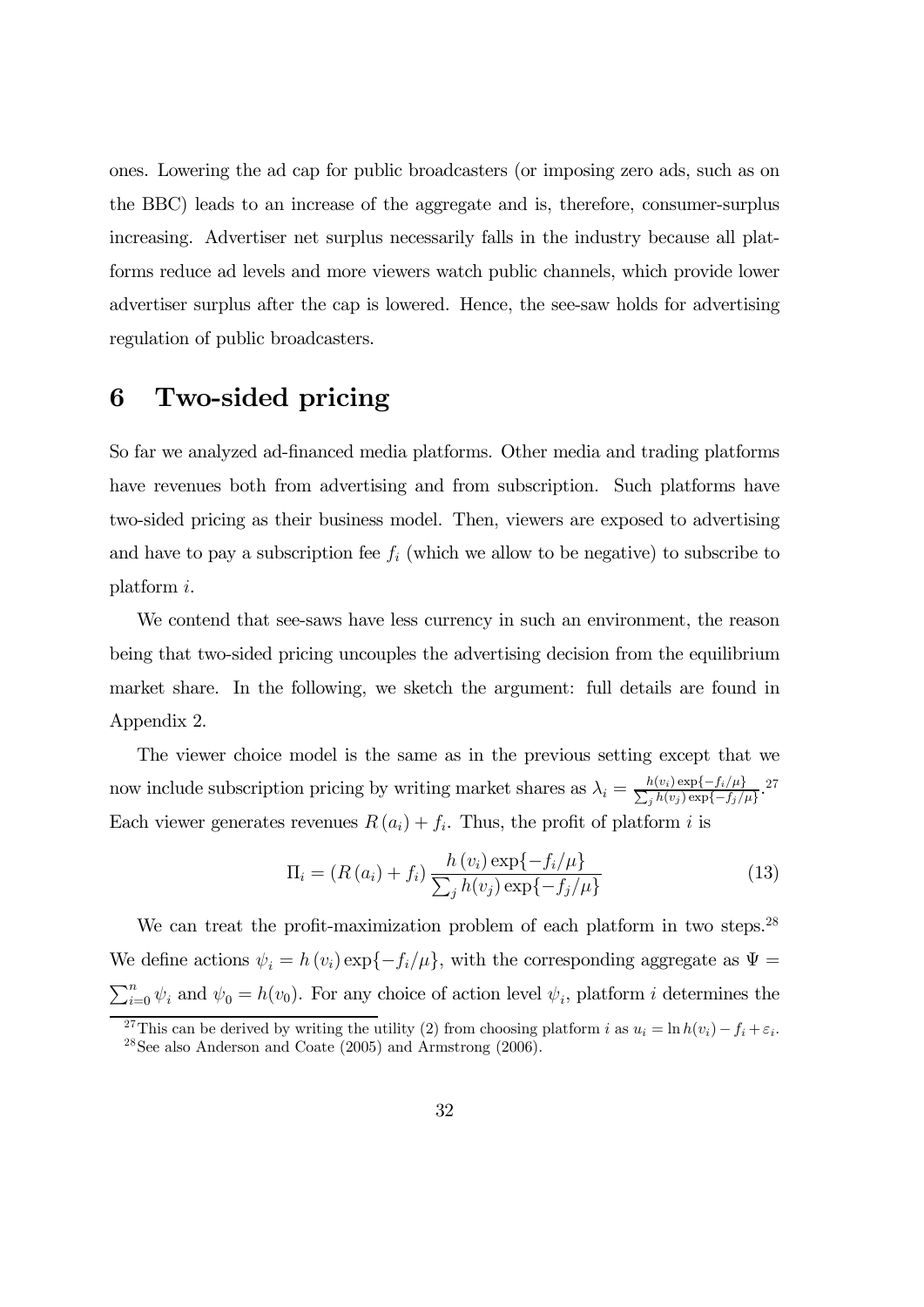price structure; i.e., the composition choice of  $a_i$  and  $f_i$ , by maximizing  $(R(a_i) + f_i)$ subject to  $h(v_i) \exp(-f_i/\mu) = \psi_i$ . Assuming that  $R(.)$  is concave delivers a unique solution  $\bar{a}_i$  such that

$$
R'(\bar{a}_i) = \mu \gamma \frac{h'(\bar{v}_i)}{h(\bar{v}_i)},\tag{14}
$$

where  $\bar{v}_i = s_i - \gamma \bar{a}_i$ . The right-hand side increases in  $a_i$  and the left-hand side decreases under the assumption that  $R$  is concave, so that the unique solution is independent of the price  $f_i$  and the decisions of other platforms. Moreover, with  $h(.)$ strictly log-concave, ad levels increase (decrease) with  $s_i$  for  $\gamma > 0$  ( $\gamma < 0$ ). We have therefore that  $\psi_i = h(\bar{v}_i) \exp{-f_i/\mu}$ , so that  $\psi_i$  is a decreasing function of  $f_i$  and so can be used as the action variable in the aggregate game.

The main plank for our contention that advertiser surplus and consumer surplus tend to be aligned starts from a couple of key properties. First, equilibrium ad levels are independent of market structure, as noted above. Second, the characterization results of Proposition 2 still hold, so that higher qualities garner higher equilibrium market shares (along with higher equilibrium ad levels for  $\gamma > 0$ , given the remark in the previous paragraph).

With induced changes in ad levels effectively off the table, the effects of market structure changes are now quite straightforward. Consumer surplus and profit changes are as before, which should not be too surprising. Advertiser surplus changes are now solely directed by changes in market shares, with the wrinkle again that consumers might be reallocated to platforms with higher advertiser surplus. Note that if  $h$  is log-linear, by (14) all platforms carry the same ad levels (and this is true after mergers too), so that surplus simply follows total market coverage (this is true regardless of the sign of  $\gamma$ : in this case advertiser surplus and consumer surplus are fully aligned for entry and mergers.

Platform entry causes an overall expansion in market coverage, so the only possi-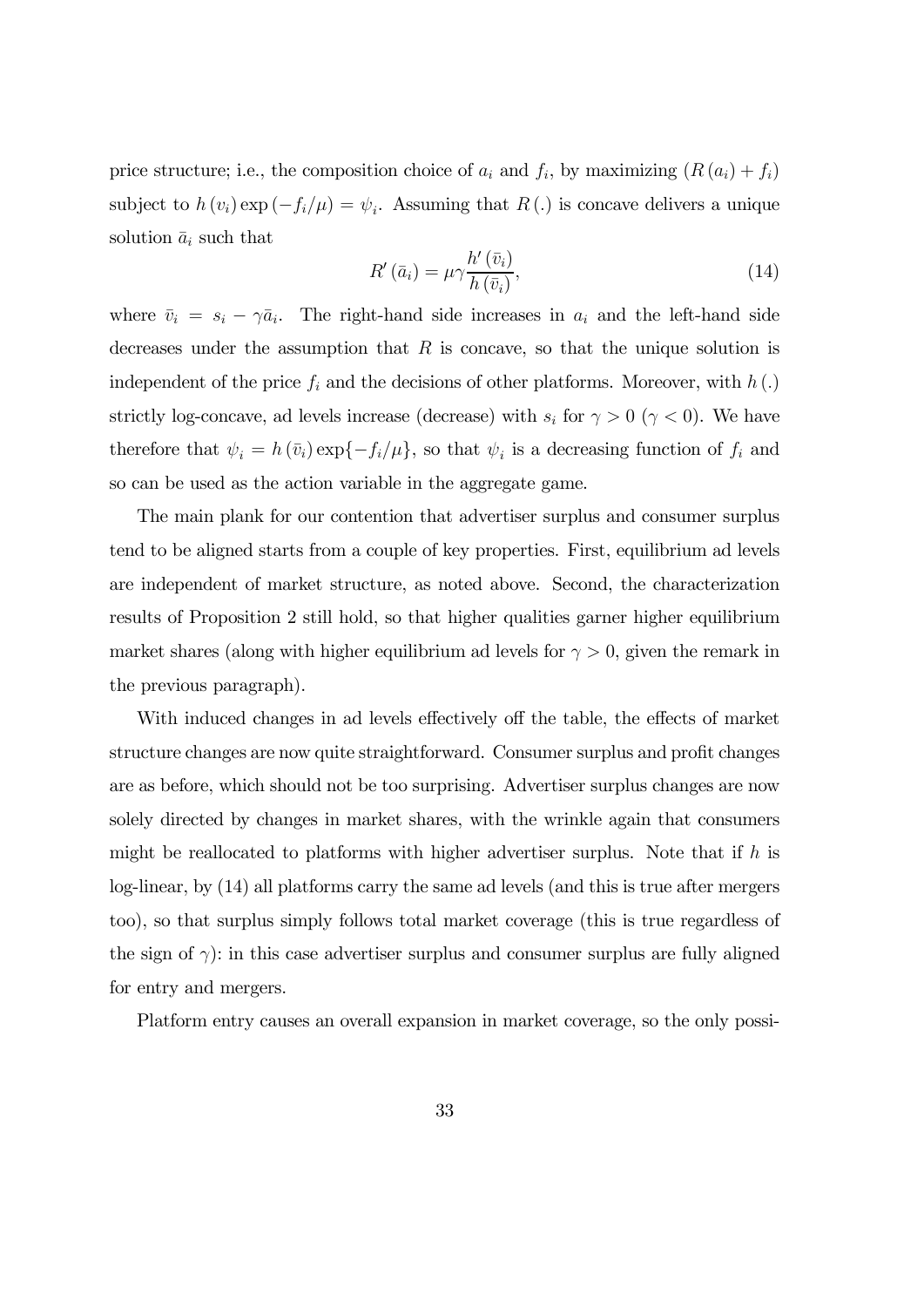ble offset (for  $\gamma > 0$ ) to an increase in advertiser surplus is if the entering platform has lower quality.<sup>29</sup> We conclude that there is no see-saw for entry with symmetric qualities. Merger has the opposite effects and conclusions are analogous: with symmetric qualities, there is no see-saw.

Consumer and advertiser interests (perhaps surprisingly) also tend to be aligned under ad caps: both groups suffer from binding caps. The reason why consumers are worse off (despite aversion to ads) comes from platforms increasing their subscription prices. An ad cap makes the platform that is subject to this regulation become less aggressive for market share (a downward shift of the inclusive best reply — contrast the case of the ad-finance model), as each consumer becomes less valuable on the advertiser side. Hence, for given actions of non-constrained platforms, it offers a worse deal to consumers. By strategic complementarity, all other platforms increase their subscription fees too. Here the regulation of one "price" (the higher ad price that supports the lower ad level) affects the other price, namely the subscription fee: the higher ad price induces a higher consumer price. This is an instance of a "waterbed effect" where the utility loss from the induced higher subscription fee dominates the reduction of the ad nuisance.<sup>30</sup> This effect is so strong that consumers are actually worse off after the regulatory intervention. Advertisers tend to be worse off, as the capped platform delivers fewer ads and fewer consumers participate. If the non-capped platforms have weakly fewer ads than the capped platform advertisers are necessarily worse off. However, industry platform profits rise. Binding ad caps mean that at least some platforms are constrained in their use of instruments in extracting revenues. This is an instance where limiting the use of one strategic variable increases

<sup>29</sup>A decrease in advertiser surplus happens with a lower-quality entrant entering a fully covered market where  $h(.)$  is strictly log-concave.

<sup>&</sup>lt;sup>30</sup>The waterbed effect has been prominent in the debate on regulatory interventions in telecommunications markets. Genakos and Valletti (2011, 2015) find empirical evidence in support of the waterbed effect in mobile telecommunications markets.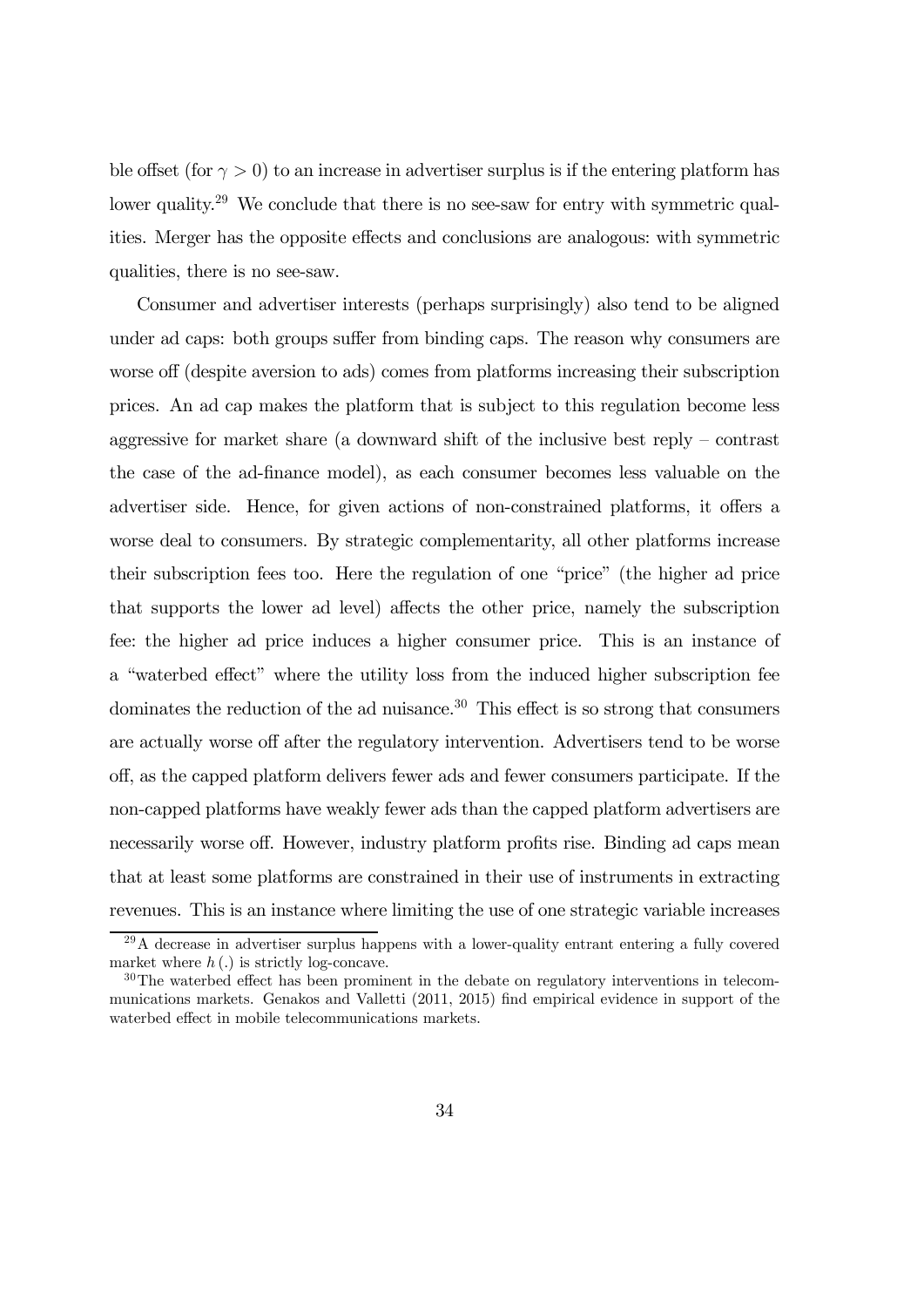industry profits to the detriment of both sides of the market.

# 7 Conclusion

Media platforms cater to two distinct audiences, advertisers and viewers-cum-consumers. Advertisers care about reaching viewers, while the utility of viewers is affected by the amount of advertising carried by the media platform of their choice. We present a multi-platform model in which consumers make discrete choices among media platforms and an outside option, and advertisers can advertise on multiple platforms. We find that markets with ad-financed media where advertising annoys viewers exhibit see-saws: market changes that increase consumer surplus reduce advertiser surplus and vice versa. In particular, entry benefits consumers, but tends to hurt advertisers, while a media merger reduces consumer surplus but tends to benefit advertisers. These see-saws mostly disappear when consumers are ad lovers or when platforms also charge viewers directly and so engage in two-sided pricing.

The results on advertiser surplus are the most intricate ones. Entry has two opposing effects. It increases total consumer participation, which is beneficial for advertisers, but it leads to less advertising on each platform, which hurts advertisers. The overall effect is necessarily negative for advertisers if platform industry profit decreases with entry (of a lower-quality platform). Media mergers necessarily increase advertiser surplus in the standard logit case. In the more general setting studied in this paper, media mergers increase advertiser surplus if the profit of the higherquality platform that is part of the merger increases with the merger (which condition necessarily holds if the merging platforms are symmetric).

See-saws are also present when ad caps are used. In markets with ad-financed media platforms, advertisers suffer from lower advertising levels on all platforms. However, a mitigating effect is that the ad-capped platforms gain market share, which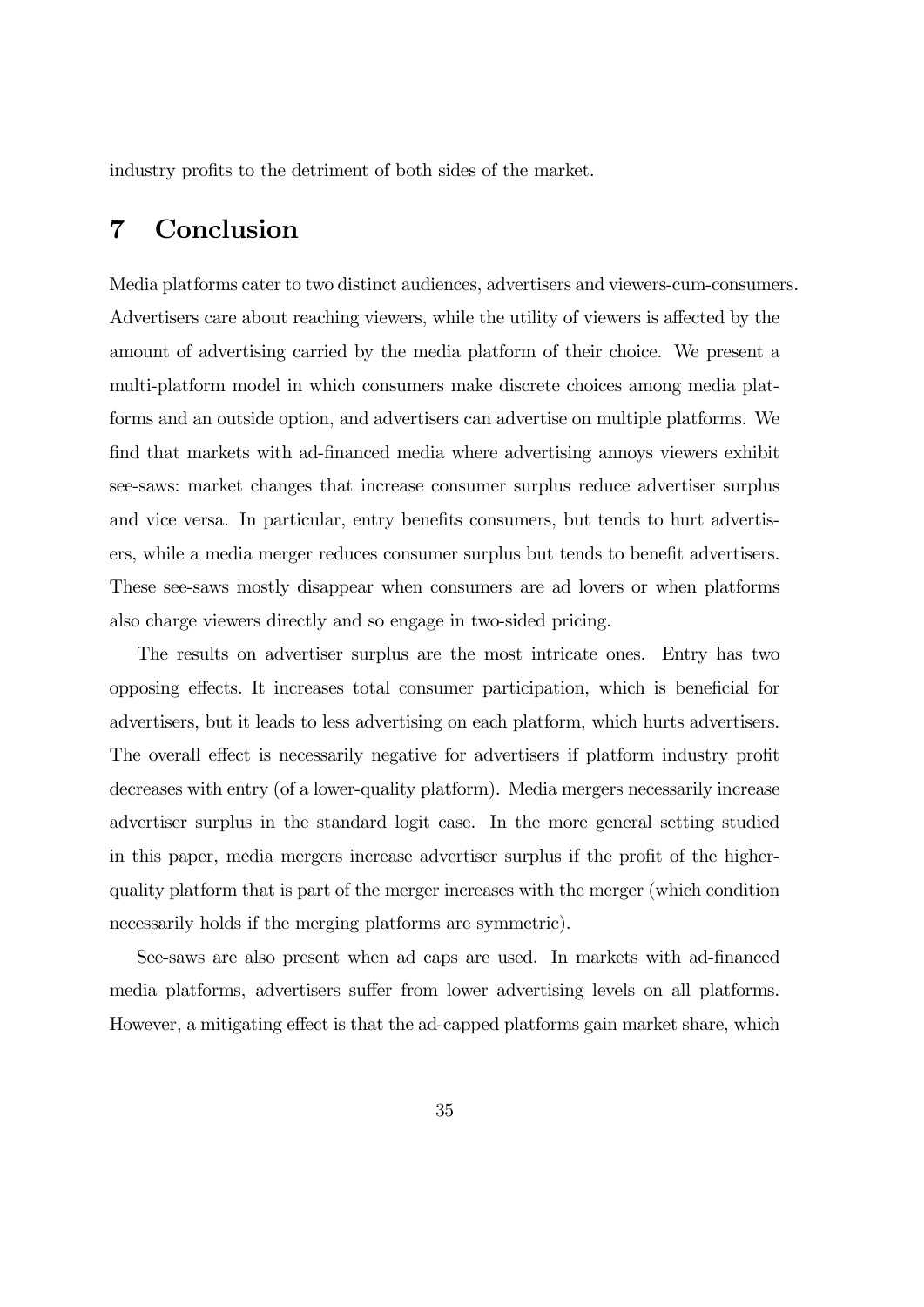benefits advertisers because ad-capped firms carry more ads than firms for which the cap is not binding. We show that this latter effect is dominated, and so advertising regulation exhibits a see-saw. The see-saw disappears when platforms use two-sided pricing. While ad caps per se are in the interest of consumers, they reduce platforms' incentives to attract viewers. Then, they increase subscription fees with the overall effect that consumers suffer, as well as advertisers.

Our results immediately carry over to other two-sided markets. For instance, suppose that platforms decide on how many sellers to host and consumers obtain part of the gains from trade in the interaction with sellers. This setting corresponds to when consumers enjoy advertising. Our analysis then covers both business models in which only sellers pay, and those in which the platform charges consumers for participation. Competing shopping malls furnish one example; electronic market places which host shops in different product categories are another.

We have concentrated in this paper on situations where media consumers choose at most one media outlet to watch (or read, or listen to). This "single-homing" assumption gives rise to a "competitive bottleneck" situation (Armstrong, 2006) whereby each platform is the only conduit for reaching its consumers, while advertisers "multi-home," and therefore competition is primarily for viewers. See-saws seem unlikely to arise when there is a significant amount of consumer multi-homing. In such situations, competition for advertisers takes a stronger role. Ambrus, Calvano and Reisinger (2014) and Anderson, Foros, and Kind (2015) emphasize the ability of platforms to deliver exclusive viewers, and charge advertisers more for them than for viewers delivered by multiple platforms. Then, they argue that merger may raise prices to advertisers (and reduce their surplus) because merged platforms jointly control greater exclusive access. Entry, insofar as it offers more choice and hence more multi-homing, tends to reduce the numbers of exclusive viewers on platforms and reduce advertising prices while increasing total numbers of consumers accessed. Merger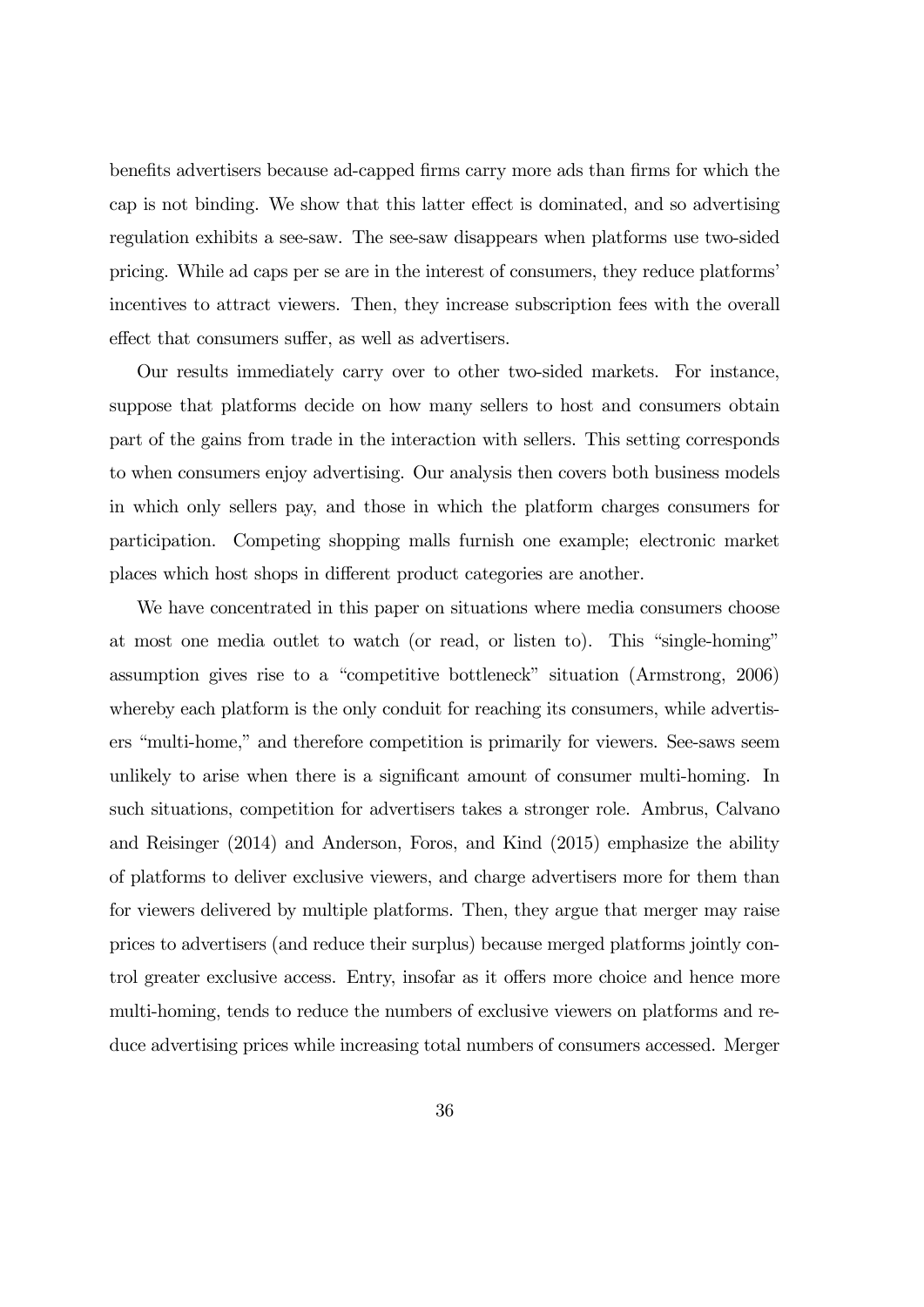then reduces advertiser surplus, while entry raises it.

# 8 Appendix

### 8.1 Appendix 1: Relegated proofs

**Proof of Lemma 1.** We first show how the inverse demand is bounded above under the log-concavity assumption, and then use the bound to show the desired result.

Consider an advertiser inverse demand function  $p(a)$  with slope  $p'(a)$ . We claim that

$$
p(x) \le p(a) \exp((x-a)p'(a)/p(a))
$$
 for  $x \le a$ .

Indeed, this condition can be rewritten as

$$
\ln p(x) \le \ln p(a) + (x - a)p'(a) / p(a)
$$
 for  $x \le a$ .

This must hold because  $f(x) \equiv \ln p(x)$  is concave  $(f(x) \leq f(a)+(x-a)f'(a)$ , which just states that the function lies below its tangent line).

Hence we can bound net advertiser surplus:

$$
\int_0^a p(x)dx \le p(a) \int_0^a \exp\left((x-a)\frac{p'(a)}{p(a)}\right)dx
$$
  
=  $p(a) \left[\frac{p(a)}{p'(a)} \exp\left((x-a)\frac{p'(a)}{p(a)}\right)\right]_0^a$   
=  $\frac{p^2(a)}{p'(a)} \left(1 - \exp\left(-\frac{ap'(a)}{p(a)}\right)\right).$  (15)

We now use this bound to sign the derivative  $(AS^G(a)/R(a))' \geq 0$ , which is equivalent to

$$
ap - (1 + \frac{ap'}{p}) \int_0^a p(x) dx \ge 0.
$$

Define  $\eta = -\frac{p}{ap'} > 0$ , and so for  $\eta \leq 1$  (which corresponds to  $R'(a) \leq 0$ , or, equivalently,  $a \ge a^m$ ) the inequality necessarily holds. So consider  $\eta > 1$ .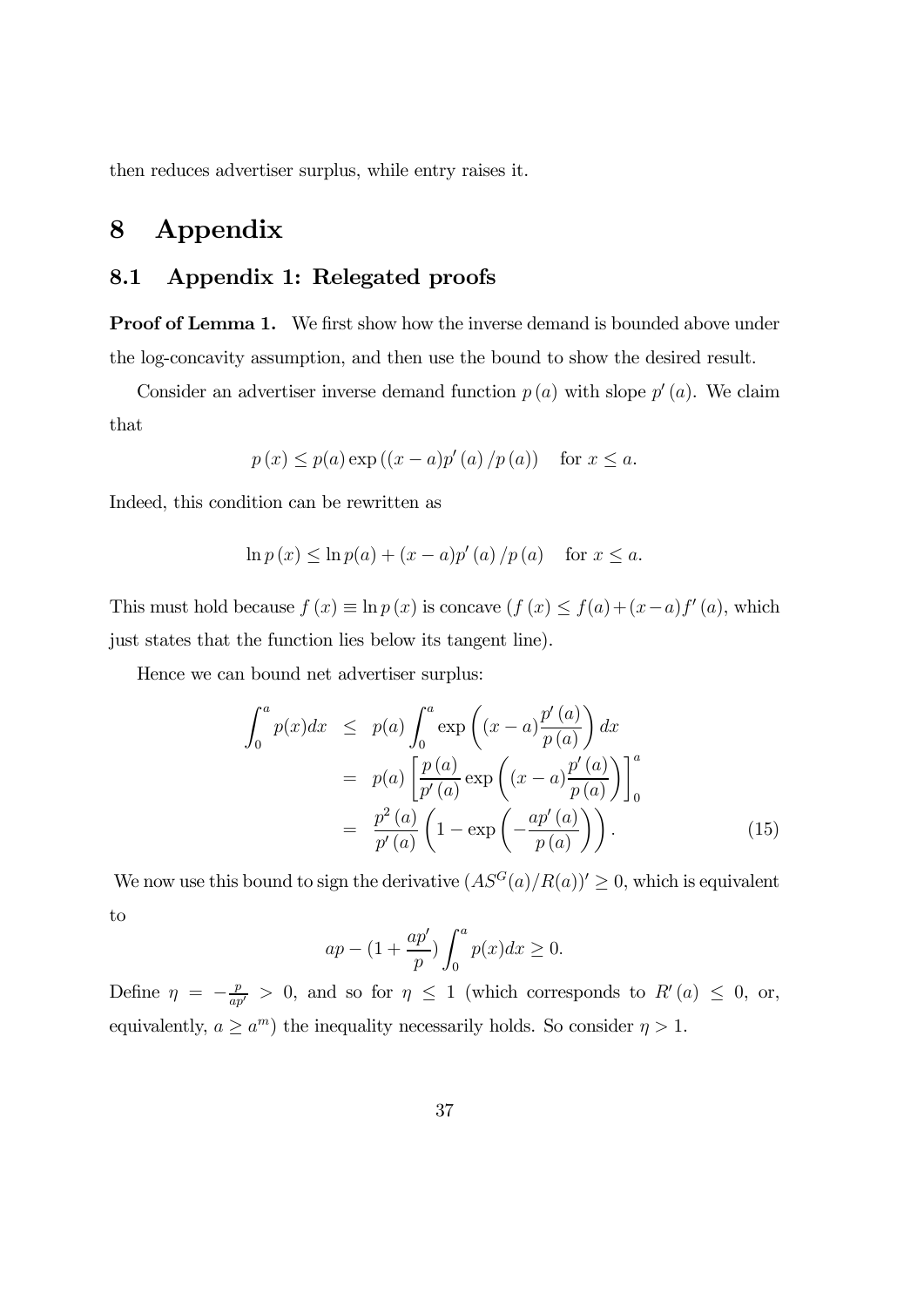To establish the desired inequality, given  $(1 + \frac{ap'}{p}) > 0$ , it suffices to show that

$$
ap - \left(1 + \frac{ap'}{p}\right) \left(-\frac{p^2}{p'}\left(\exp\left(-\frac{ap'(a)}{p\left(a\right)}\right) - 1\right)\right) \ge 0,
$$

which is equivalent to  $g(\eta)=1 - (\eta - 1)(\exp(1/\eta) - 1) \geq 0$ . This is readily shown to be a decreasing function for  $\eta > 0$ , which asymptotes to zero as  $\eta$  tends to infinity, and hence the desired inequality holds.

For the corresponding advertiser net surplus,  $d(AS(a)/R(a))/da = d((AS^G(a) R(a))/R(a)/da = d([AS^G(a)/R(a)] - 1)/da \ge 0$ , as claimed.  $\blacksquare$ 

**Proof of Lemma 2.** The right-hand side of (6) is denoted by

$$
J(\psi_i) \equiv 1 + \frac{R'(a_i(\psi_i))}{R(a_i(\psi_i))} a'_i(\psi_i)\psi_i,
$$

which is well-defined for  $\gamma \neq 0$ .

First, we show that (for any  $\gamma \neq 0$ )  $J'(\psi_i) < 0$ . Using (6),

$$
J'\left(\psi_i\right) = -\left(\frac{da_i}{d\psi_i}\right) \left\{ \left(\frac{R'}{R}\right)' \frac{h}{h'\gamma} - \frac{R'}{R} \left(\frac{h}{h'}\right)' \right\}
$$

The sign of  $-\left(\frac{da_i}{d\psi_i}\right)$  $d\psi_i$ ) has the sign of  $\gamma$ . Consider the term in curly brackets. Since R is log-concave,  $\left(\frac{R'(a_i)}{R(a_i)}\right)$  $R(a_i)$  $\int'$  is negative. Together with  $h/h' > 0$ , this implies that the first term in the above expression has the sign of  $-\gamma$ . Since h is log-concave  $(h/h')'$ is positive. Together with the result that  $a_i$  is chosen in the increasing part of  $R$  for  $\gamma > 0$  and in the decreasing part of R for  $\gamma < 0$ , we have that  $-\frac{R'}{R} \left(\frac{h}{h'}\right)'$  has the sign of  $-\gamma$  too. Hence, as the term in curly brackets has the sign of  $-\gamma$ , J' has the sign of  $-\gamma^2 < 0$ .

Thus,  $\psi_i/\Psi = J(\psi_i)$  uniquely defines the inclusive best reply  $r_i(\Psi)$  for all admissible Ψ.

Second, we show that (for  $\gamma \neq 0$ ) inclusive best replies embody strategic complementarity, i.e.,  $r_i'(\Psi) > 0$ . Differentiating the inverse of the best reply,  $\Psi = \psi_i / J(\psi_i)$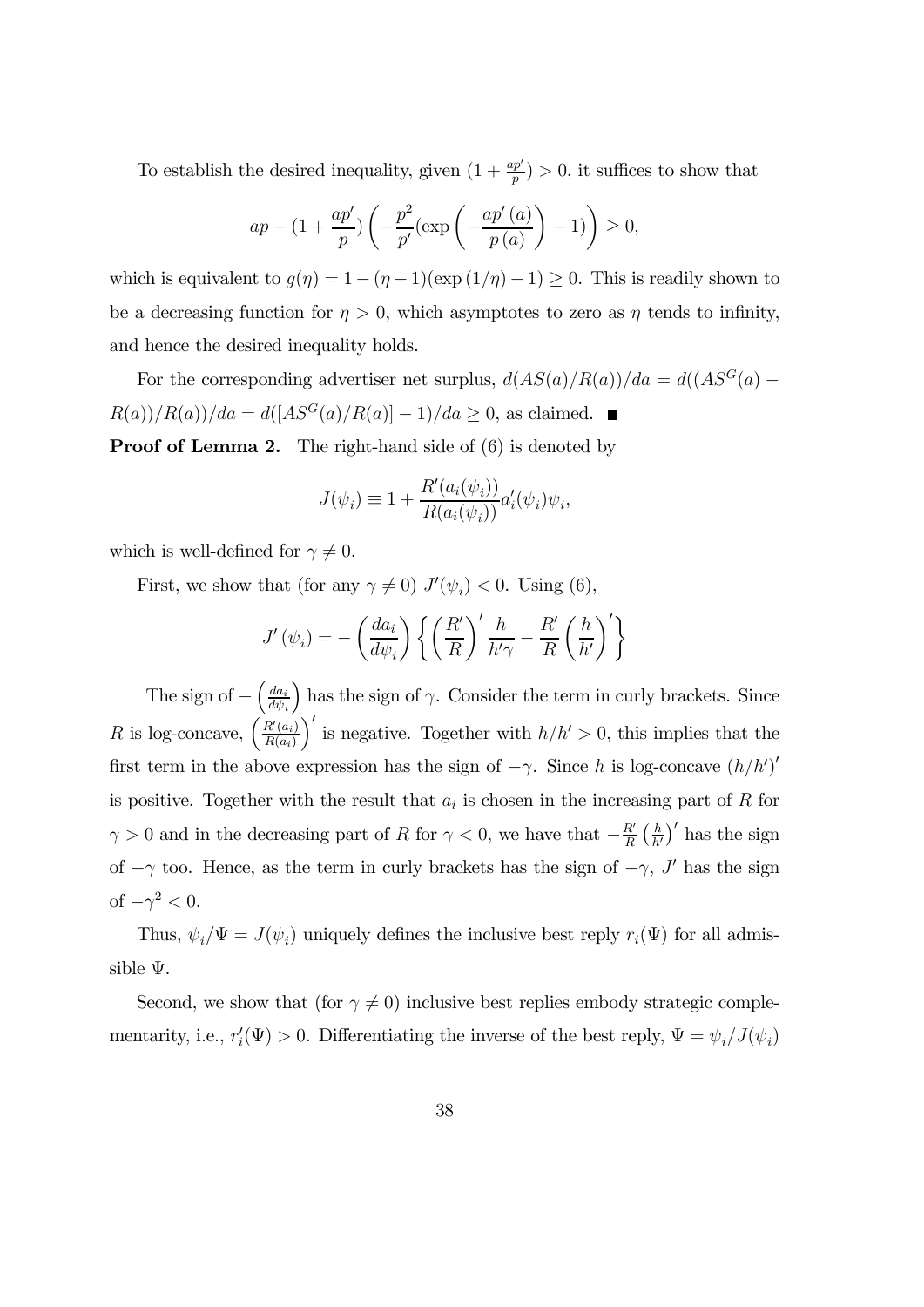we obtain

$$
\frac{d\Psi}{d\psi_i} = \frac{J(\psi_i) - \psi_i J'(\psi_i)}{J^2(\psi_i)}.
$$

Since  $J > 0$ , it is sufficient that  $J' < 0$ , which has been established by the previous lemma.

Third, we show that (for  $\gamma \neq 0$ ) slopes of inclusive best replies are below average actions,  $r'_i(\Psi) < \frac{r_i(\Psi)}{\Psi}$ . We can rewrite  $r'(\Psi) < \frac{r_i(\Psi)}{\Psi}$  as  $\frac{J^2}{J - \psi_i J'} < \frac{\psi_i}{\Psi}$ . Using the first-order condition  $\frac{\psi_i}{\Psi} = J$ , this is equivalent to  $\frac{J}{J - \psi_i J'} < 1$ , which is satisfied as  $J' < 0$ .

**Proof of Proposition 6 (2), log-linear case.** First we show that if  $h$  is log-linear, then after the merger advertising levels are the same on insider platforms  $i$  and  $j$ ,  $\widetilde{a} \equiv \widetilde{a}_i = \widetilde{a}_j$ . Note that profits of merged platforms *i* and *j* are

$$
R(a_i)\frac{h(v_i)}{\Psi} + R(a_j)\frac{h(v_j)}{\Psi}.
$$

The first-order condition with respect to  $a_i$  can be written as

$$
R'(a_i)\frac{h(v_i)}{\Psi} - \gamma R(a_i) \left( \frac{h'(v_i)}{\Psi} - \frac{h'(v_i)h(v_i)}{\Psi^2} \right) + \gamma R(a_j)\frac{h(v_j)h'(v_i)}{\Psi^2} = 0.
$$

This is equivalent to

$$
R'(a_i) - \gamma R(a_i) \left( \frac{h'(v_i)}{h(v_i)} - \frac{h'(v_i)}{h(v_i)} \frac{h(v_i)}{\Psi} \right) + \gamma R(a_j) \frac{h(v_j)}{\Psi} \frac{h'(v_i)}{h(v_i)} = 0
$$

or

$$
\frac{1}{\gamma} \frac{h(v_i)}{h'(v_i)} R'(a_i) - R(a_i) \left( 1 - \frac{h(v_i)}{\Psi} \right) + R(a_j) \frac{h(v_j)}{\Psi} = 0.
$$

Rewriting this equation we have

$$
\left(\frac{1}{\gamma} \frac{h(v_i)}{h'(v_i)} \frac{R'(a_i)}{R(a_i)} - 1\right) R(a_i) = -R(a_i) \frac{h(v_i)}{\Psi} - R(a_j) \frac{h(v_j)}{\Psi}.
$$
\n(16)

We obtain the corresponding equation for the first-order condition obtained from maximizing with respect to  $a_j$ . Since the right-hand side of these equations are the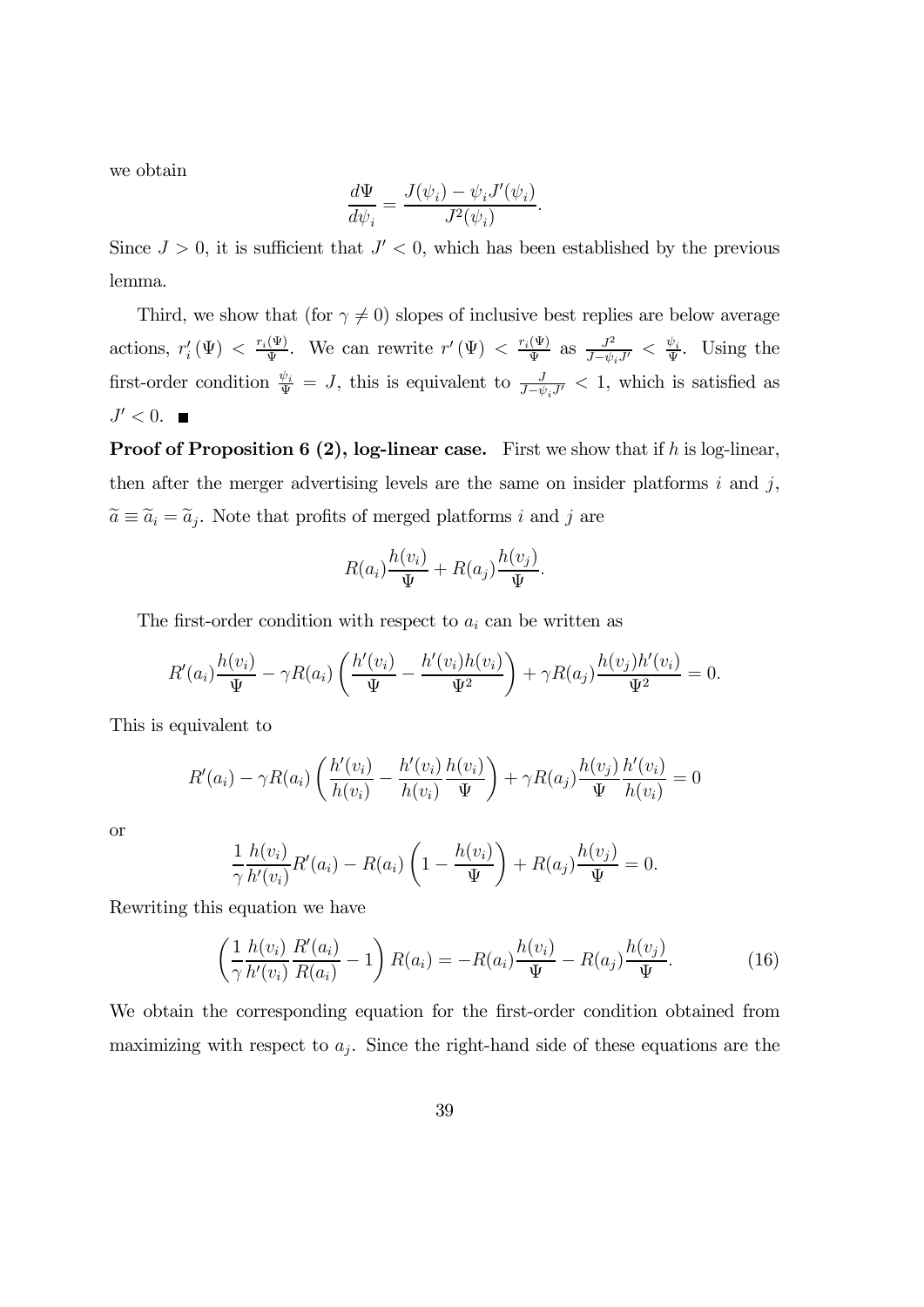same, we must have

$$
\left(1 - \frac{1}{\gamma} \frac{h(v_i)}{h'(v_i)} \frac{R'(a_i)}{R(a_i)}\right) R(a_i) = \left(1 - \frac{1}{\gamma} \frac{h(v_j)}{h'(v_j)} \frac{R'(a_j)}{R(a_j)}\right) R(a_j).
$$
 (17)

For h log-linear,  $h(v_i)/h'(v_i)$  is constant and  $a_i = a_j$  must be a solution to this equation. It is the unique solution, as shown by contradiction. Suppose that there is a solution with  $a_i > a_j$ . Then, for  $\gamma > 0$ ,  $R(a_i) > R(a_j)$  and  $R'(a_i)/R(a_i)$  $R'(a_j)/R(a_j)$ . Since terms in brackets of (17) must be positive (by equation (16)), this is a contradiction. Similarly, for  $\gamma < 0$ , we have  $R(a_i) < R(a_j)$  and  $R'(a_i)/(\gamma R(a_i)) >$  $R'(a_j)/(\gamma R(a_j))$ , which also leads to a contradiction.

Second, since  $a_i = a_j \equiv \tilde{a}$ , post merger, R and AS are the same on merging platforms  $i$  and  $j$  in this case.

Third, since a merger is profitable, there must exist artificial shares  $\hat{\lambda}_i$ ,  $\hat{\lambda}_j$  with  $\hat{\lambda}_i + \hat{\lambda}_j = \tilde{\lambda}_i + \tilde{\lambda}_j$  such that, using these artificial shares, platform profits increase on each platform; i.e.,  $\hat{\lambda}_i R(\tilde{a}) > \lambda_i R(a_i)$  and  $\hat{\lambda}_j R(\tilde{a}) > \lambda_j R(a_j)$ .

Fourth, by Lemma 5 the merger leads to lower equilibrium actions  $\psi_i$  and, thus, for  $\gamma > 0$ , higher advertising level on each of the merging platforms,  $\tilde{a} > a_i$ , where  $a_i$ denotes the equilibrium advertising level prior to the merger.

Fifth, we are now in a position to show that net advertiser surplus on insider platforms after the merger is larger than before the merger,  $\sum_{i\in I} \tilde{\lambda}_i AS(\tilde{a}) = \sum_{i\in I} \hat{\lambda}_i AS(\tilde{a}) >$  $\sum_{i\in I} \lambda_i AS(a_i)$ , where I is the set of insiders. This inequality is equivalent to

$$
\sum_{i \in I} \frac{AS(\widetilde{a})}{R(\widetilde{a})} \widehat{\lambda}_i R(\widetilde{a}) > \sum_{i \in I} \frac{AS(a_i)}{R(a_i)} \lambda_i R(a_i).
$$

Since,  $\hat{\lambda}_i R(\tilde{a}) > \lambda_i R(a_i)$  for  $i \in I$ , this inequality is implied by  $AS(\tilde{a})/R(\tilde{a}) >$  $AS(a^*)/R(a^*)$ , for  $i \in I$ . For  $\gamma > 0$ , since  $\tilde{a} > a^*$  and, by Lemma 1,  $d(AS(a)/R(a))/da \ge$ 0, advertiser surplus increases more strongly than revenue on each platform.  $\blacksquare$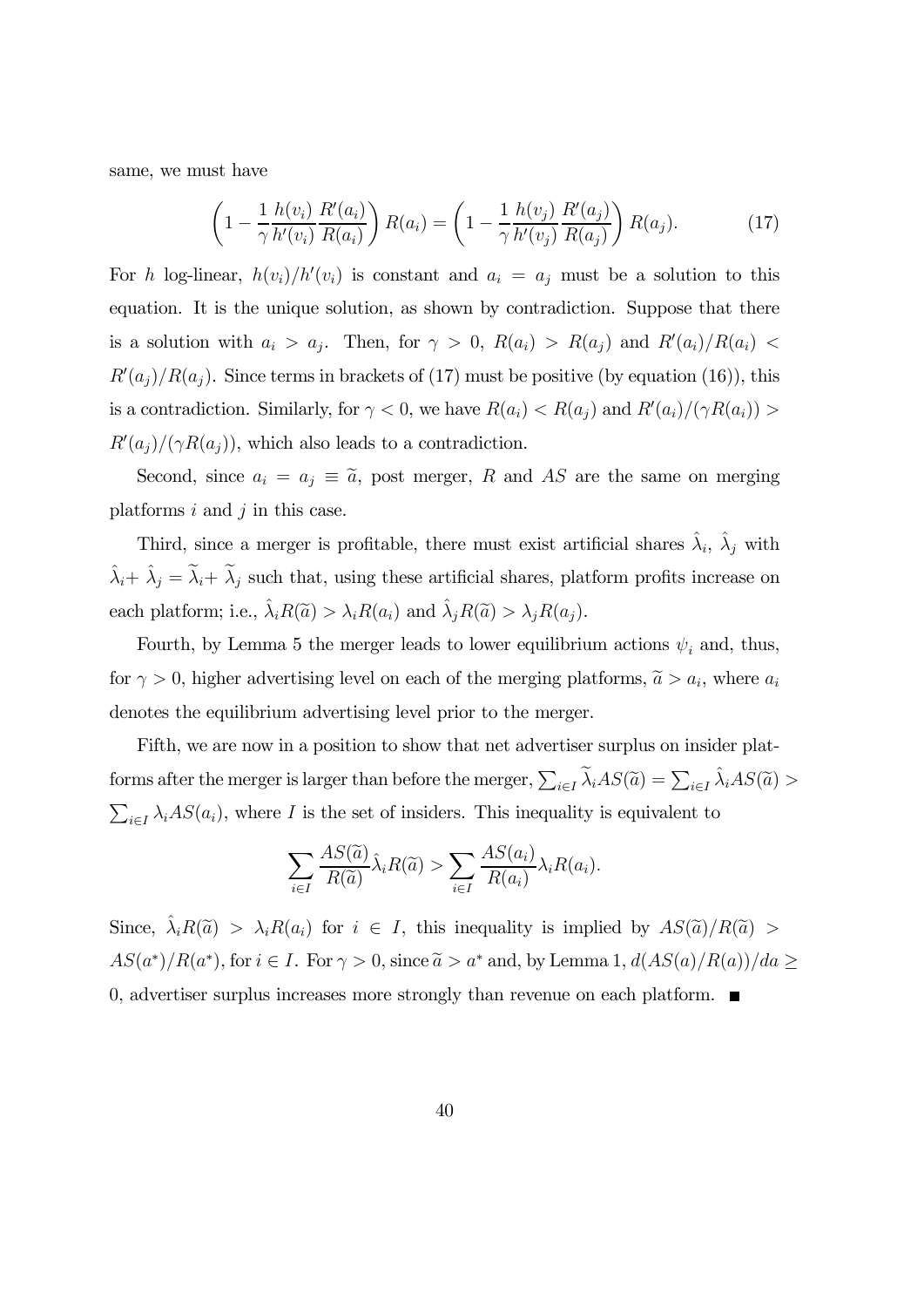### 8.2 Appendix 2: Supplementary analysis of two-sided pricing

Using the definition of  $\psi_i$  from the main text in Section 6, we rewrite each platform's objective function

$$
\Pi_{i} = (R(\bar{a}_{i}) + f_{i}) \frac{\psi_{i}}{\Psi}
$$

$$
= (k_{i} - \mu \ln \psi_{i}) \frac{\psi_{i}}{\Psi}
$$

where  $k_i = R(\bar{a}_i) + \mu \ln h(\bar{v}_i)$ .

**Proposition 8** Suppose that  $R$  is strictly concave. There exists a unique equilibrium.

**Proof.** The inclusive best reply  $r_i(\Psi) = \arg \max_{\psi_i} \Pi_i(\psi_i, \Psi)$  satisfies the first-order condition of profit maximization with respect to  $\psi_i$ ,

$$
\frac{-\mu}{\Psi} + (k_i - \mu \ln \psi_i) \left( \frac{1}{\Psi} - \frac{\psi_i}{\Psi^2} \right) = 0
$$

or, equivalently,

$$
-\mu + (k_i - \mu \ln \psi_i) \left(1 - \frac{\psi_i}{\Psi}\right) = 0.
$$

This can be rewritten as

$$
1 - \frac{\mu}{(k_i - \mu \ln \psi_i)} = \frac{\psi_i}{\Psi}.
$$
\n(18)

We define

$$
J^{P}(\psi_{i}) \equiv 1 - \frac{\mu}{k_{i} - \mu \ln \psi_{i}}
$$

and write the first-order condition as  $\psi_i / J^P(\psi_i) = \Psi$ . Since we immediately observe that

$$
(JP)' = -\frac{\mu}{\psi_i} \frac{\mu}{(k_i - \mu \ln \psi_i)^2} < 0,
$$

the slope of the inclusive best reply with two-sided pricing lies between 0 and  $\lambda_i$ .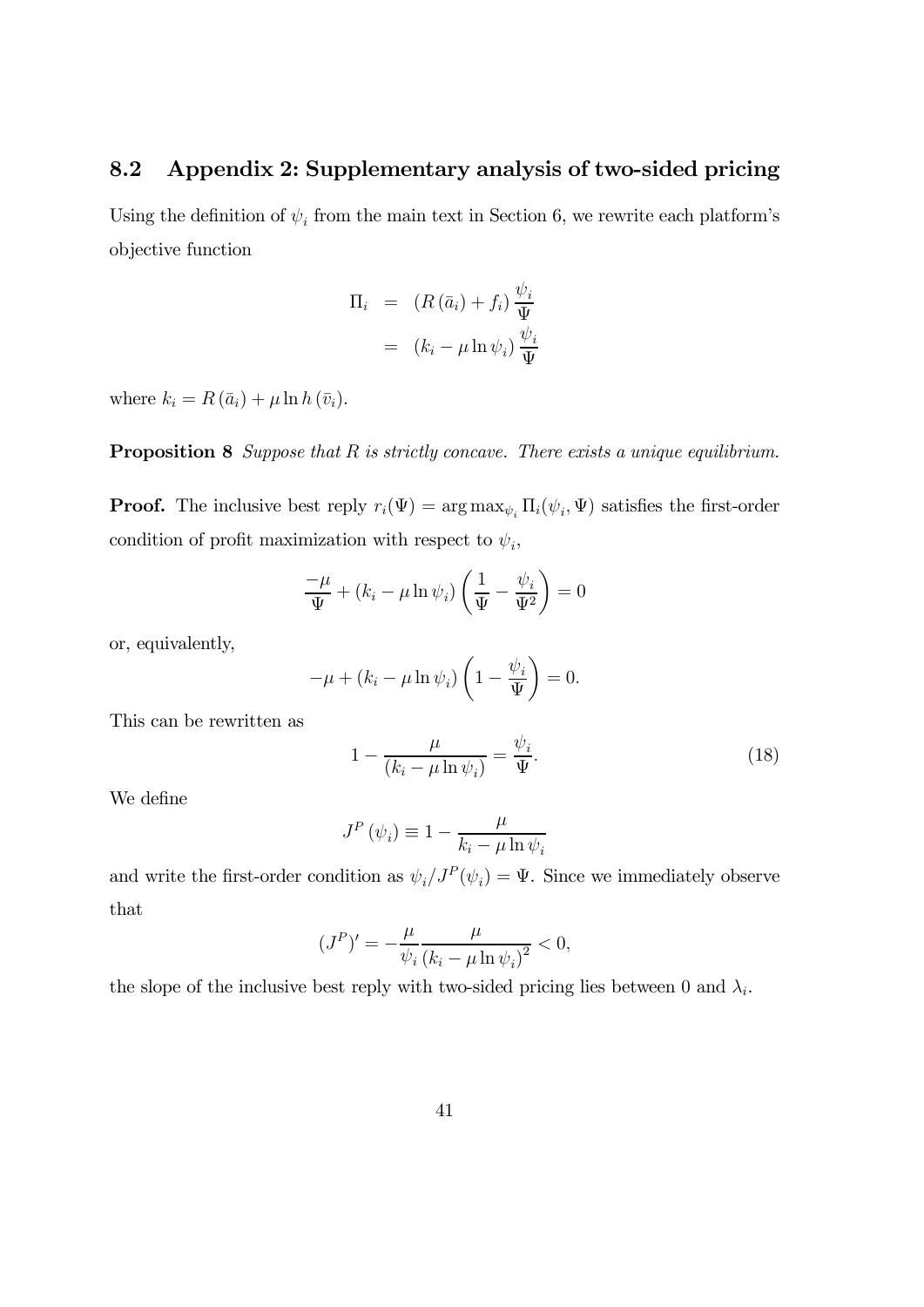Notice that a profit-maximizing platform sets  $f_i \in [-R(\overline{a}_i), \infty)$ . Actions  $\psi_i$  must exceed the monopoly action  $\psi_i^{\min}$  defined as the solution to

$$
1 - \frac{\mu}{(k_i - \mu \ln \psi_i)} = \frac{\psi_i}{\psi_i + h(v_0)}.
$$

Thus  $\psi_i$  is chosen in  $[\psi_i^{\min}, h(\overline{v}_i) \exp\{R(\overline{a}_i)/\mu\}]$ . Thus, the sum of inclusive best replies  $\sum_{i=1}^{n} r_i(\Psi) + \psi_0$  is defined on  $[\max_{i \in \{1,\dots,n\}} {\{\psi_i^{\min}\}} , \sum_{i=1}^{n} h(\overline{v}_i) \exp{\{R(\overline{a}_i)/\mu\}} + h(v_0)].$ Consider  $\sum_{i=1}^{n} r_i(\Psi) + \psi_0$  which maps from a compact interval into itself. Clearly,  $\sum_{i=1}^{n} r_i(\max_{i \in \{1,\dots,n\}} {\{\psi_i^{\min}\}}) + h(v_0) > \max_{i \in \{1,\dots,n\}} {\{\psi_i^{\min}\}}$  and  $\sum_{i=1}^{n} r_i(\sum_{i=1}^{n} h(\overline{v}_i) \exp\{R(\overline{a}_i)/\mu\} +$  $h(v_0) + h(v_0) < \sum_{i=1}^n h(\overline{v}_i) \exp\{R(\overline{a}_i)/\mu\} + h(v_0)$ . Since  $\sum_{i=1}^n r_i(\Psi)$  is continuous in  $\Psi$ , there must exist an interior solution to  $\psi_0 + \sum_{i=1}^n r_i(\Psi) = \Psi$  and, therefore, an equilibrium exists. Furthermore, since  $r'_{i}(\Psi) < \frac{r_{i}(\Psi)}{\Psi}$  in any equilibrium the sum of inclusive best replies crosses the diagonal from above and the equilibrium is unique.

 $\blacksquare$ 

The equilibrium is characterized by equations (18). As the following proposition establishes, the cross-section characterization of Proposition 2 also holds with twosided pricing when  $h$  is strictly log-concave.

**Proposition 9** Suppose that  $R$  is strictly concave. Consider any two platforms i and j. Whenever  $s_i > s_j$ , in equilibrium  $\lambda_i > \lambda_j$  and  $R(a_i) \ge R(a_j)$ . For  $\gamma > 0$  and h strictly log-concave,  $s_i > s_j$  implies that  $a_i > a_j$ . For  $\gamma < 0$  and h strictly log-concave,  $s_i > s_j$  implies that  $a_i < a_j$ . For h log-linear, all platforms choose the same ad level.

**Proof.** As  $k_i = R(\bar{a}_i) + \mu \ln h(\bar{v}_i)$ , we have  $\frac{dk_i}{ds_i} = R'(\bar{a}_i) \frac{d\bar{a}_i}{ds_i} + \mu \frac{h'(\bar{v}_i)}{h(\bar{v}_i)}$  $h(\bar{v}_i)$  $\Big(1-\gamma \frac{d\bar{a}_i}{ds_i}$ ´ . Denote  $\rho = \mu(\ln h(\bar{v}_i))''$ . Now, using the definition of  $\bar{a}_i$ ,  $R'(\bar{a}_i) - \mu \gamma \frac{h'(\bar{v}_i)}{h(\bar{v}_i)} = 0$ , we have that  $\frac{d\bar{a}_i}{ds_i} = \frac{\gamma \rho}{R^n + \gamma^2 \rho}$  which has the sign of  $\gamma$  (under the assumption that R is concave). So now both terms in the expression  $\frac{dk_i}{ds_i}$  above are positive: the first because  $R'(\bar{a}_i)$  and  $\frac{d\bar{a}_i}{ds_i}$  have the same sign; the second because  $1-\gamma \frac{d\bar{a}_i}{ds_i} = \frac{R''}{R''+\gamma^2\rho} > 0$ . Therefore,  $k_i$  is increasing in  $s_i$  (regardless of the sign of  $\gamma$ ).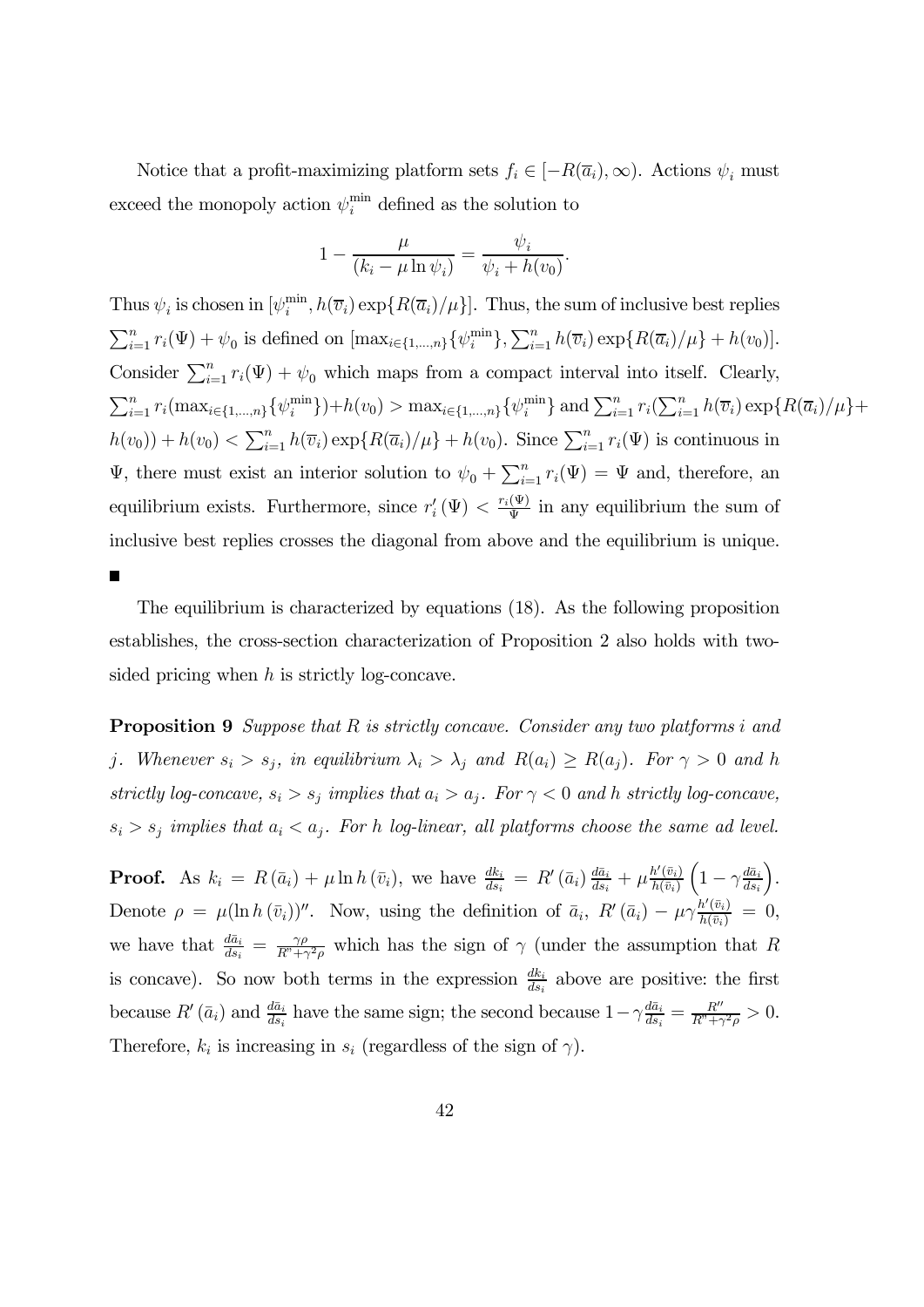Consider now the inclusive best reply. Recall that the inclusive best reply satisfies (the LHS is the function  $J^{MP}$  used above):

$$
1 - \frac{\mu}{(k_i - \mu \ln \psi_i)} = \frac{\psi_i}{\Psi};
$$

or inverse inclusive best reply is

$$
\Psi = \frac{\psi_i}{1 - \frac{\mu}{(k_i - \mu \ln \psi_i)}}.
$$

This shows the property that higher  $k_i$  (from higher  $s_i$ ) shifts the inclusive best reply up; i.e., for larger  $k_i$ , a given  $\Psi$  is associated with a higher  $\psi_i$ . To summarize, when h strictly log-concave,  $s_i > s_j$  implies that  $a_i > a_j$  and  $\lambda_i > \lambda_j$  for  $\gamma > 0$ , while  $s_i > s_j$ implies that  $a_i < a_j$  and  $\lambda_i > \lambda_j$  for  $\gamma < 0$ . When h is log-linear,  $s_i > s_j$  implies that  $a_i = a_j$  and  $\lambda_i > \lambda_j$ .

Of course, subscription fees depend on quality. Using the first-order condition, we obtain by implicit differentiation that  $\frac{df_i}{ds_i}$  has the sign of

$$
-R'(\bar{a}_i)\frac{d\bar{a}_i}{ds_i}\frac{\mu}{(R(\bar{a}_i)+f_i)^2}+\frac{h'\left(\bar{v}_i\right)\exp\left\{-\frac{f_i}{\mu}\right\}\left(1-\gamma\frac{da_i}{ds_i}\right)}{\Psi}.
$$

Clearly, in the log-linear case, ad level are independent of quality and, therefore,  $f_i$  is increasing in  $s_i$ .

As in the previous section we consider three exogenous changes of market structure. First, we consider entry of an additional platform.

Proposition 10 The entry of an additional platform

- 1. leaves advertising on other platforms unchanged,
- 2. decreases other platforms' profits,
- 3. increases consumer surplus,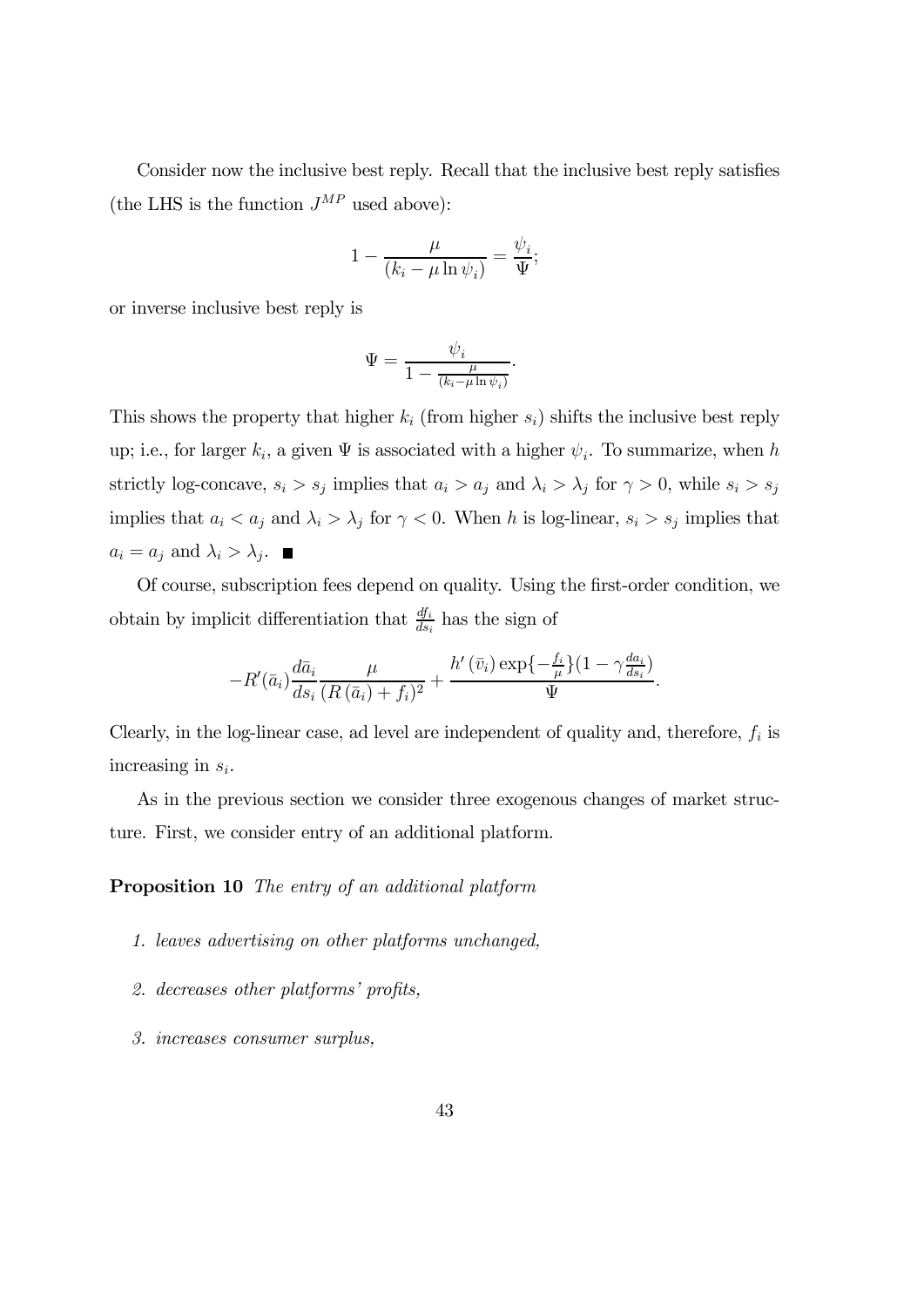4. increases advertiser surplus if platforms are symmetric or h is log-linear; for  $\gamma$   $>$  0 and  $h$  strictly log-concave, it decreases advertiser surplus if  $s_{n+1}$   $<$  $\min\{s_1, ..., s_n\}$  and  $v_0 = -\infty$ ; for  $\gamma < 0$  and h strictly log-concave, it unambiguously increases advertiser surplus if  $s_{n+1} < \min\{s_1, ..., s_n\}$ .

Proof. As shown in the main text, ad levels are independent of market share and, thus, unaffected by entry. In line with the proof of Proposition 3, after entry, in equilibrium, the aggregate  $\Psi$  goes up. Because all rivals'  $\psi_j$  increase, platform i's profit must decrease,  $i = 1, ..., n$ . Because  $\Psi$  goes up, from Lemma 3, consumer surplus increases.

In the log-linear case, since ad levels are the same for all platforms and there are more viewers in total, advertiser surplus must increase. For  $\gamma > 0$  and h strictly log-concave, for asymmetric platforms there is a reshuffling of viewers toward the lowest-quality platform, which carry fewer ads. Thus, advertiser surplus necessarily decreases if platform  $n+1$  has lower quality than all other platforms and all consumers participate. For  $\gamma < 0$  and h strictly log-concave, the lowest-quality platform has more ads; entry then leads to a reshuffling of viewers toward the lowest-quality platform. Furthermore, additional consumers may participate after entry. For both reasons, advertiser surplus increases with entry in this case.

Different from markets with ad financed platforms, entry does not affect the advertising decision of other platform. Hence, changes in advertiser surplus are purely due to reshuffling viewers. By contrast, under ad finance, additional entry has the effect that platform offer less annoying programs by reducing the advertising level. Under symmetry and full coverage, this does not lead to a see-saw effect. By contrast, in the two-sided pricing model, under symmetry and full coverage, advertisers are unaffected. Proposition 10 adds that there may be a see-saw effect for  $\gamma > 0$ , in line with what we found for ad-financed media platforms. With two-sided pricing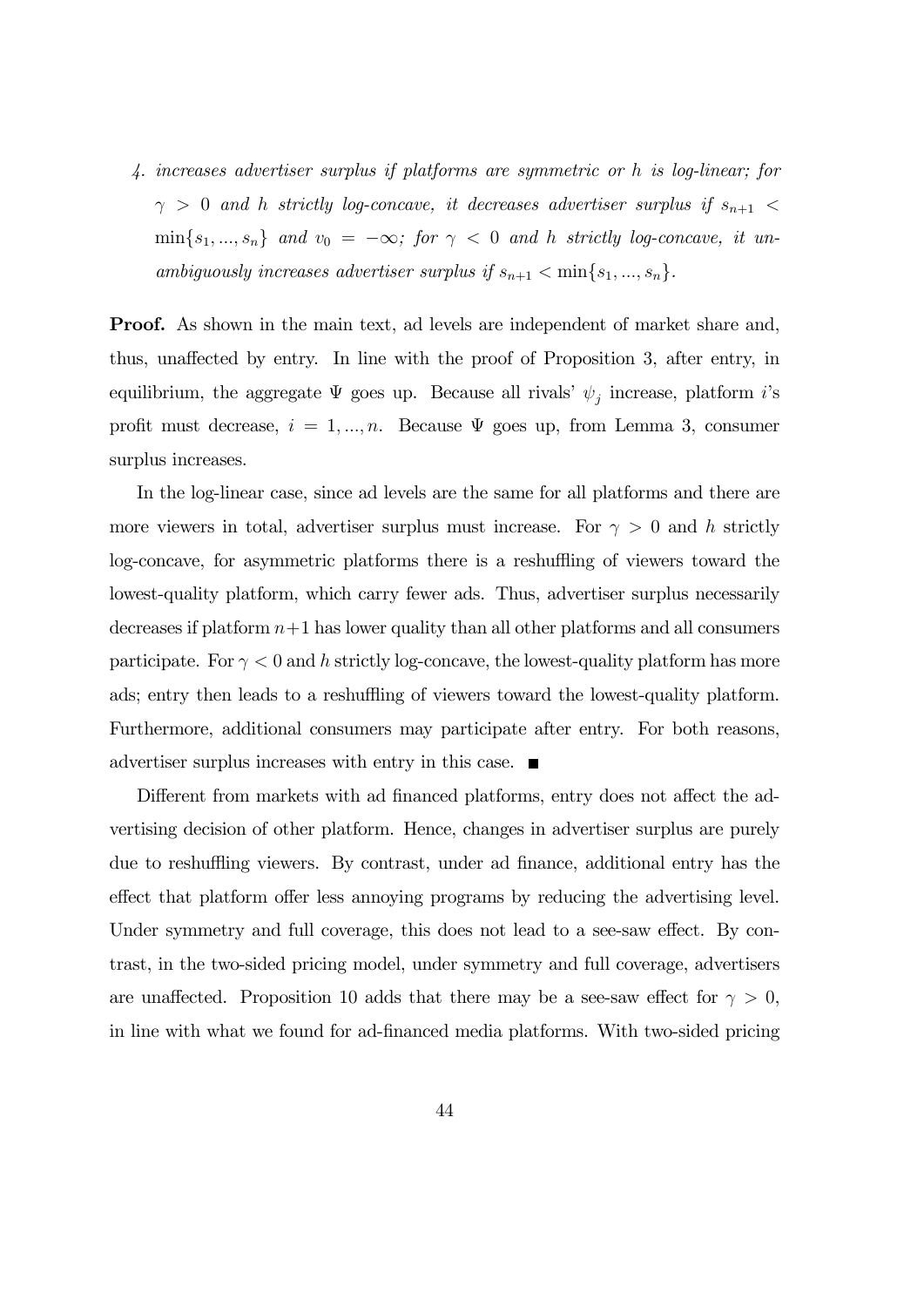results consumer and advertiser surplus are aligned for  $\gamma < 0$ .

Second, we consider a merger of two platforms.

Proposition 11 The merger of two platforms

- 1. leaves advertising on all platforms unchanged,
- 2. is profitable and increases other platforms' profits,
- 3. decreases consumer surplus,
- 4. decreases advertiser surplus if platforms are symmetric or h is log-linear; for  $\gamma > 0$  and h strictly log-concave, it increases advertiser surplus if the two lowestquality platforms merge and  $v_0 = -\infty$ ; for  $\gamma < 0$  and h strictly log-concave, it increases advertiser surplus if the two highest-quality platforms merge and  $v_0 = -\infty$ .

Proof. Again, ad levels are independent of market share; they are also unaffected by the merger. The merger shifts the inclusive best response of the merged platforms down. Hence, the merger decreases the aggregate  $\Psi$  and consumer surplus is down. The second claim follows from the same argument as made in Proposition 4.

If platforms are symmetric or  $h$  is log-linear all platforms choose the same ad level. Hence, advertiser surplus is monotone in the number of consumers that are served. Since the merger leads to less consumer participation  $(\psi_0/\Psi)$  is decreasing in  $\Psi$ ), advertiser surplus is lower after the merger. However, for  $\gamma > 0$ , under full participation, a merger among the lowest-quality platforms has the effect that these platforms loose viewers who instead join higher-quality platforms. Therefore, advertiser surplus increases in this case. Analogously, for  $\gamma < 0$ , under full participation, a merger among the highest-quality platforms has the effect that these platforms loose viewers who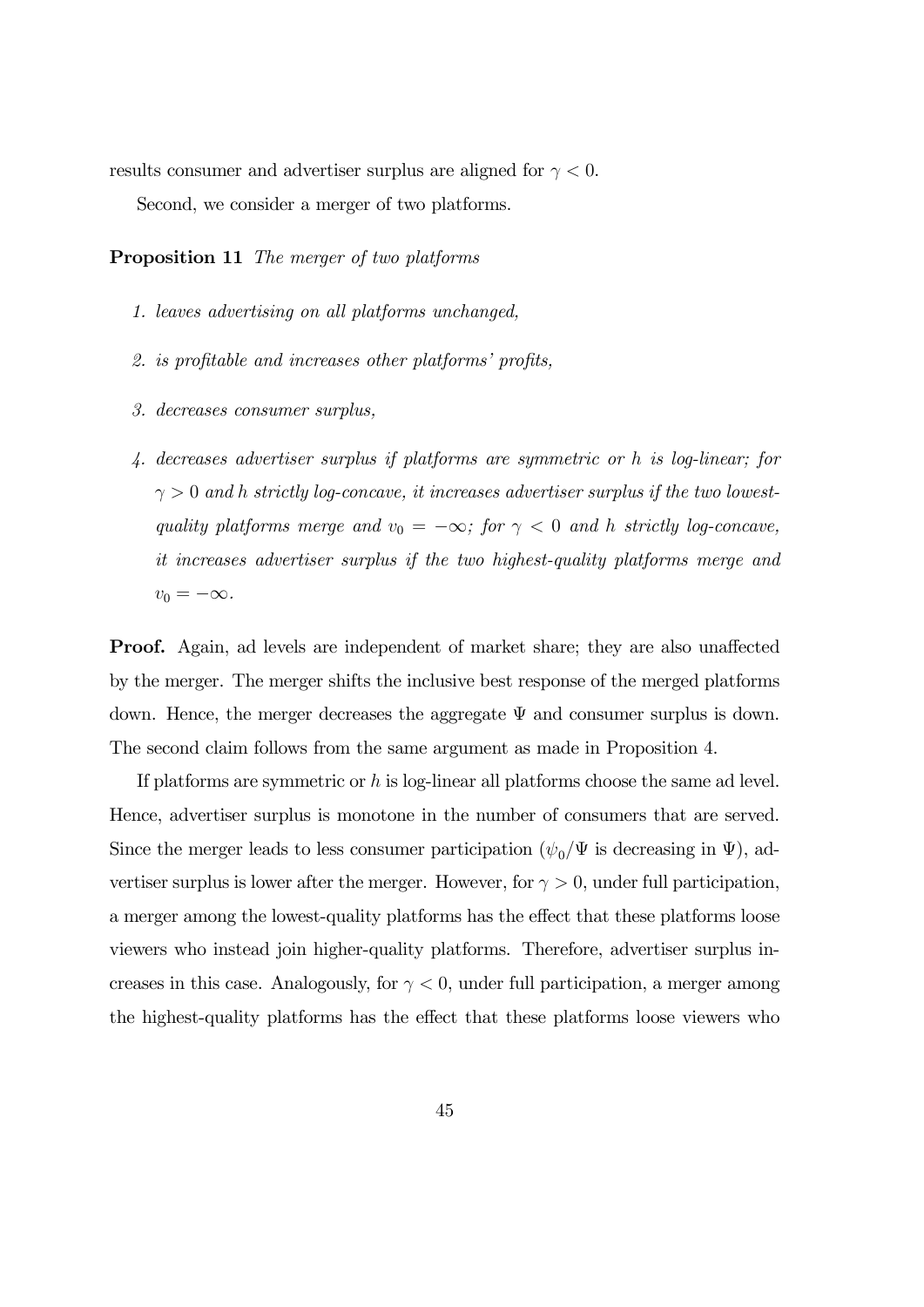instead join lower-quality platforms. Since, for  $\gamma < 0$ , lower-quality platforms carry viewer ads, advertiser surplus increases also in this case.

Outside the above special cases, for  $\gamma > 0$ , a merger under two-sided pricing decreases advertiser surplus if the two merging platforms are the highest-quality platforms.

The merger result with two-sided pricing is in stark contrast to the results with ad financing. We observe that with two-sided pricing advertiser and consumer surplus tend to be aligned: if  $h$  is logconcave or platforms offer the same quality, then both sides of the market suffer from a merger. This result can only be offset if the number of active viewers does not depend strongly on the merger and if platforms with low ad levels merge, as the merger then leads to a reshuffling of viewers to platforms with higher ad levels.

Third, we consider an ad cap on highest-quality platform  $(h$  strictly log-concave,  $\gamma > 0$ ).

Proposition 12 The introduction of symmetric advertising caps that becomes binding for one platform

- 1. decreases consumer surplus,
- 2. decreases advertiser surplus.

**Proof.** As shown above, the introduction of an ad cap that is binding for the highestquality firm reduces  $k_i$ . This shift the inclusive best reply downward, as is seen by implicitly differentiating (18) with respect to  $k_i$ .

$$
\frac{d\psi_i}{dk_i} = \frac{\frac{\mu}{(k-\mu\ln\psi_i)^2}}{\frac{1}{\Psi} + \frac{\mu}{(k-\mu\ln\psi_i)^2}\frac{\mu}{\psi_i}} > 0
$$

The downward shift of platform is inclusive best reply leads to a lower aggregate  $\Psi$  after the introduction of the ad cap. As shown in the main text, all non-capped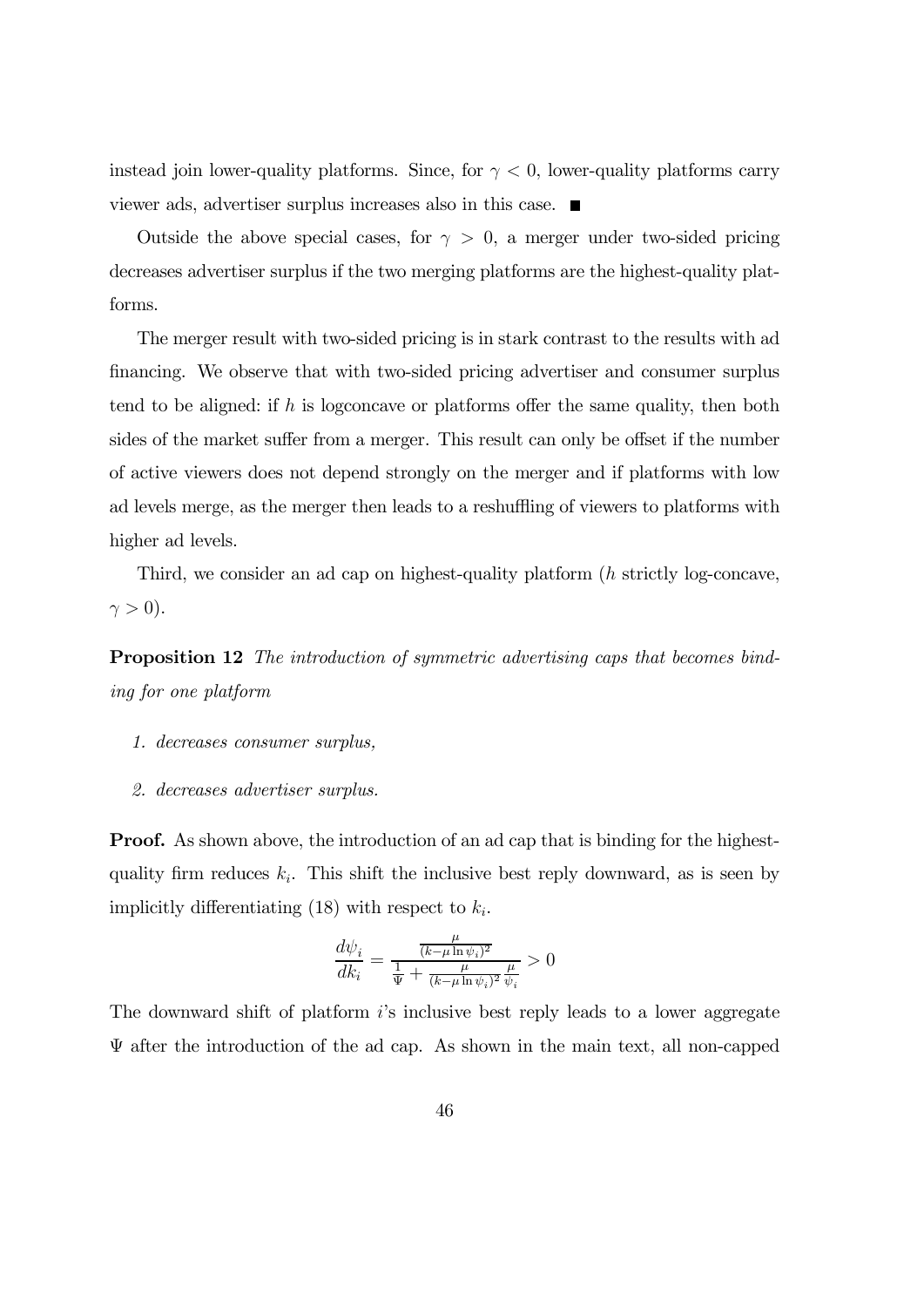platforms do not change the ad level. Consumer surplus decreases as the aggregate has gone down.

Since  $\Psi$  decreases, the market share of the uncapped platforms must increase. Competition becomes less intense with an ad cap. As uncapped platforms do not adjust ad levels, a higher market share implies that advertiser surplus on those platforms is up (also profit is up).

Market share of the capped platform is down and market share of outside option is up. Regarding advertiser surplus per viewer we note the following: For all consumers who stay with the outside option or one of the uncapped platforms advertiser surplus per viewer remains the same after the introduction of an ad cap. Some consumers move from the capped platform to one of the other platforms (which contain less advertising) or the outside option. Thus, advertiser surplus per viewer is down for those consumers. The last group of consumers consists of those consumers which stay with the platform that is subject to a binding cap after its introduction. By design, this platform hosts fewer ads and thus advertiser surplus per viewer declines also for these consumers. Combining all these changes, advertiser surplus must be decreasing.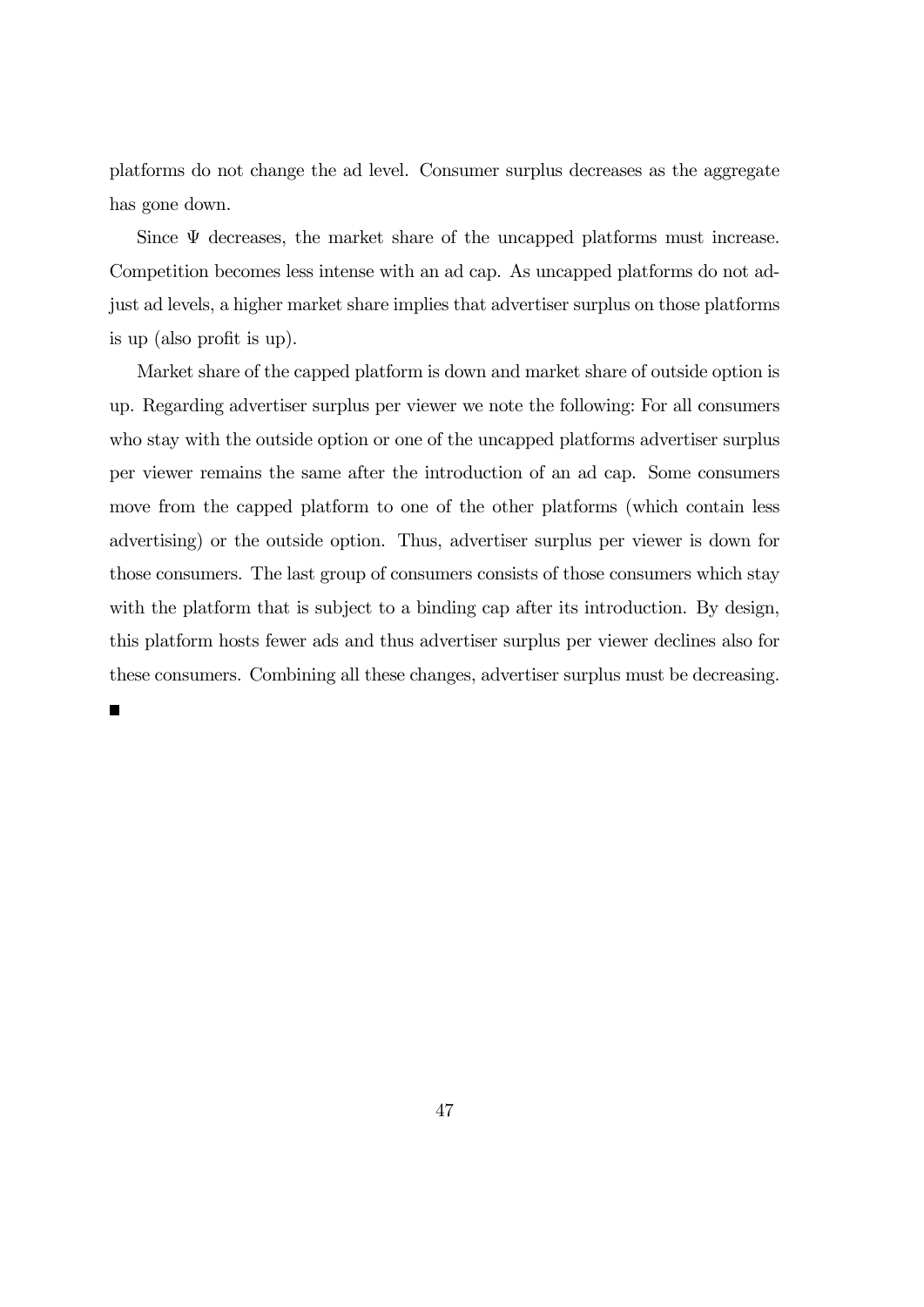# References

- [1] Acemoglu, D. and M. K. Jensen. 2013. Aggregate Comparative Statics. Games and Economic Behavior, 81, 27-49.
- [2] Ambrus, A., E. Calvano, and M. Reisinger. 2014. Either or Both Competition: A "Two-Sided" Theory of Advertising with Overlapping Viewerships. Mimeo.
- [3] Anderson, S. 2012. Advertising on the Internet. In: Peitz, M. and J. Waldfogel (eds.), Oxford Handbook of the Digital Economy, Oxford: Oxford University Press.
- [4] Anderson, S. and S. Coate. 2005. Market Provision of Broadcasting: A Welfare Analysis. Review of Economic Studies, 72, 947-972.
- [5] Anderson, S., N. Erkal, and D. Picinnin. 2013. Aggregative Oligopoly Games with Entry. CEPR Discussion Papers 9511.
- [6] Anderson, S., Ø. Foros and H. J. Kind. 2015. Competition for Advertisers and for Viewers in Media Markets. CEPR Discussion Paper 10608.
- [7] Anderson, S. and B. Jullien. 2015. Advertising Finance and Two Sided Business Models. Forthcoming in: Anderson, S., Stromberg, D., and J. Waldfogel (eds.). Handbook of Media Economics. Amsterdam: Elsevier.
- [8] Anderson, S. and A. de Palma. 2001. Product Diversity in Asymmetric Oligopoly: Is the Quality of Consumer Goods Too Low? Journal of Industrial Economics 49, 113-135.
- [9] Anderson, S., A. de Palma and J. F. Thisse. 1992. Discrete Choice Theory of Product Differentiation. Cambridge, MA: MIT Press.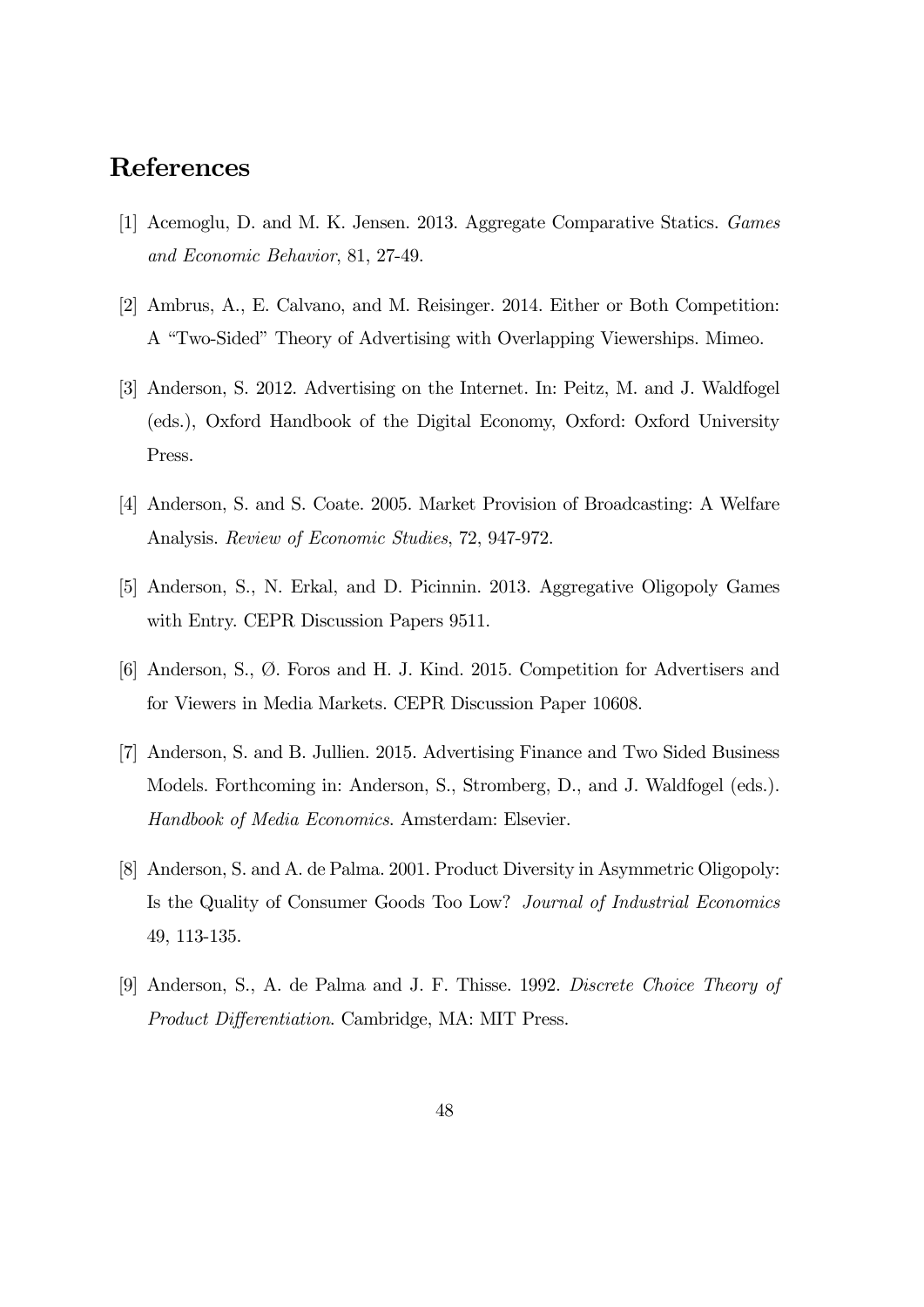- [10] Armstrong, M. 2006. Competition in Two-Sided Markets. Rand Journal of Economics, 37, 668-691.
- [11] Chandra, A. and A. Collard-Wexler. 2009. Mergers in Two-Sided Markets: An Application to the Canadian Newspaper Industry. Journal of Economics and Management Strategy, 18, 1045-1070.
- [12] Crampes, C., C. Haritchabalet, and B. Jullien. 2009. Advertising, Competition, and Entry in Media Industries. Journal of Industrial Economics, 57, 7-31.
- [13] Deneckere, R. and C. Davidson. 1985. Incentives to Form Coalitions with Bertrand Competition. Rand Journal of Economics, 16, 473-486.
- [14] Fan, Y. 2013. Ownership Consolidation and Product Characteristics: A Study of the US Daily Newspaper Market. American Economic Review, 103, 1598-1628.
- [15] Foros, Ø., H. J. Kind and L. Sorgard. 2015. Merger Policy and Regulation in Media Industries. Forthcoming in: Anderson, S., Stromberg, D., and J. Waldfogel (eds.). Handbook of Media Economics. Amsterdam: Elsevier.
- [16] Gabszewicz, J. J., D. Laussel and N. Sonnac. 2004. Programming and Advertising Competition in the Broadcasting Industry. Journal of Economics  $\mathcal{C}$  Management Strategy, 13, 657-669.
- [17] Genakos, C. and T. Valletti. 2011. Testing the 'Waterbed' Effect in Mobile Telecommunications. Journal of the European Economic Association 9, 1114- 1142.
- [18] Genakos, C. and T. Valletti. 2015. Evaluating a Decade of Mobile Termination Rate Regulation. Economic Journal, forthcoming.